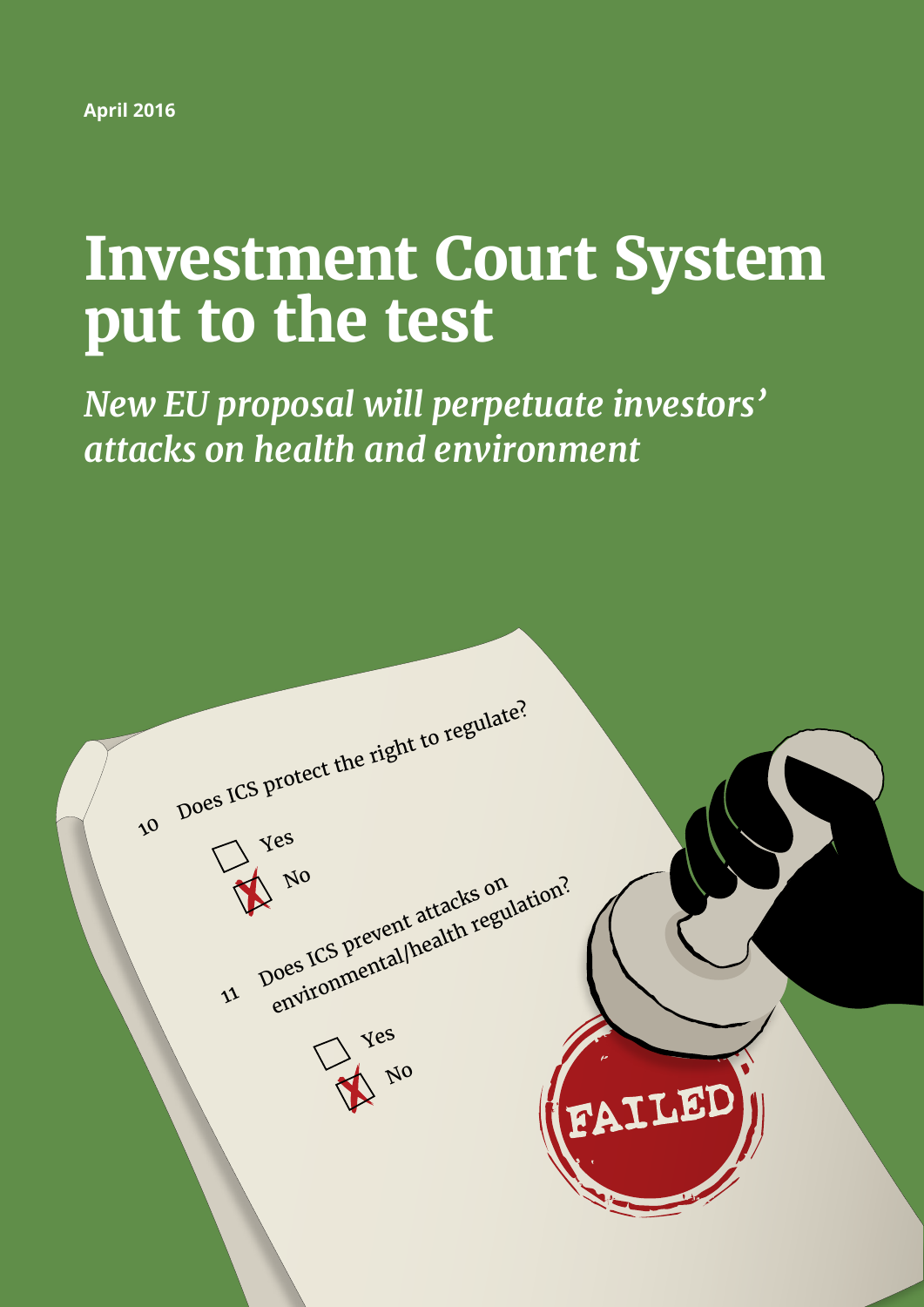









Authors: Natacha Cingotti, Pia Eberhardt, Nelly Grotefendt, Cecilia Olivet and Scott Sinclair

Editor: Helen Burley

Design: Karen Paalman

Published by Canadian Centre for Policy Alternatives, Corporate Europe Observatory, Friends of the Earth Europe, Forum Umwelt und Entwicklung (German Forum on Environment & Development) and the Transnational Institute.

Amsterdam/Brussels/Berlin/Ottawa, April 2016

Contents of the report may be quoted or reproduced for non-commercial purposes, provided that the source of information is properly cited.

#### **ACKNOWLEDGEMENTS**

We would like to thank Nathalie Bernasconi and Malte Marwedel for insightful comments to the draft of the texts. We are also grateful to Nick Buxton, Paul de Clerck, and Andrew Kennedy for their contribution.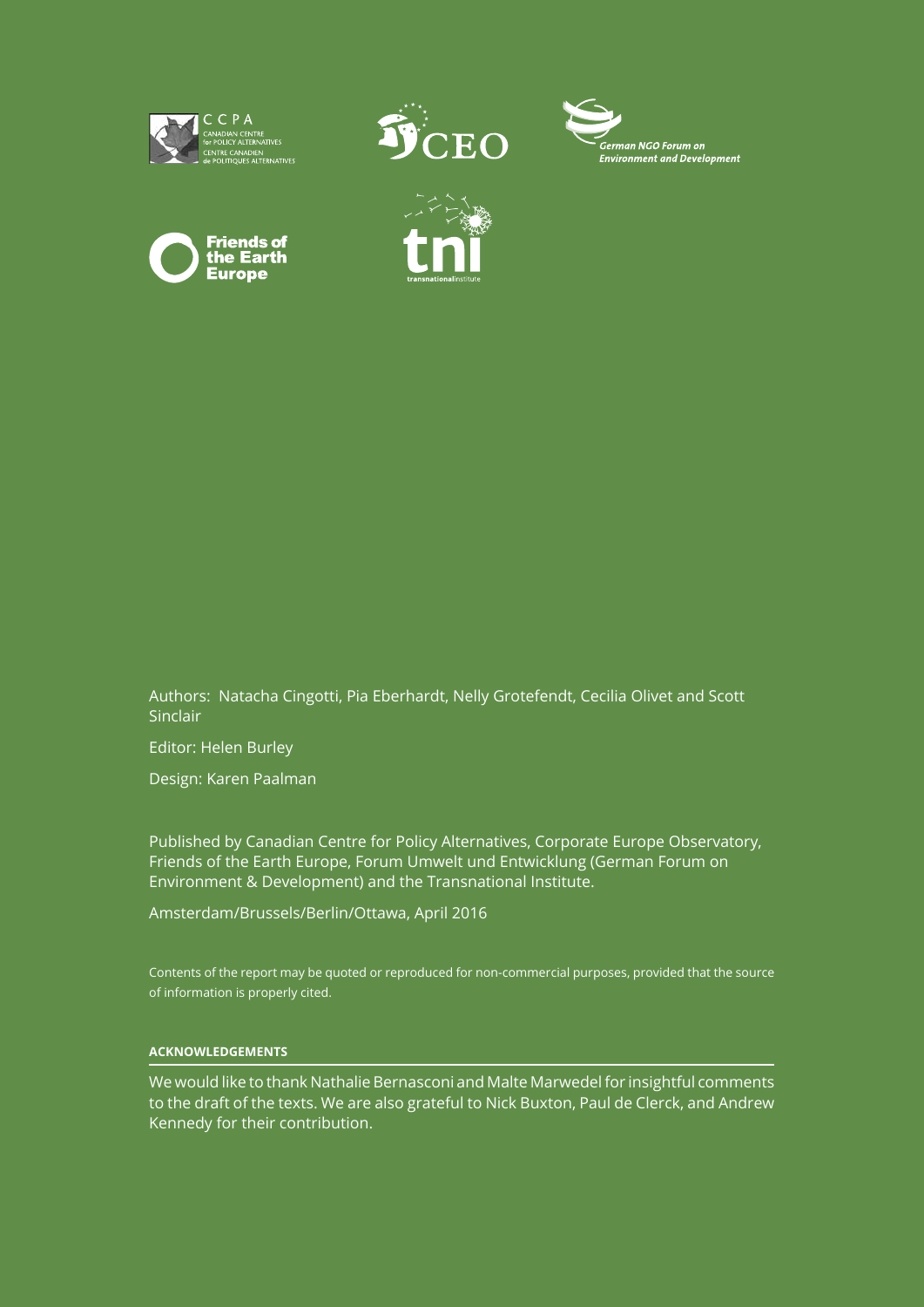# **Contents**

| <b>Executive summary</b>                                        | 4  |
|-----------------------------------------------------------------|----|
| Introduction                                                    | 6  |
| Cases                                                           |    |
| Could Big Oil sue EU member states over a rejected oil pipeline |    |
| like Keystone XL? The case of TransCanada vs. the US            | 11 |
| Could Big Tobacco sue EU member states over anti-smoking        |    |
| <b>legislation?</b> The case of Philip Morris vs. Uruguay       | 15 |
| Could mining companies challenge EU member states over          |    |
| 'fracking' moratoria? The case of Lone Pine vs. Canada          | 19 |
| Could energy companies sue EU member states over environmental  |    |
| <b>protection standards?</b> The case of Vattenfall vs. Germany | 23 |
| Could a mining company sue EU member states over                |    |
| environmental impact assessments? The case of Bilcon v. Canada  | 27 |
| The EU's proposed investor rights don't pass the democracy test | 31 |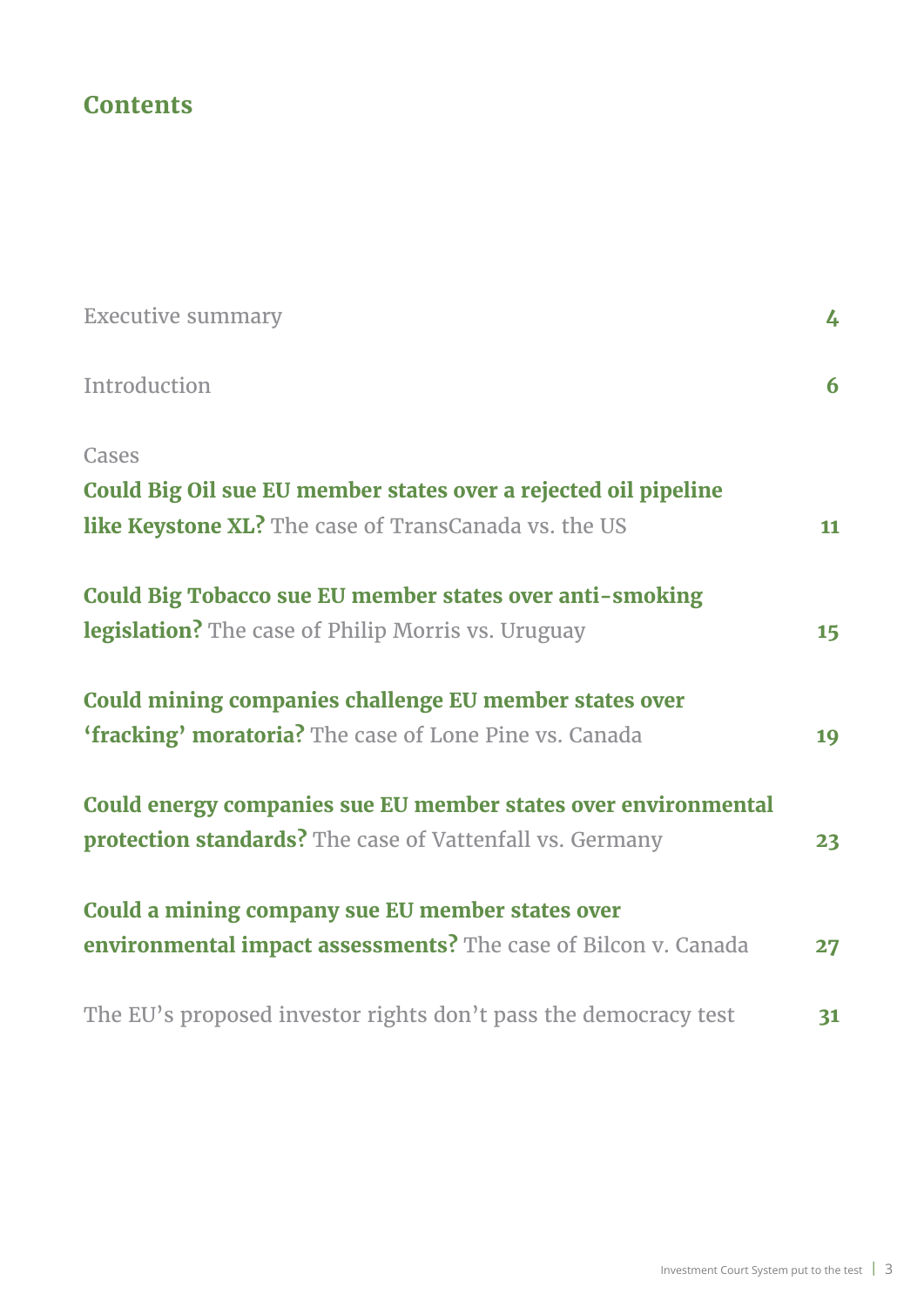# <span id="page-3-0"></span>**Executive summary**

In autumn 2015, the European trade commissioner, Cecilia Malmström, launched a proposal to give farreaching rights to foreign investors in all future EU trade agreements. The proposal came in the midst of growing public concern over the inclusion of Investor-State Dispute Settlement (ISDS) mechanism found in EU trade agreements such as the US-EU Transatlantic Trade and Investment Partnership (TTIP) and the EU-Canada Comprehensive Economic and Trade Agreement (CETA). This mechanism, applied in many existing international trade and investment treaties, has seen a surge of controversial cases launched by corporations against states that have taken regulatory action to defend public health, the environment or the public interest.

The Commission promised that its new approach to investment protection – outlined in the Investment Court System (ICS) proposal put forward in the TTIP negotiations - would "protect the governments' right to regulate and ensure that investment disputes will be adjudicated in full accordance with the rule of law." Members of the Commission promised that some of the most egregious cases, which have come to symbolise the injustices and wrongs of ISDS, would no longer be possible under the "reformed" system.

This report puts that promise to the test by examining five of the most controversial ISDS cases from recent years.

### **These cases include:**

- Philip Morris vs Uruguay for the introduction of graphic warnings on cigarette packages and other tobacco control measures in order to promote public health;
- TransCanada vs the US for President Barak Obama's decision to reject the Keystone XL pipeline as part of US' commitment to tackling climate change;
- Lone Pine vs Canada for a precautionary fracking moratorium enacted in Quebec;
- Vattenfall vs Germany for Hamburg city's imposition of environmental standards for water use at a coal-fired power plant;
- Bilcon vs Canada for an environmental impact assessment that prevented the construction of a large quarry and marine terminal in an ecologically sensitive coastal area.

We wanted to test whether these cases would no longer be possible under the Investment Court System (ICS) in order to understand whether it represents a substantial change from the current iniquities of ISDS arbitration. Or whether, as many legal experts and civil society advocates have argued, the European Commission is merely carrying out a rebranding exercise.

**Close analysis of each case shows that every one of these controversial disputes could still be launched and likely prosper under ICS.** There is nothing in the proposed rules that prevents companies from challenging government decisions to protect health and the environment. And there is nothing to prevent arbitrators from deciding in their favour, ordering states to pay billions in taxpayer compensation for legitimate public policy measures.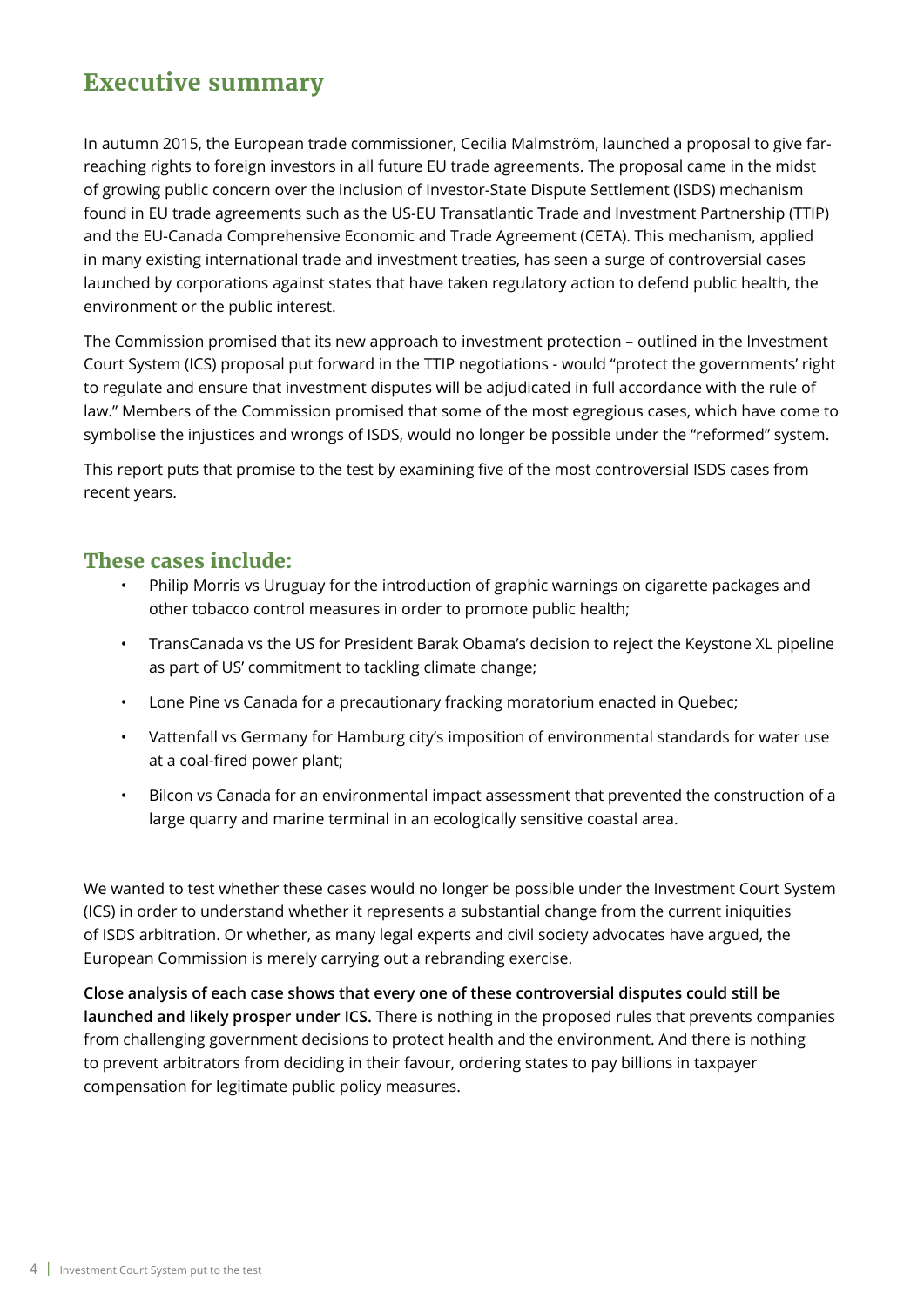### **In other words, put to the test, the Investment Court System would fail to prevent any of these controversial cases from happening.**

#### **In addition, the report finds that:**

- 1. The Commission's use of broad, loosely defined concepts such as "manifest arbitrariness" and "Fair and Equitable Treatment" (or FET) provides the same open door for corporations to sue states in arbitration tribunals as under the current ISDS system.
- 2. Many of the new limitations and qualifiers in the European Commission's proposal, such as the assertion of a government's right to regulate, are poorly defined and open to interpretation. The burden of proof lies with governments who have to show that the measures they took were *"necessary", "non-discriminatory"* and aimed to achieve *"legitimate"* objectives. The corporations in each of the five cases examined have already argued that the government's regulations were illegitimate, arbitrary, excessive and discriminatory (even though there was no discrimination on nationality grounds) and they could make the same case under ICS.
- 3. Rather than limit egregious claims, ICS actually creates the potential for more arbitration disputes because, unlike existing treaties, it explicitly introduces the notion of investors' *"legitimate expectations"*. In all five of the cases examined, investors claimed a breach of legitimate expectations. According to the proposal, an investor can only claim *"legitimate expectations"* as the result of *"a specific representation"* from the state – but this limitation is so poorly defined that it could mean any measure, action or even verbal indication by a government official that, according to the investor, had induced it to make or maintain the investment.
- 4. The right to compensate investors for loss of (future) profit remains, making cases such as TransCanada's exorbitant claim for \$15 billion in damages for an unbuilt pipeline more likely. The only exception under ICS that specifically prevents investors from claiming compensation is on matters related to state aid but not on other public policy measures – showing that there was never any real intention to protect other regulatory measures from crippling financial claims.
- 5. Under the Investment Court System, the interpretation of the expansive rights afforded to corporations and the ill-defined restrictions will still depend on for-profit adjudicators, and not on public, independent judges. They will be paid by the case and the loopholes in the EU's proposed conflict of interest requirements will allow the same pool of corporate arbitrators to continue to sit on arbitration panels. European judges have concluded that the ICS proposals do not meet the minimum standards for judicial office as laid down in the European Magna Carta of Judges and other relevant international texts on the independence of judges.

The fact that each of these controversial cases could still be successfully pursued under the 'reformed' approach suggests that the European Commission has failed to listen to the millions of Europeans who have demanded an end to unjust corporate privileges. Investor-state dispute settlement – whatever it is called – is undemocratic, dangerous, unfair, and one-sided. It is time for the European Commission to end its PR rebranding exercise, and chart a path towards trade justice by getting rid of private arbitration from TTIP, CETA and other EU trade agreements once and for all.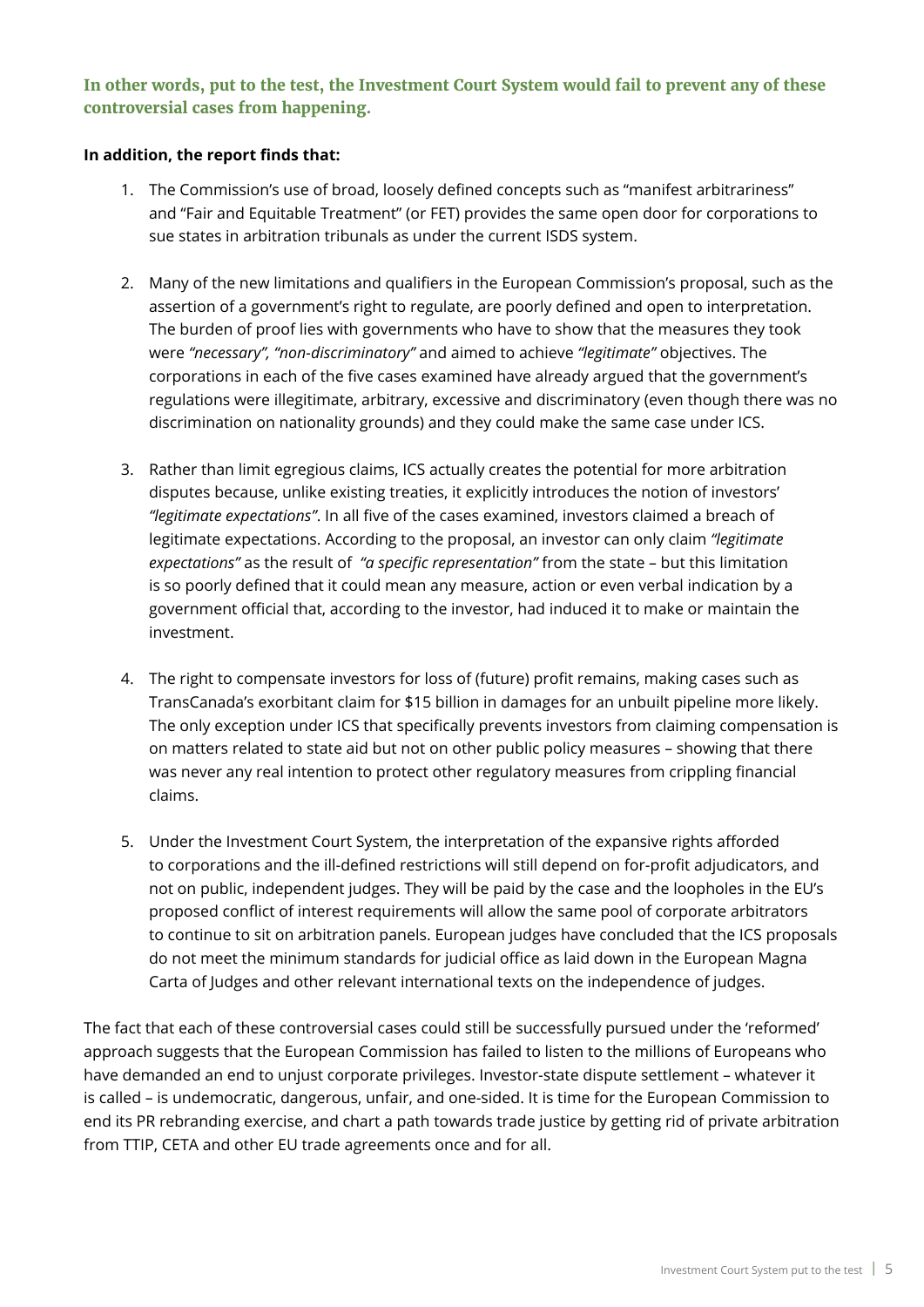# <span id="page-5-0"></span>**Introduction**

The EU and the US are currently negotiating a Transatlantic Trade and Investment Partnership (TTIP) – which is set to become the biggest trade deal in history.<sup>1</sup> One of the most debated aspects of the talks so far has been plans to grant foreign investors special rights to claim financial compensation from host governments, should the latter introduce changes in their regulations that affect the companies' expected profits.

This so-called investor-state dispute settlement system (ISDS) is already in thousands of trade and investment agreements and has been used by companies around the world to challenge public interest regulations from environmental protection to public health measures. For example, Philip Morris is suing Uruguay over the country's anti-smoking legislation, demanding US\$25 million in compensation. And pipeline developer TransCanada has just announced it intends to sue the US for US\$15 billion following the decision not to build the controversial Keystone XL oil pipeline.

When the European Commission announced its plan to enshrine far-reaching investor rights in TTIP, creating the potential for investor attacks on essential consumer, labour, and environmental protection, there was a major public outcry. The Commission was forced to put the negotiations on that chapter on hold and organise a public consultation. An unprecedented 150,000 people took part, of which 97% clearly rejected the inclusion of the mechanism in any form in TTIP.

**"The key question ... is not asked in the consultation document: why consider including investor-state arbitration in the TTIP at all?"**

**Contribution by 120 academics to the Commission consultation about planned ISDS provisions in the TTIP4**

In September 2015, EU trade commissioner Cecilia Malmström acknowledged that "*ISDS is now the most toxic acronym in Europe.*"2 Meanwhile, the UN's independent expert on the promotion of a democratic and equitable international order, Alfred de Zayas, told the UN General Assembly that: "*ISDS cannot be reformed. It must be abolished*."3

As a result, the European Commission has declared its willingness to reform ISDS.

In autumn 2015, it presented a proposal for an "Investment Court System" (ICS), which was promoted as a solution to the egregious attacks made by investors under the ISDS system.<sup>5</sup> ICS was meant to reassure the public that granting rights to investors would not hamper public policy making. The main elements of this ICS proposal have already been included in the EU-Vietnam and the EU-Canada CETA deals<sup>6</sup>

Parts of the media and several politicians welcomed the proposal as a positive step. Bernd Lange, chairman of the EU Parliament trade committee, said the proposal was "*the only way forward for the EU's trade policy and the last nail in the coffin for ISDS*".8 The German daily, Frankfurter Allgemeine Zeitung, said that the reforms proved that the administration took people's concerns about investors' rights seriously as they would prevent claims against environmental, health and consumer protection rules. *"Therefore abuse of the investment protection system is in fact impossible,"* the newspaper claimed.9

**"With the changes we have agreed, we bring CETA fully in line with our new approach on investment protection in trade agreements. In particular, we demonstrate our determination to protect governments' right to regulate, and to ensure that investment disputes will be adjudicated in full accordance with the rule of law."** 

**European Commission Vice-President Franz Timmermans7**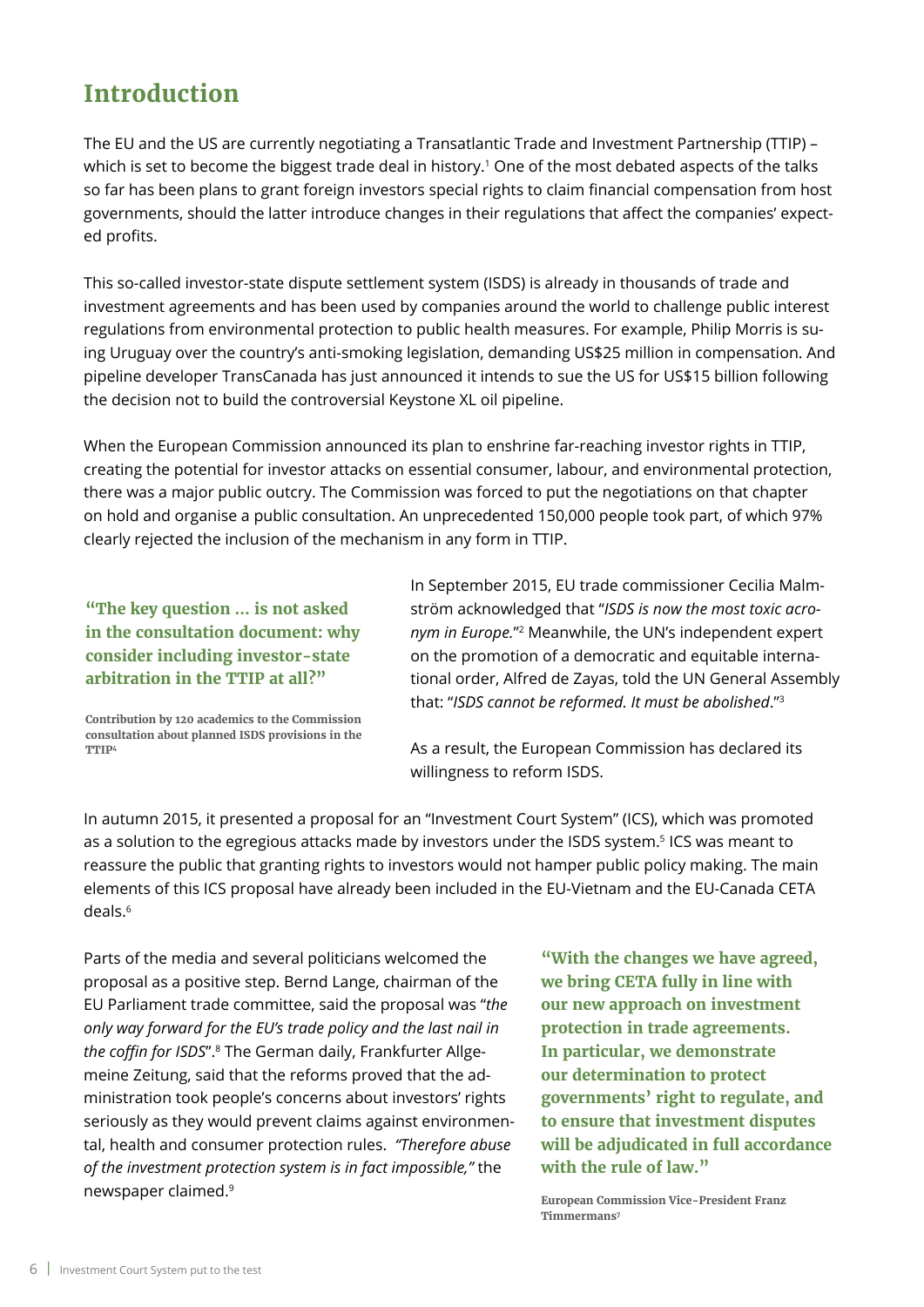The Austrian daily, Der Standard*,* also celebrated the Commission's *"reform proposal"* as a *"success of the critics" as it "could indeed correct many flaws in the existing investment protection system"*. 10

Civil society was more sceptical, with many groups decrying a twin of the much-loathed 'old' ISDS,<sup>11</sup> a thinly guised attempt to "*put lipstick on a pig*", or describing it as *"essentially a PR exercise to get around the enormous controversy and opposition that has been generated by ISDS"*. 12

**"When people say that ISDS is dead, it makes me think of a zombie movie because I can see ISDS walking around in these new proposals all over the place".**

Environmental NGO Transport and Environment, which is on the Commission's advisory group for TTIP, called the proposal *"a mere rebranding exercise of Investor-State Dispute Settlement (ISDS)"* which *"will resolve none of the fundamental concerns about granting special privileges for foreign investors, undermining national laws and bypassing domestic courts."*<sup>13</sup>

**Professor Gus Van Harten, Osgoode Hall Law School14**

# **EU "Investment Court System" is ISDS under another name**

#### **The major flaws<sup>15</sup> in the proposal can be summarised as follows:**

- ICS is not a court: it is based on an arbitration model. Fundamental safeguards to ensure an independent legal system are still missing.
- It retains special treatment for foreign investors without any obligations, such as compliance with environmental, social, health and safety, or other regulatory standards.
- Foreign investors would still be allowed to circumvent domestic courts and sue states directly through international tribunals. This discriminates against domestic investors.
- It maintains strong protection for investors, including the right to claim "indirect expropriation" (loss of profits) as a result of new legislation made in the public interest. States will have to defend public interest measures and provide evidence that the effects of their legislation were "not excessive" should investors argue that this is the case.
- It grants no rights to the public or to any victims of investor action. Citizens who suffer damage as a result of the activities of multinational companies (eg polluted water, or health effects) do not have recourse to the international tribunals.
- It fails to protect the right to regulate. The loose wording leaves it up to arbitrators to interpret which government measures are "necessary" to achieve "legitimate" objectives.
- It retains the potential for regulatory chill, because of the potential for investors to claim large sums of public money when new regulations get in the way of their profits.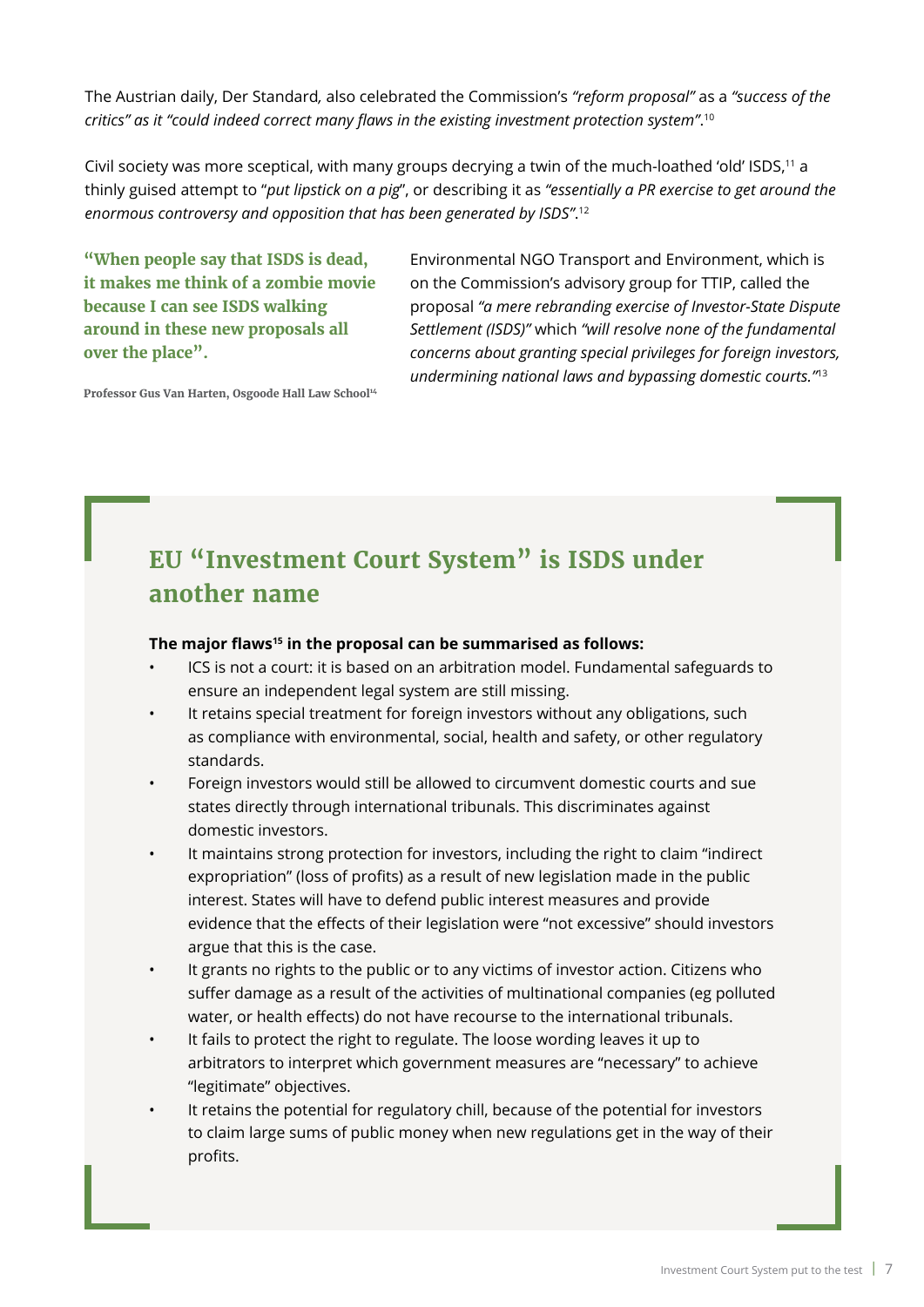- Arbitrators are not independent "judges". They do not have a fixed tenure, with a fixed salary. They are paid by the day, with a financial incentive to rule in favour of investors to attract more claims. Arbitrators who current practise privately (representing investors) will be eligible to be appointed as "judges" under the proposal.
- There are also flaws in the proposed ethics requirements, with no cooling-off period either before or after serving on the roster of arbitrators, no clear definition of conflict of interests, and no explicit ban on being paid for related work while sitting as an arbitrator.

Germany's largest association of judges and public prosecutors (with 15,000 members out of a total of 25,000 judges and prosecutors in the country) recently also questioned the EU's rebranding of ISDS as a 'court system': "*Neither the proposed procedure for the appointment of judges of the ICS nor their position meet the international requirements for the independence of courts*". They added: "*Against this background, the ICS appears not as an international court, but rather as a permanent court of arbitration*." 16

The association has also raised serious concerns about granting exclusive rights to foreign investors and providing them with pseudo-courts, calling on legislators to "*significantly curb recourse to arbitration in the context of the protection of international investors*".17

**"The creation of special courts for certain groups of litigants is the wrong way forward."**

**Deutscher Richterbund, Germany's largest association**  of judges and public prosecutors<sup>18</sup>

The European Commission claims that the proposals "*are breaking new ground,*" adding: "*With this new system, we protect the governments' right to regulate*".19

# **This briefing puts the European Commission's claim that ICS is "a new system that sets down the right to regulate in black and white" to the test.20**

The briefing compares five previous or ongoing investor-state disputes against the Commission's latest proposal for investment protection in TTIP21 and future EU treaties. All these investor lawsuits target laws or other measures adopted by countries to protect public health, the environment, local communities or to fight climate change.

The cases examined are: the ongoing Philip Morris lawsuit against Uruguay over the country's anti-smoking legislation; energy giant Vattenfall's first challenge of environmental standards for a coal-fired power plant in Germany (settled after the country agreed to lower the standards); the ongoing claim by Lone Pine against a fracking moratorium in the Canadian province of Quebec; Bilcon's winning case against Canada, over the rejection of a proposed quarry following a negative environmental impact assessment; and the legal action by pipeline developer TransCanada over the rejection of the controversial Keystone XL oil pipeline by the US administration.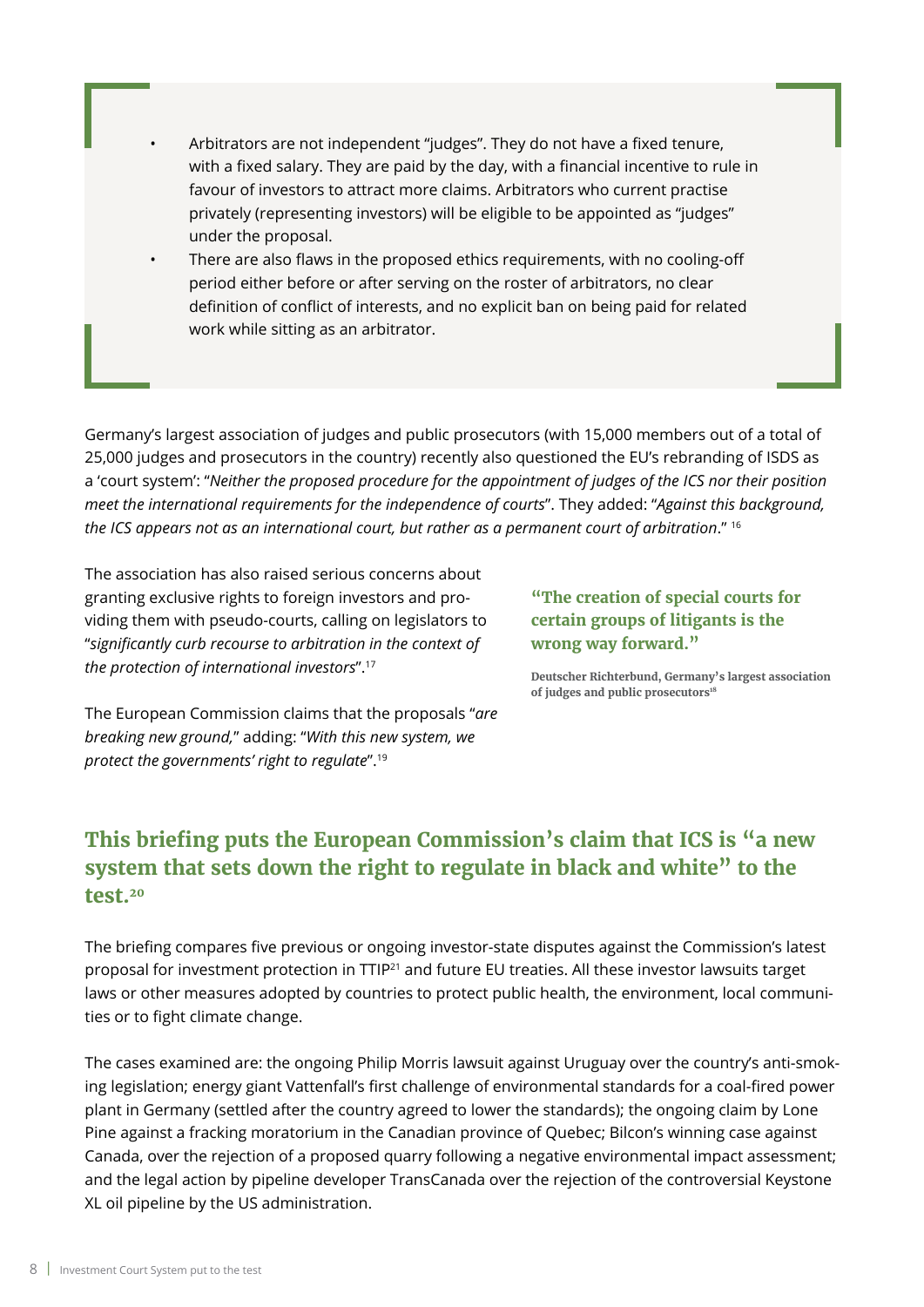Contrary to claims from the European Commission, parts of the media and some members of the European Parliament (MEPs), detailed legal analysis shows that all five cases could still be launched under the EU's proposed "Investment Court System". And they could still result in settlements in favour of the investors (as in the Vattenfall case) or in investor-friendly rulings (as in the Bilcon case).

In fact, far from addressing the fundamental flaws of the arbitration system, the Investment Court System fails the democracy test. This is because the Commission's rebranded version of ISDS contains

**"This doesn't change anything because the standards on the basis of which judgements are rendered remain the same."**

**Nigel Blackaby of law firm Freshfields on the EU proposal22**

essentially the same corporate privileges that are at the very heart of these investor attacks against public interest policies. Simply stating that governments have the right to regulate in the public interest will not prevent investors attacking efforts to protect public health, or the environment. As a result, governments will continue to face the threat of spending millions of dollars on costly lawsuits, or billions in damages for regulating in the public interest, and the risk of regulatory chill remains.

Why would any politician approve of the "Investment Court System" if it risks triggering the exact same attacks on legitimate public policies that these politicians have committed to prevent?

#### **Notes**

- According to European Commission's DG Trade, "The European 1 Union and the United States have the largest bilateral trade relationship and enjoy the most integrated economic relationship in the world". See: European Commission, [http://ec.europa.eu/trade/policy/countries-and-regions/coun](http://ec.europa.eu/trade/policy/countries-and-regions/countries/united-states/)[tries/united](http://ec.europa.eu/trade/policy/countries-and-regions/countries/united-states/)-states/
- Paul Ames, "ISDS: The most toxic acronym in Europe", Politico, 2 7 September 2015, [http://www.politico.eu/article/isds-the](http://www.politico.eu/article/isds-the-most-toxic-acronym-in-europe/)[most-toxic-acronym-in-europe/](http://www.politico.eu/article/isds-the-most-toxic-acronym-in-europe/)
- Alfred-Maurice de Zayas (2016) Statement at the 70th session 3 of the General Assembly, New York, 26 October 2015, [http://](http://www.ohchr.org/en/NewsEvents/Pages/DisplayNews.aspx?NewsID=16745&LangID=E) [www.ohchr.org/en/NewsEvents/Pages/DisplayNews.aspx-](http://www.ohchr.org/en/NewsEvents/Pages/DisplayNews.aspx?NewsID=16745&LangID=E) [?NewsID=16745&LangID=E](http://www.ohchr.org/en/NewsEvents/Pages/DisplayNews.aspx?NewsID=16745&LangID=E)
- 4 Statement of Concern about Planned Provisions on Investment Protection and Investor-State Dispute Settlement (ISDS) in the Transatlantic Trade and Investment Partnership (TTIP), [https://](https://www.kent.ac.uk/law/isds_treaty_consultation.html) [www.kent.ac.uk/law/isds\\_treaty\\_consultation.html](https://www.kent.ac.uk/law/isds_treaty_consultation.html)
- For example, in a public debate on the Investment Court Sys-5 tem proposal, Rupert Schlegelmilch from the European Commission argued that investor-state cases such as those filed by Vattenfall or Philip Morris were "based on the unreformed system" and that "what we are doing in the reform is the solution" to these kind of claims. See: TNI, "Does the EU's "Investment Court System" put an end to ISDS?", video, 23 November 2015, [https://www.tni.org/en/article/does-the-eus-investment-court](https://www.tni.org/en/article/does-the-eus-investment-court-system-put-an-end-to-isds)[system-put-an-end-to-isds](https://www.tni.org/en/article/does-the-eus-investment-court-system-put-an-end-to-isds)
- 6 See European Commission announcements on the EU-Vietnam FTA (1st February 2016) [http://trade.ec.europa.eu/](http://trade.ec.europa.eu/doclib/press/index.cfm?id=1449) [doclib/press/index.cfm?id=1449](http://trade.ec.europa.eu/doclib/press/index.cfm?id=1449) and the EU-Canada CETA (29 February 2016), [http://trade.ec.europa.eu/doclib/press/index.](http://trade.ec.europa.eu/doclib/press/index.cfm?id=1468) [cfm?id=1468](http://trade.ec.europa.eu/doclib/press/index.cfm?id=1468)
- European Commission, Department of Trade, Press release, 7 "CETA: EU and Canada agree on new approach on investment in trade agreement", 29th February 2016, [http://trade.ec.eu](http://trade.ec.europa.eu/doclib/press/index.cfm?id=1468)[ropa.eu/doclib/press/index.cfm?id=1468](http://trade.ec.europa.eu/doclib/press/index.cfm?id=1468)
- Victoria Martin de la Torre "S&Ds welcome the new trade dis-8 pute resolution mechanism, replacing ISDS" [http://www.social](http://www.socialistsanddemocrats.eu/newsroom/sds-welcome-new-trade-dispute-resolution-mechanism-replacing-isds
)[istsanddemocrats.eu/newsroom/sds](http://www.socialistsanddemocrats.eu/newsroom/sds-welcome-new-trade-dispute-resolution-mechanism-replacing-isds
)-welcome-new-trade-dispute-resolution-mechanism-replacing-isds
- Hendrik Kafsack, "Bessere Schiedsgerichte", 16 September 9 2015, [http://www.faz.net/aktuell/wirtschaft/ttip-und-freihan](http://www.faz.net/aktuell/wirtschaft/ttip-und-freihandel/kommentar-ttip-bessere-schiedsgerichte-13806727.html)[del/kommentar-ttip-bessere-schiedsgerichte-13806727.html,](http://www.faz.net/aktuell/wirtschaft/ttip-und-freihandel/kommentar-ttip-bessere-schiedsgerichte-13806727.html) translation: Pia Eberhardt
- 10 András Szigetvari, "Investorenschutz: Erfolg für TTIP-Kri-tiker", Der Standard, 16 September 2015, [http://derstandard.](http://derstandard.at/2000022328908/Investorenschutz-Erfolg-fuer-TTIP-Kritiker) [at/2000022328908/Investorenschutz-Erfolg-fuer-TTIP-Kritiker,](http://derstandard.at/2000022328908/Investorenschutz-Erfolg-fuer-TTIP-Kritiker) translation: Pia Eberhardt
- 11 See for instance:

Transatlantic Consumers Dialogue, "Response to the EU Commission's Investor-State Dispute Settlement "reform" proposal", 20 January 2016, [http://tacd.org/response-to-the-eu-commis](http://tacd.org/response-to-the-eu-commissions-investor-state-dispute-settlement-reform-proposal/)[sions-investor-state-dispute-settlement-reform-proposal/](http://tacd.org/response-to-the-eu-commissions-investor-state-dispute-settlement-reform-proposal/) Corporate Europe Observatory, "The Zombie ISDS – Rebranded as ICS, rights for corporations to sue states refuse to die", 17 February 2016, [http://corporateeurope.org/internation](http://corporateeurope.org/international-trade/2016/02/zombie)[al-trade/2016/02/zombie](http://corporateeurope.org/international-trade/2016/02/zombie)-isds

Seattle to Brussels Network, "Courting Foreign Investors",6 October 2015, [http://www.s2bnetwork.org/isds-](http://www.s2bnetwork.org/isds)courting-foreign-investors/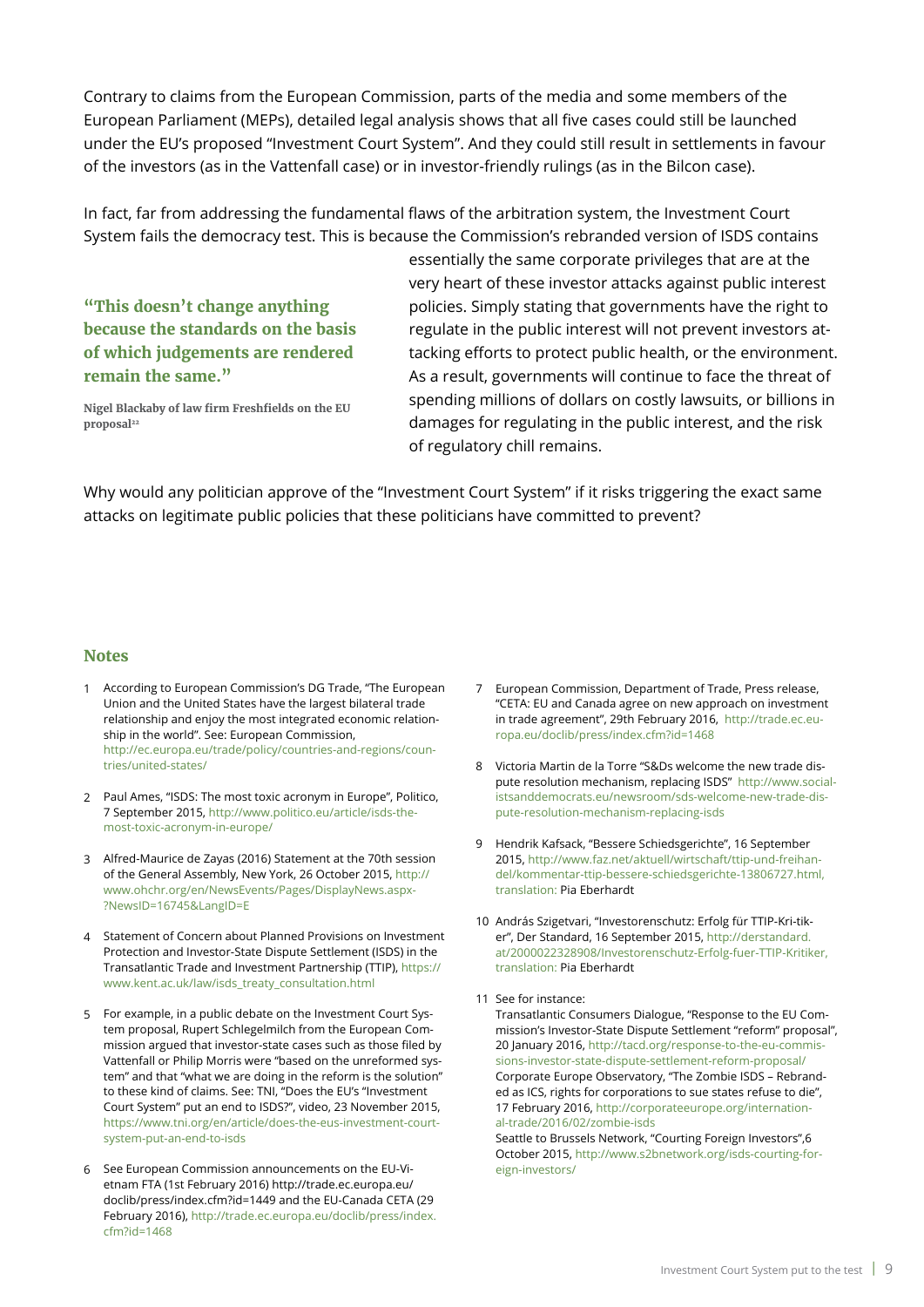- 12 Global Justice Now, "Commission tries to "put lipstick on a pig" with alternative corporate court system", 16 September 2015, <http://disq.us/9i8qc7>
- 13 Transport & Environment, "New' Investment Court System still privileges foreign investors under EU-US trade deal", 16 September 2015, [http://www.transportenvironment.org/](http://www.transportenvironment.org/press/%E2%80%98new%E2%80%99-investment-court-system-still-privileges-foreign-investors-under-eu-us-trade-deal) [press/%E2%80%98new%E2%80%99-investment-court-system](http://www.transportenvironment.org/press/%E2%80%98new%E2%80%99-investment-court-system-still-privileges-foreign-investors-under-eu-us-trade-deal)[still-privileges-foreign-investors-under-eu-us-trade-deal](http://www.transportenvironment.org/press/%E2%80%98new%E2%80%99-investment-court-system-still-privileges-foreign-investors-under-eu-us-trade-deal)
- 14 Quoted in: Campact, "Experten-Check: Was der Handelsgericht shof in TTIP wirklich bedeutet", video, 9 December 2015, <https://www.youtube.com/watch?v=0x9QZ8ebwf0>

#### 15 Examples include:

Friends of the Earth Europe, " Investment court system, ISDS in disguise: 10 reasons why the EU's proposal doesn't fix a flawed system", 17 February 2016, [http://www.foeeurope.org/sites/](http://www.foeeurope.org/sites/default/files/eu-us_trade_deal/2016/investment_court_system_isds_in_disguise_10_reasons_why_the_eus_proposal_doesnt_fixed_a_flawed_system_english_version_0.pdf) [default/files/eu-us\\_trade\\_deal/2016/investment\\_court\\_sys](http://www.foeeurope.org/sites/default/files/eu-us_trade_deal/2016/investment_court_system_isds_in_disguise_10_reasons_why_the_eus_proposal_doesnt_fixed_a_flawed_system_english_version_0.pdf)[tem\\_isds\\_in\\_disguise\\_10\\_reasons\\_why\\_the\\_eus\\_proposal\\_](http://www.foeeurope.org/sites/default/files/eu-us_trade_deal/2016/investment_court_system_isds_in_disguise_10_reasons_why_the_eus_proposal_doesnt_fixed_a_flawed_system_english_version_0.pdf)  [doesnt\\_fixed\\_a\\_flawed\\_system\\_english\\_version\\_0.pdf](http://www.foeeurope.org/sites/default/files/eu-us_trade_deal/2016/investment_court_system_isds_in_disguise_10_reasons_why_the_eus_proposal_doesnt_fixed_a_flawed_system_english_version_0.pdf) ; Seattle to Brussels Network, "Courting Foreign Investors",6 October 2015, [http://www.s2bnetwork.org/isds-courting-for](http://www.s2bnetwork.org/isds-courting-foreign-investors/)[eign-investors/](http://www.s2bnetwork.org/isds-courting-foreign-investors/) 

- 16 Deutscher Richterbund, "Stellungnahme zur Errichtung eines Investitionsgerichts für TTIP – Vorschlag der Europäischen Kommission vom 16.09.2015 und 12.11.2015", Nr. 04/16, 4 February 2016,<http://www.drb.de/cms/index.php?id=952>, unofficial translation: [https://www.foeeurope.org/sites/default/](https://www.foeeurope.org/sites/default/files/eu-us_trade_deal/2016/english_version_deutsche_richterbund_opinion_ics_feb2016.pdf) [files/eu-us\\_trade\\_deal/2016/english\\_version\\_deutsche\\_richter](https://www.foeeurope.org/sites/default/files/eu-us_trade_deal/2016/english_version_deutsche_richterbund_opinion_ics_feb2016.pdf)[bund\\_opinion\\_ics\\_feb2016.pdf](https://www.foeeurope.org/sites/default/files/eu-us_trade_deal/2016/english_version_deutsche_richterbund_opinion_ics_feb2016.pdf)
- 17 Deutscher Richterbund, "Stellungnahme zur Errichtung eines Investitionsgerichts für TTIP – Vorschlag der Europäischen Kommission vom 16.09.2015 und 12.11.2015", Nr. 04/16, 4 February 2016,<http://www.drb.de/cms/index.php?id=952>, unofficial translation: [https://www.foeeurope.org/sites/default/](https://www.foeeurope.org/sites/default/files/eu-us_trade_deal/2016/english_version_deutsche_richterbund_opinion_ics_feb2016.pdf) [files/eu-us\\_trade\\_deal/2016/english\\_version\\_deutsche\\_richter](https://www.foeeurope.org/sites/default/files/eu-us_trade_deal/2016/english_version_deutsche_richterbund_opinion_ics_feb2016.pdf)[bund\\_opinion\\_ics\\_feb2016.pdf](https://www.foeeurope.org/sites/default/files/eu-us_trade_deal/2016/english_version_deutsche_richterbund_opinion_ics_feb2016.pdf)
- 18 Ibid.
- 19 First Vice-President of the European Commissions, Frans Timmermans, quoted in Press release "Commission proposes new Investment Court System for TTIP and other EU trade and investment negotiations", Brussels, 16 September 2015 [http://](http://europa.eu/rapid/press-release_IP-15-5651_en.htm) [europa.eu/rapid/press-release\\_IP-15-5651\\_en.htm](http://europa.eu/rapid/press-release_IP-15-5651_en.htm)
- 20 EU Commissioner for Trade, Cecilia Malmström, Opening Remarks at EP Debate on TTIP, 7 July 2015, [http://trade.ec.europa.](http://trade.ec.europa.eu/doclib/docs/2015/july/tradoc_153598.pdf) [eu/doclib/docs/2015/july/tradoc\\_153598.pdf](http://trade.ec.europa.eu/doclib/docs/2015/july/tradoc_153598.pdf)
- 21 European Commission, "Transatlantic Trade and Investment Partnership. Trade in services, investment and e-commerce. Chapter II – Investment", 12 November 2015, [http://trade.ec.eu](http://trade.ec.europa.eu/doclib/docs/2015/november/tradoc_153955.pdf)[ropa.eu/doclib/docs/2015/november/tradoc\\_153955.pdf](http://trade.ec.europa.eu/doclib/docs/2015/november/tradoc_153955.pdf)  All throughout the text, mentions of "the EU proposal" or "the EU proposal on investment in TTIP" refer to the provisions contained in the text, as published by the European Commission on 12 November 2015.
- 22 Quoted in Eric Frei, "Schiedsrechtsexperte: TTIP-Gerichtshof würde wenig ändern", Der Standard, 2 November 2015, [http://derstandard.at/2000024886097/TTIP-Gericht](http://derstandard.at/2000024886097/TTIP-Gerichtshof-wuerde-wenig-aendern)[shof-wuerde-wenig-aendern.](http://derstandard.at/2000024886097/TTIP-Gerichtshof-wuerde-wenig-aendern) Translation: Pia Eberhardt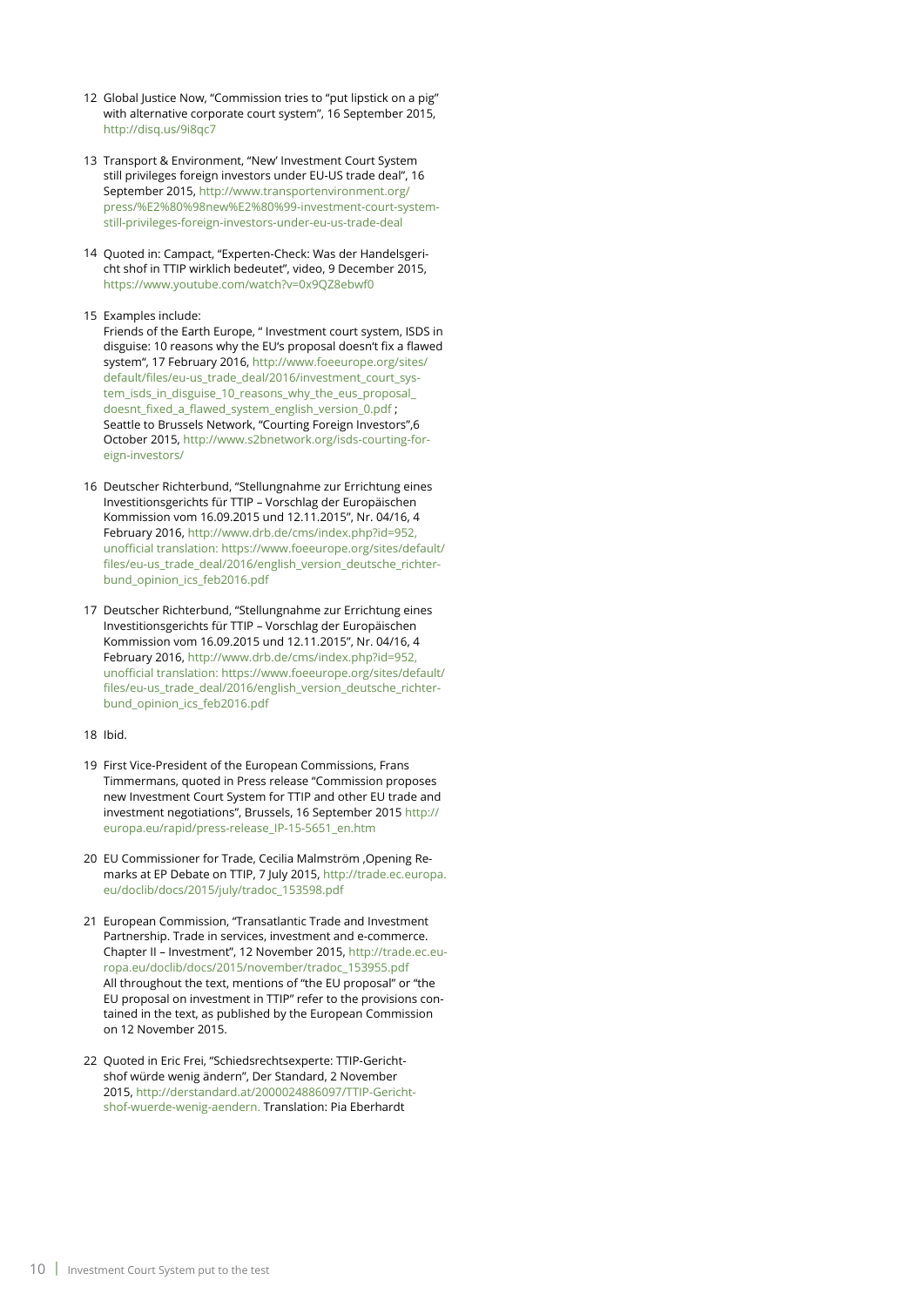# <span id="page-10-0"></span>**Could Big Oil sue EU member states over a rejected oil pipeline like Keystone XL? The case of TransCanada vs. the US**

### **What is the case about?**

In January 2016, Canadian pipeline developer TransCanada announced it intended to sue the US on the basis of the North American Free Trade Agreement (NAFTA)<sup>1</sup> following President Barak Obama's decision to reject the Keystone XL oil pipeline, linking Canada's tar sand fields to refineries in the US. The project, which, according to critics would have increased carbon emissions, intensifying the pace of global climate change, had faced mounting public opposition. TransCanada is demanding US\$15 billion in damages.

# **Why is the case interesting?**

### **There are three factors that make this case particularly interesting:**

**1. Money** – TransCanada is demanding US\$ 15 billion in compensation from the US which is a lot of taxpayer money. It would cover annual community college tuition costs for nearly five million US students.2 Most of this sum is claimed as compensation for TransCanada's lost future profits that the company would hypothetically have earned. It has actually only spent US\$2.4 billion on the project.3

**2. Climate change** – Keystone XL would have encouraged the extraction of some of the planet's dirtiest fuels for decades to come, sending greenhouse gas emissions soaring. Over its projected 50-year lifetime the pipeline would have generated up to 8.4 billion metric tons of carbon dioxide equivalent (CO2e),<sup>4</sup> more than the US's total annual carbon dioxide emissions in 2013.<sup>5</sup> At a time when climate scientists say that most of the world's fossil fuel reserves must be left in the ground if we are to avoid catastrophic climate change, the Keystone rejection put an end to *"a project that was also a weapon aimed directly at the planet's future".*<sup>6</sup>

**"If we're gonna prevent large parts of this Earth from becoming not only inhospitable but uninhabitable in our lifetimes, we're gonna have to keep some fossil fuels in the ground rather than burn them and release more dangerous pollution into the sky."**

**US President Barak Obama explaining the 'no' to Keystone XL7**

**3. Democracy** – by denying the Keystone XL permit, the US government was responding to widespread citizen opposition – from environmentalists, indigenous communities, farmers, and from rangers, who warned that it would threaten their lands and livelihoods as well as wildlife and local species. Their resistance grew into a national movement to oppose Keystone. So, when the Obama administration decided to reject the project, it was responding to public pressure. TransCanada is challenging this decision as "politically motivated", challenging a central pillar of democracy, whereby citizens move their leaders to adopt better policies.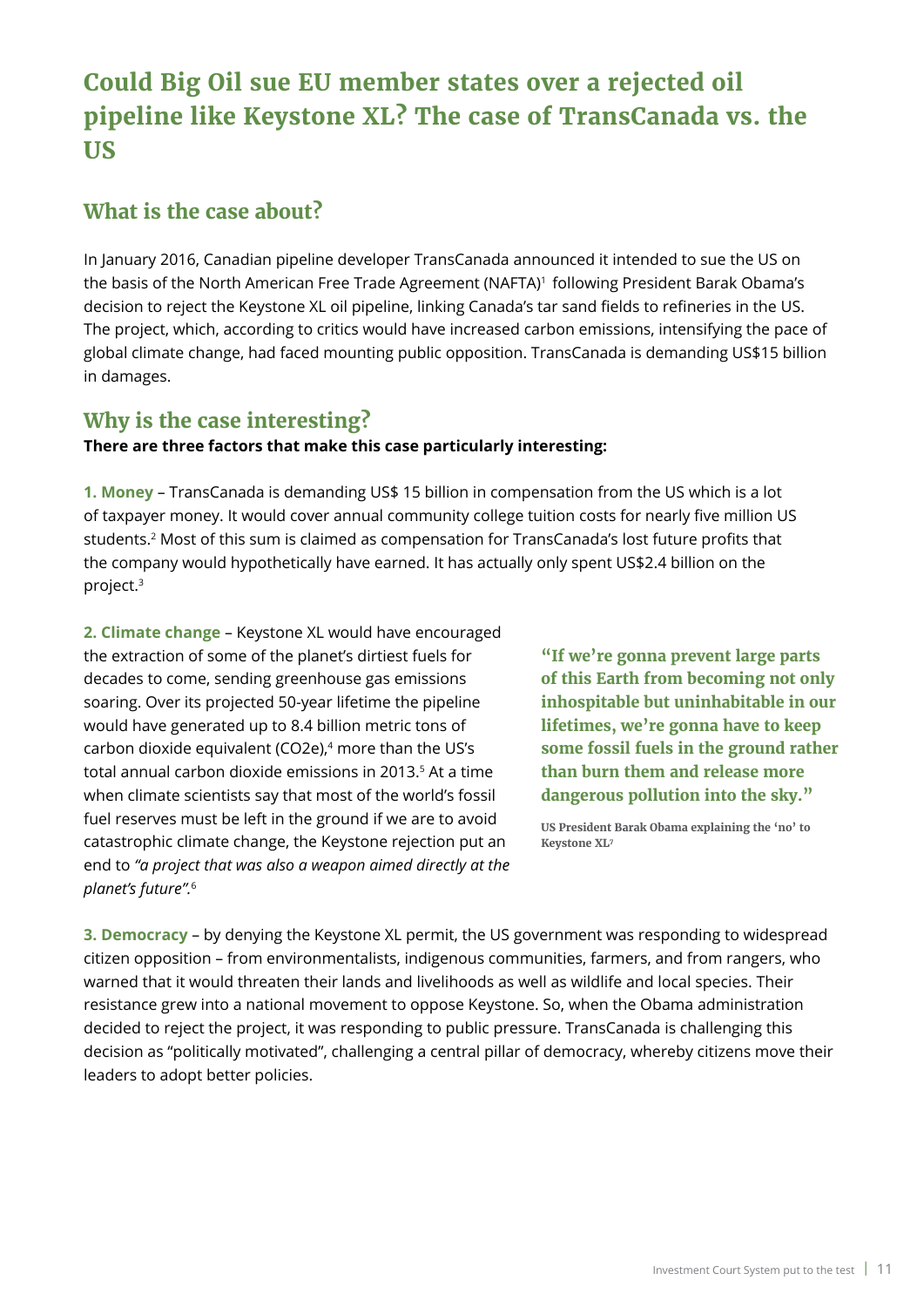# **Could TransCanada file a similar case on the basis of the EU's ICS proposal?**

**The short answer is yes.**

TransCanada argues that the US breached NAFTA's **fair and equitable treatment** standard by *"delaying the processing of the application for an extraordinarily long period"* (using "arbitrary and contrived" excuses) and by *"applying new and arbitrary criteria in deciding to deny the application"*. 8

According to the company, the denial was *"not based on the merits of Keystone's application"*, but *"politically-driven"*: 9 They argue that *"the State Department, itself, concluded on multiple occasions that the pipeline would not raise any significant safety, public health, and environmental concerns that could not be mitigated"*, and that government wanted to appease those with the *"erroneous perception"* that the pipeline was bad for the environment to demonstrate US leadership on climate change.10

Does that sound like an argument that Big Oil could get away with under an EU investment treaty which would grant "fair and equitable treatment", including against measures that constitute "manifest arbitrariness" and "fundamental breach of due process... in administrative proceedings" (section 2, article 3.2, EU proposal)? 11

TransCanada further argues that the US **"unjustifiably discriminated"** against Keystone because it *"has previously approved pipelines from other investors, including from the United States and Mexico, based on factors that, if applied to Keystone's application, would have resulted in approval of the application."* 

**"TransCanada's claim is not about US soldiers showing up with guns at a pipeline and declaring ownership; it's about a reasonable political choice to protect the planet's climate. In the company's view, however, making a choice they don't like constitutes a theft."**

It also argues that *"the United States had also approved those other applications in a significantly shorter period of time"*. 12

The EU proposal guarantees *"investors of the other Party... treatment no less favourable than the treatment it accords, in like situations, to its own investors"* (**national treatmen**t, section 1, article 2-3, EU proposal) and to investors of a third party (**most-favoured-nation treatment**, section 1, article 2-4, EU proposal), which would allow the same argument to be made.

**Jim Shultz, The Democracy Center**<sup>13</sup>

According to TransCanada, the US administration's review and rejection of the pipeline was also **"expropriatory"** because *"the State Department delayed its decision for seven years, with full knowledge that TransCanada was continuing to invest billions of dollars in the pipeline"*, which *"substantially deprived"* the company of the value of its would-be investment.14 This same point could be made under a future EU treaty requiring compensation for *"measures having an effect equivalent to... expropriation"*, including *"for a public purpose"* (section 2, article 5.1, EU proposal).

**Annex I** of the EU proposal clarifies that *"non-discriminatory measures... designed and applied to protect legitimate policy objectives, such as the protection of public health, safety, environment or public morals... do not constitute indirect expropriations"*. Would that render TransCanada's expropriation point meaningless? Not necessarily.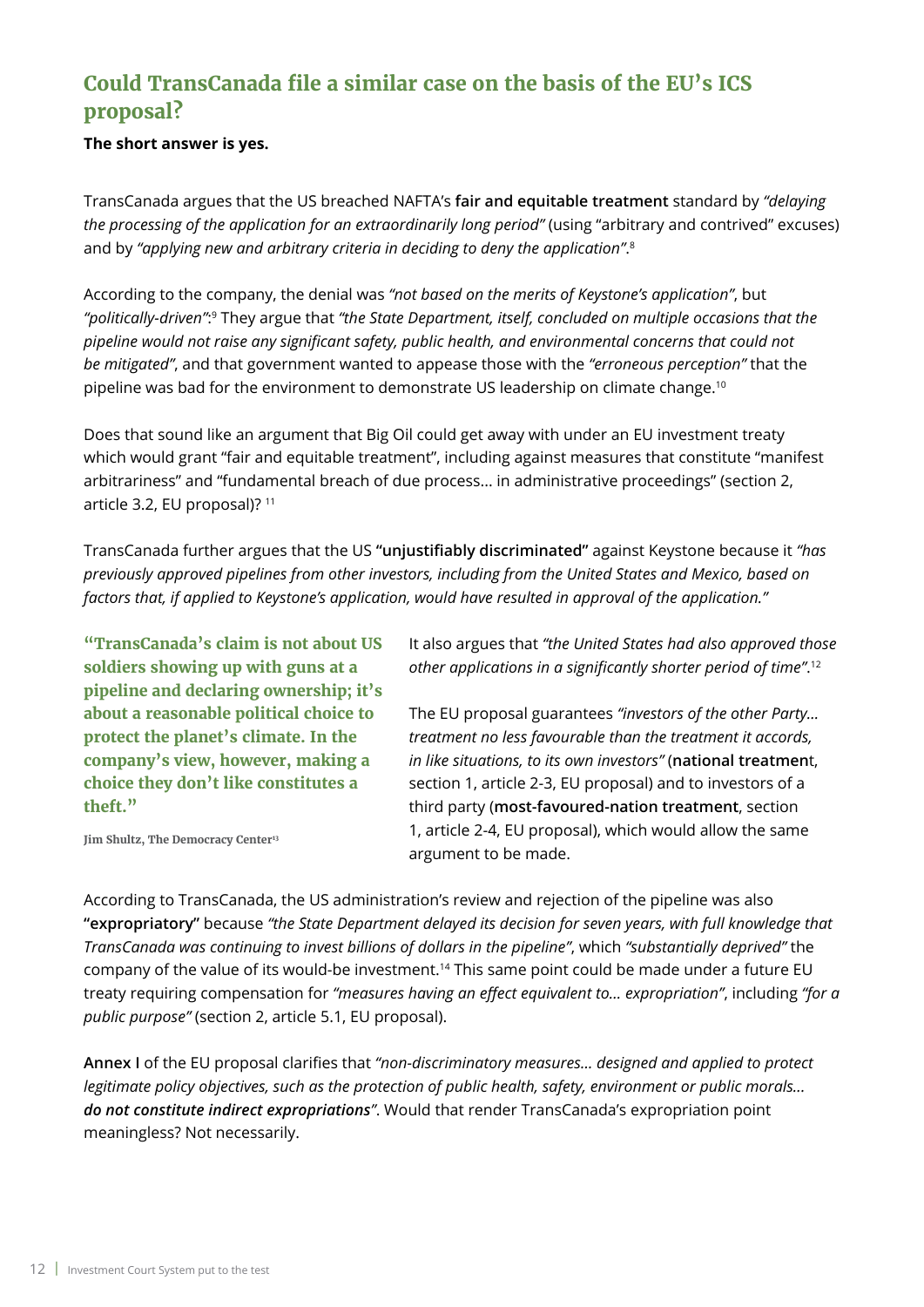According to the company, the handling of its application was discriminatory (see above). Second, it questions the argument that the US government's decision was driven by a legitimate public policy objective, because it was *"directly contrary to the findings of the Administration's own studies" that "the pipeline would not have a significant impact on climate change"*. 15 What if a tribunal deciding such a claim against an EU member state agreed?

The EU also wants to protect an investor's **"legitimate expectation"**. TransCanada argues that its "reasonable expectation" that the US would process its application *"fairly and consistently with past actions"* was *"not met"*. 16

The company gives five reasons why it *"had every reason to expect that it's application would be granted... in a reasonable period of time"*. It says it met the same criteria guiding the approval of previous pipelines; the US administration repeatedly concluded that Keystone XL would not have a significant impact on climate change; the relevant executive rules suggest approval unless there are environmental, health and safety concerns; the company worked intensely with the administration to address concerns; and similar pipelines had previously been approved within roughly two years.<sup>17</sup>

**"The idea that some trade agreement should force us to overheat the planet's atmosphere is, quite simply, insane."**

Couldn't at least some of these points be considered by an investor to be "specific representations" by a state, which "created a legitimate expectation... upon which the investor relied in deciding to make or maintain" an investment and which the state "subsequently frustrated", as stated in the EU proposal (section 2, article 3.4, EU proposal)?

**Bill McKibben, author & environmental activist on TransCanada's NAFTA challenge18**

But what about the EU's proposed **formulation on the right to regulate?** It states that the investor rights *"shall not affect the right of the Parties to regulate within their territories through measures necessary to achieve legitimate public policy objectives"* (section 2, article 2.1, EU proposal).

Wouldn't this prevent an investor lawsuit like Keystone's? Not really. While the US government might have considered the Keystone XL denial necessary to demonstrate leadership on climate change, TransCanada is questioning this necessity, claiming that the decision was *"directly contrary to the findings of the Administration's own studies"* that the pipeline would not have a significant impact on climate change.19 What if a tribunal deciding a similar claim against an EU member state agreed?

TransCanada is seeking *"damages of over US\$15 billion from the United States' breach of its NAFTA obligations"*. <sup>20</sup> Claims for the loss of expected future profits would also be possible under the EU proposal. Damage claims could go into billions of dollars.

TransCanada's NAFTA arbitration is happening at the same time as a challenge in a US federal court in Texas over whether the rejection of Keystone XL is constitutional.<sup>21</sup> The EU has said it wants to prevent such **parallel claims** (where an investor challenges the constitutional legality of a decision in the national courts and at the same time seeks compensation in an international investment arbitration (section 2, sub-section 5, article 14, EU proposal). However, experts suggest that the EU's attempt to prevent this might not work in practice.<sup>22</sup> So, a parallel claim could well be possible.

TransCanada's arbitration case can proceed without the company having to go through the domestic courts first. The Commission proposal, similarly, does not require **domestic remedies** to be exhausted first – which is one of the basic rules in international law.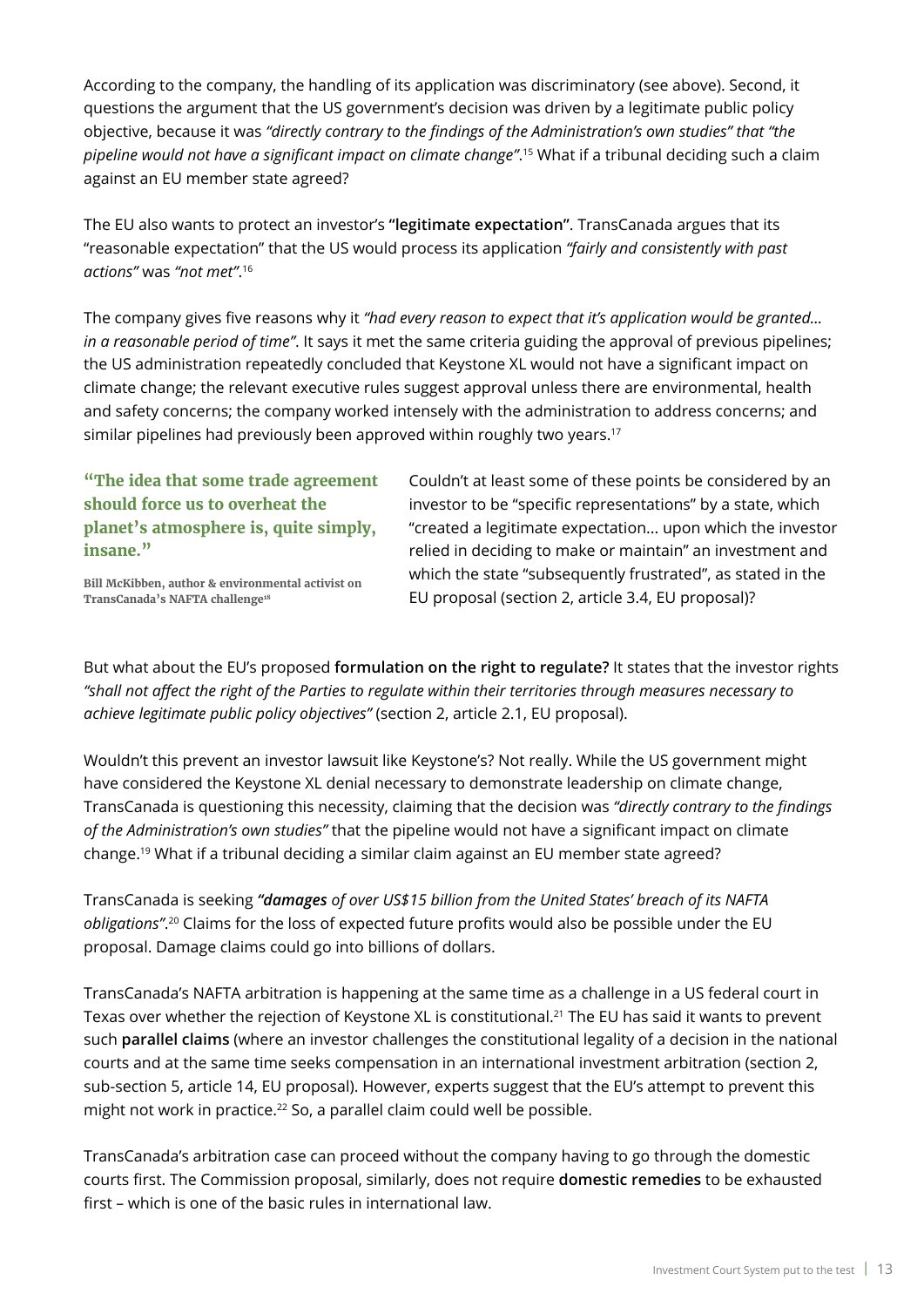We cannot know how a potential future similar claim against the EU or an EU member state would be decided (the company would only need to win one of its arguments for a tribunal to order compensation from the US). But the investor rights proposed by the European Commission would not prevent such a case from being filed.

**"We have a good legal system in this country and those who don't like the U.S. government's decision should go into court."**

**Sander Levin, Democratic Member of the US House of Representatives 23**

### **Notes**

- 1 TransCanada Corporation & TransCanada PipeLines Limited, "Notice of Intent to Submit a Claim to Arbitration under Chapter 11 of the North American Free Trade Agreement", 6 January 2016, [https://assets.documentcloud.org/documents/2676478/](https://assets.documentcloud.org/documents/2676478/TransCanada-Notice-of-Intent-6-Jan-2016.pdf) [TransCanada-Notice-of-Intent-6-Jan-2016.pdf](https://assets.documentcloud.org/documents/2676478/TransCanada-Notice-of-Intent-6-Jan-2016.pdf)
- 2 Jim Shultz, "The Pipeline Strikes Back: The Audacity of TransCanada's \$15B Suit Against the U.S.", Yes! Magazine, 3 February 2016, [http://www.yesmagazine.org/planet/the-pipe](http://www.yesmagazine.org/planet/the-pipeline-strikes-back-the-audacity-of-transcanadas-fifteenb-suit-against-the-us-20160203)[line-strikes-back-the-audacity-of-transcanadas-fifteenb-suit](http://www.yesmagazine.org/planet/the-pipeline-strikes-back-the-audacity-of-transcanadas-fifteenb-suit-against-the-us-20160203)[against-the-us-20160203](http://www.yesmagazine.org/planet/the-pipeline-strikes-back-the-audacity-of-transcanadas-fifteenb-suit-against-the-us-20160203)
- 3 Ben Beachy, "The Corporation Behind Keystone XL Just Laid Bare the TPP's Threats to Our Climate", Hu ngton Post, 7 January 2016, [http://www.hu](http://www.huffingtonpost.com/ben-beachy/the-corporation-behind-ke_b_8931802.html) ngtonpost.com/ ben-beachy/the-corporation-behind-ke\_b\_8931802. html; Hymas, Lisa, "The 7 things you need to know now about the Keystone XL pipeline", Grist, 6 November 2015, [http://grist.org/climate-energy/the-7](http://grist.org/climate-energy/the-7-things-you-need-to-know-now-about-the-keystone-xl-pipeline/) [things-you-need-to-know-now-about-the-keystone-xl-pipeline/](http://grist.org/climate-energy/the-7-things-you-need-to-know-now-about-the-keystone-xl-pipeline/)
- NRD, "Backgrounder. Secretary Kerry and President Obama 4 have strong basis to find the proposed Keystone XL Tar Sands Pipeline is not in the national interest, 27 March 2014, [http://](http://switchboard.nrdc.org/blogs/aswift/Keystone%20XL%20NID%20Backgrounder%20(Final%203-27-14).pdf) [switchboard.nrdc.org/blogs/aswift/Keystone%20XL%20NID%20](http://switchboard.nrdc.org/blogs/aswift/Keystone%20XL%20NID%20Backgrounder%20(Final%203-27-14).pdf) [Backgrounder%20\(Final%203-27-14\).pdf](http://switchboard.nrdc.org/blogs/aswift/Keystone%20XL%20NID%20Backgrounder%20(Final%203-27-14).pdf)
- US Environmental Protection Agency (EPA), "Climate Change Indicators in the United States, [http://www3.epa.gov/climat](http://www3.epa.gov/climatechange/science/indicators/ghg/us-ghg-emissions.html)[echange/science/indicators/ghg/us-ghg-emissions.html](http://www3.epa.gov/climatechange/science/indicators/ghg/us-ghg-emissions.html) 5
- Jim Shultz, "The Pipeline Strikes Back: The Audacity of Trans 6 Canada's \$15B Suit Against the U.S.", Yes! Magazine, 3 February 2016, [http://www.yesmagazine.org/planet/the-pipeline-strikes](http://www.yesmagazine.org/planet/the-pipeline-strikes-back-the-audacity-of-transcanadas-fifteenb-suit-against-the-us-20160203)[back-the-audacity-of-transcanadas-fifteenb-suit-against-the](http://www.yesmagazine.org/planet/the-pipeline-strikes-back-the-audacity-of-transcanadas-fifteenb-suit-against-the-us-20160203)[us-20160203](http://www.yesmagazine.org/planet/the-pipeline-strikes-back-the-audacity-of-transcanadas-fifteenb-suit-against-the-us-20160203)
- 7 The White House, "Statement by the President on the Keystone XL Pipeline", 6 November 2015, [https://www.whitehouse.](https://www.whitehouse.gov/the-press-office/2015/11/06/statement-president-keystone-xl-pipeline) [gov/the-press-office/2015/11/06/statement-president-key](https://www.whitehouse.gov/the-press-office/2015/11/06/statement-president-keystone-xl-pipeline)[stone-xl-pipeline](https://www.whitehouse.gov/the-press-office/2015/11/06/statement-president-keystone-xl-pipeline)
- TransCanada Corporation & TransCanada PipeLines Limited, 8 "Notice of Intent to Submit a Claim to Arbitration under Chapter 11 of the North American Free Trade Agreement", 6 January 2016, paras 50, 51, [https://assets.documentcloud.org/docu](https://assets.documentcloud.org/documents/2676478/TransCanada-Notice-of-Intent-6-Jan-2016.pdf)[ments/2676478/TransCanada-Notice-of-Intent-6-Jan-2016.pdf](https://assets.documentcloud.org/documents/2676478/TransCanada-Notice-of-Intent-6-Jan-2016.pdf)
- Ibid., para 1 9
- Ibid., paras 59, 7 10
- 11 European Commission, "Transatlantic Trade and Investment Partnership. Trade in services, investment and e-commerce. Chapter II – Investment", 12 November 2015, [http://trade.ec.eu](http://trade.ec.europa.eu/doclib/docs/2015/november/tradoc_153955.pdf)[ropa.eu/doclib/docs/2015/november/tradoc\\_153955.pdf](http://trade.ec.europa.eu/doclib/docs/2015/november/tradoc_153955.pdf)  All mentions of "the EU proposal" or "the EU proposal on investment in TTIP" refer to this document.
- 12 Ibid., headline C, para 60
- 13 Jim Shultz, "The Pipeline Strikes Back: The Audacity of Trans Canada's \$15B Suit Against the U.S.", Yes! Magazine, 3 February 2016, [http://www.yesmagazine.org/planet/the-pipeline-strikes](http://www.yesmagazine.org/planet/the-pipeline-strikes-back-the-audacity-of-transcanadas-fifteenb-suit-against-the-us-20160203)[back-the-audacity-of-transcanadas-fifteenb-suit-against-the](http://www.yesmagazine.org/planet/the-pipeline-strikes-back-the-audacity-of-transcanadas-fifteenb-suit-against-the-us-20160203)[us-20160203](http://www.yesmagazine.org/planet/the-pipeline-strikes-back-the-audacity-of-transcanadas-fifteenb-suit-against-the-us-20160203)
- 14 TransCanada Corporation & TransCanada PipeLines Limited, "Notice of Intent to Submit a Claim to Arbitration under Chapter 11 of the North American Free Trade Agreement", 6 January 2016, paras 57, 8, [https://assets.documentcloud.org/docu](https://assets.documentcloud.org/documents/2676478/TransCanada-Notice-of-Intent-6-Jan-2016.pdf)[ments/2676478/TransCanada-Notice-of-Intent-6-Jan-2016.pdf](https://assets.documentcloud.org/documents/2676478/TransCanada-Notice-of-Intent-6-Jan-2016.pdf)
- 15 Ibid., para 1
- Ibid., paras 10, 2 16
- 17 Ibid., para 10
- "350.or Responds to TransCanada's NAFTA Lawsuit over Key-18 stone XL", 6 January 2016, [https://350.org/press-release/350](https://350.org/press-release/350-org-responds-to-transcanadas-nafta-lawsuit-over-keystone-xl/) [org-responds-to-transcanadas-nafta-lawsuit-over-keystone-xl/](https://350.org/press-release/350-org-responds-to-transcanadas-nafta-lawsuit-over-keystone-xl/)
- 19 TransCanada Corporation & TransCanada PipeLines Limited, "Notice of Intent to Submit a Claim to Arbitration under Chapter 11 of the North American Free Trade Agreement", 6 January 2016, para 1, [https://assets.documentcloud.org/docu](https://assets.documentcloud.org/documents/2676478/TransCanada-Notice-of-Intent-6-Jan-2016.pdf)[ments/2676478/TransCanada-Notice-of-Intent-6-Jan-2016.pdf](https://assets.documentcloud.org/documents/2676478/TransCanada-Notice-of-Intent-6-Jan-2016.pdf)
- 20 Ibid., para 61
- 21 TransCanada Keystone Pipeline, LP and TC Oil Pipeline Operations Inc., "Complaint in the United States District Court for the Southern District of Texas Houston Division", 6 January 2016, [http://keystone-xl.com/wp-content/uploads/2016/01/TransCan](http://keystone-xl.com/wp-content/uploads/2016/01/TransCanada-Complaint-January-6-2016.pdf)[ada-Complaint-January-6-2016.pdf](http://keystone-xl.com/wp-content/uploads/2016/01/TransCanada-Complaint-January-6-2016.pdf)
- 22 International investment law expert Stephan Schill has questioned that parallel and successive claims would be ruled out. See Stephan Schill, "Das TTIP-Gericht: Keimzelle oder Stolperstein für echte Multilateralisierung des internationalen Investitionsrechts?", Verfassungsblog, 25 November 2015, [http://verfassungsblog.de/das-ttip-gericht-keimzelle-oder-stolp](http://verfassungsblog.de/das-ttip-gericht-keimzelle-oder-stolperstein-fuer-echte-multilateralisierung-des-internationalen-investitionsrechts/)[erstein-fuer-echte-multilateralisierung-des-internationalen-in](http://verfassungsblog.de/das-ttip-gericht-keimzelle-oder-stolperstein-fuer-echte-multilateralisierung-des-internationalen-investitionsrechts/)[vestitionsrechts/](http://verfassungsblog.de/das-ttip-gericht-keimzelle-oder-stolperstein-fuer-echte-multilateralisierung-des-internationalen-investitionsrechts/)
- 23 World Trade Online, "Levin: Keystone ISDS Case Highlights Need For TPP Investment Changes", 8 January 2016, [http://in](http://insidetrade.com/daily-news/levin-keystone-isds-case-highlights-need-tpp-investment-changes)[sidetrade.com/daily-news/levin-keystone-isds-case-highlights](http://insidetrade.com/daily-news/levin-keystone-isds-case-highlights-need-tpp-investment-changes)[need-tpp-investment-changes](http://insidetrade.com/daily-news/levin-keystone-isds-case-highlights-need-tpp-investment-changes)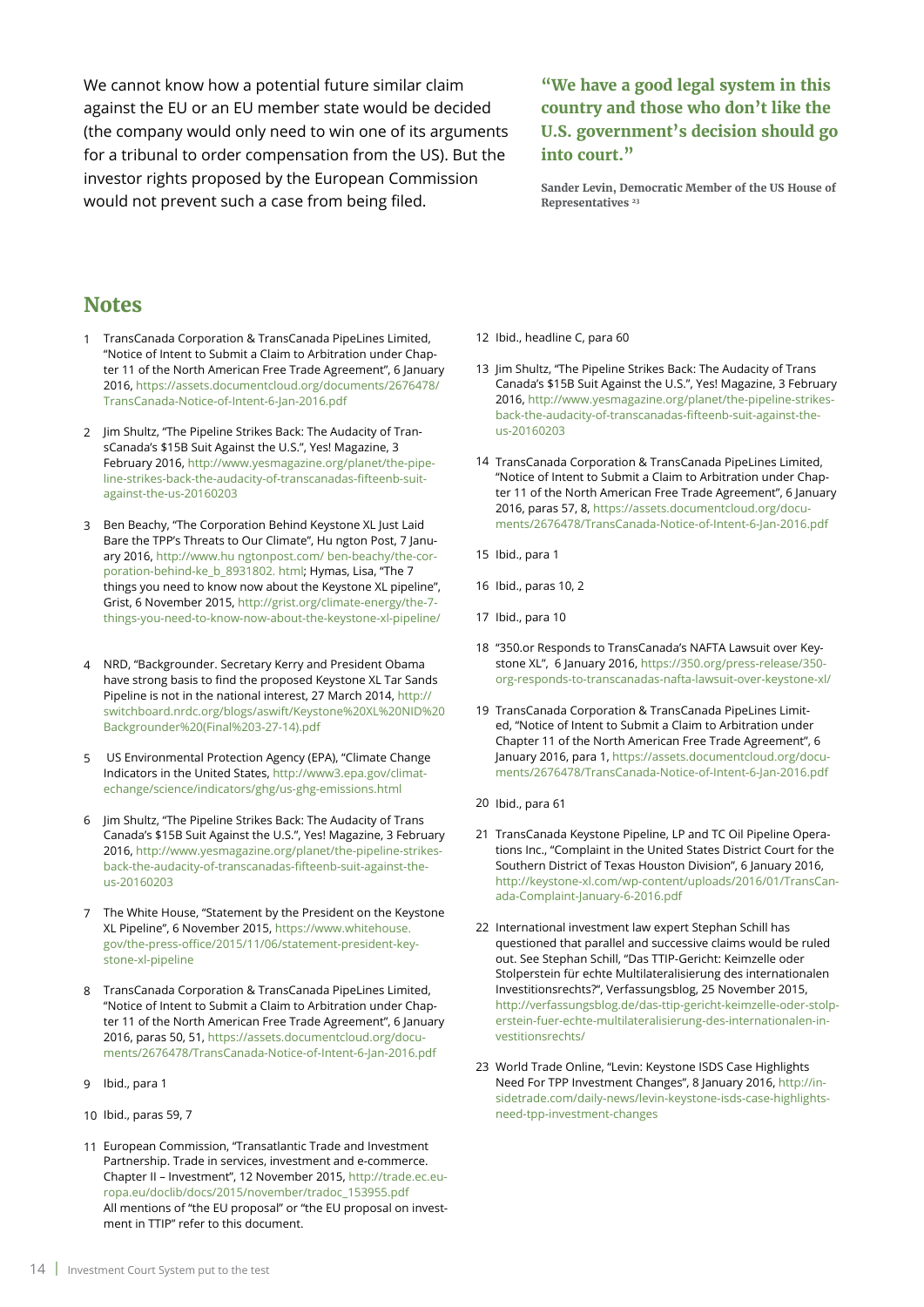# <span id="page-14-0"></span>**Could Big Tobacco sue EU member states over anti-smoking legislation? The case of Philip Morris vs. Uruguay**

### **What is the case about?**

In February 2010, multinational tobacco company Philip Morris International (PMI) launched an investment arbitration lawsuit against Uruguay under the country's bilateral investment treaty (BIT) with Switzerland.1 PMI claimed that the Uruguayan government's anti-smoking legislation, specifically the ban on selling more than one type of cigarette under a single brand name (single presentation) and the requirement that graphic warnings about the risks of smoking cover at least 80% of the cigarette pack, "*go far beyond any legitimate public health goal*" and deprive PMI's trademark of its commercial value. PMI demanded US\$25 million in compensation.2

# **Why is the case interesting?**

**There are three reasons that make this case particularly interesting:**

**1. An attack on public health** – the lawsuit against Uruguay is a shocking **example of how big business can use investment arbitration to challenge a government's sovereign right to regulate in the interest of public health.** Public health experts agree that tobacco control measures, such as those implemented by Uruguay, have a direct effect in reducing smoking. Uruguay's actions followed the advice issued by the World Health Organisation (WHO) and the guidelines issued under the binding Framework Convention on Tobacco Control (FCTC). The WHO and other public health specialists have praised Uruguay's public health policy and acknowledged that it contributed to a decline in deaths from lung cancer of 15%.<sup>3</sup> The WHO has announced<sup>4</sup> that it will support Uruguay's position in the arbitration proceedings by "*providing evidence of the relationship between large graphic health warnings, bans on misleading branding and the protection of public health*".5

**2. Dangerous regulatory chill** – Uruguay has been at the forefront of the fight against tobacco. It has enacted some of the most advanced anti-smoking legislation worldwide. PMI's decision to sue Uruguay (an insignificant market in the context of PMI's worldwide sales) **is part of a global strategy to warn and scare other countries that dare to contemplate tighter regulation for the tobacco industry.**<sup>6</sup> When governments see the costs involved in these lawsuits, they tend to think twice about regulatory measures. When PMI first threatened to sue Uruguay, the government considered relaxing its new

**"The claim is nothing more than the cynical attempt by a wealthy multinational corporation to make an example of a small country with limited resources to defend against a well-funded international legal action, but with a well-deserved reputation as a worldwide leader in tobacco control"** 

legislation to meet the tobacco company's demands.<sup>7</sup> This lawsuit, together with a similar one against Australia, has already caused other countries including New Zealand to postpone their plans to introduce stricter rules on cigarette packaging.8

#### **3. Carve out clauses do not secure the right to regulate**

– this case is emblematic in showing how governments' attempts to protect public health measures from the scope of investment protection treaties by adding exceptions does not necessarily prevent investors from suing. Article 2(1) of the Uruguay-Switzerland Bilateral Investment Treaty includes restrictive language designed to exclude

**Todd Weiler, investment arbitration lawyer9**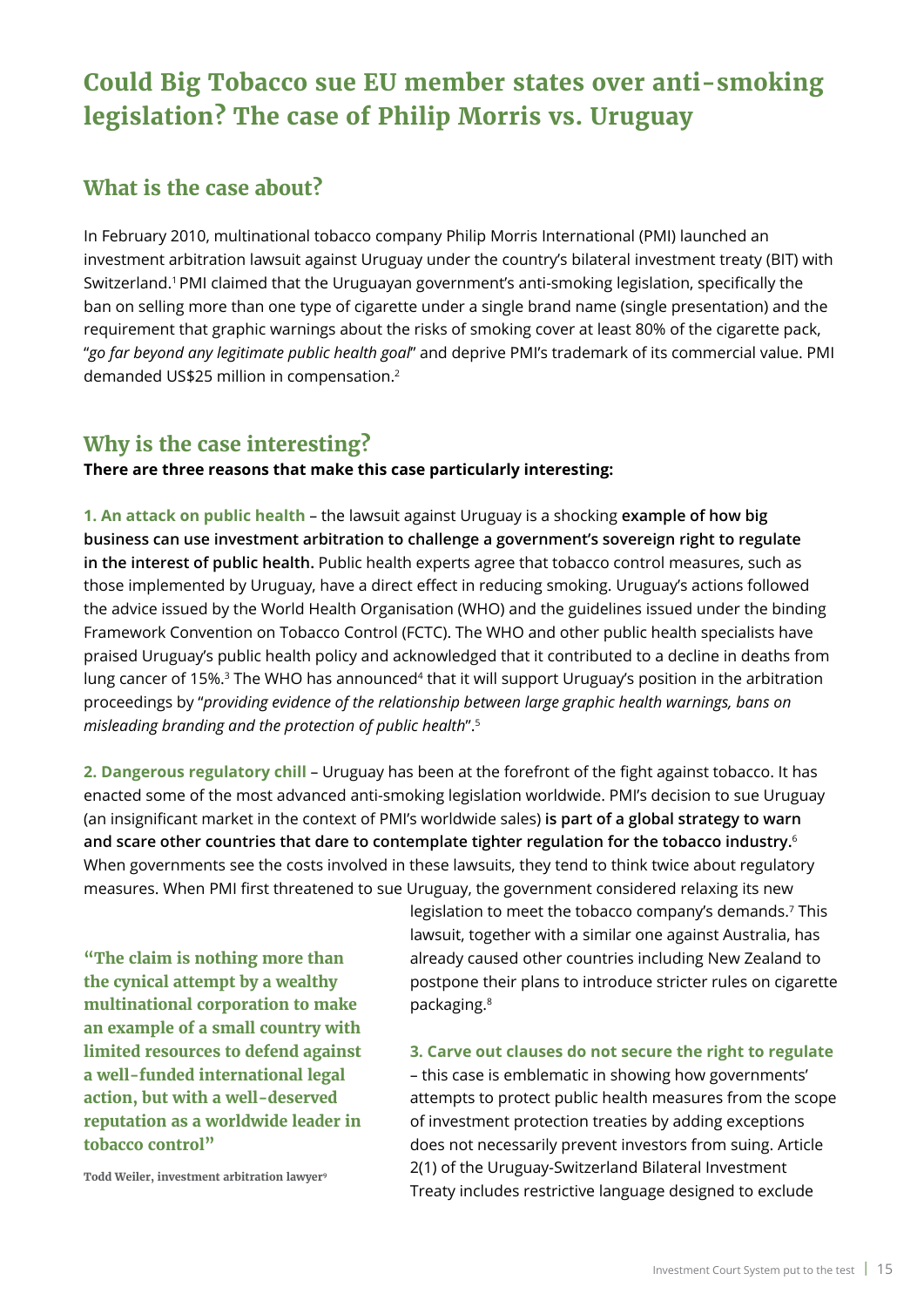public health measures from the scope of investor protection. The article states: *"The Contracting Parties recognize each other's right not to allow economic activities for reasons of public security and order, public health or morality, as well as activities which by law are reserved to their own investors".*<sup>10</sup> This did not prevent PMI from suing.

It also shows that investment tribunals are not likely to discard a case due to such exception clauses. During its initial defence, Uruguay argued that the case should be dismissed because the article was "*carving out from the BIT's protection any actions it might need to take for reasons of public health, even if they restrict investors' economic rights*".11 The tribunal deciding the case dismissed this interpretation, arguing that the restriction only referred to the phase when an investor enters the country, and that it no longer applied after the investment was made.12

**"While there is language in trade deals that purports to protect governments' right to regulate, many arbitration panels have ignored or narrowly interpreted these provisions, making them practically useless"** 

**Dr. David R. Boyd, professor at Simon Fraser University13**

# **Could Philip Morris file a similar case on the basis of the EU proposal? The short answer is yes.**

One of the first hurdles an investor has to clear in an investment dispute is to prove that it has made a valid investment that is protected by the treaty. PMI claims that its "*immovable and movable property, shares and intellectual property rights clearly constitute an 'investment' in the territory of Uruguay*".14 Both "shares" and "intellectual property rights" are explicitly listed in the EU's **definition of** a protected **"investment"** under its treaties (section 2, Definitions specific to investment protection (x2b) and (x2g), EU proposal).15 So, it is likely that a tribunal would accept that PMI has made an investment protected under a future EU investment treaty.

Among PMI's key claims is that Uruguay breached the **fair and equitable treatment** standard because its anti-smoking measures were "*excessive*", "*unreasonable*" and "*arbitrary*". According to the tobacco giant, they "*bear no rational relationship to the Government's public health policy*" (because, for example, less shocking images would have been enough to warn people of the health effects of smoking).<sup>16</sup> This line of argument could easily be made on the basis of the EU's current investment protection proposal, which despite evidence that such clauses are repeatedly abused by investors, includes protection to ensure "fair and equitable treatment" (section 2, article 3.1, EU proposal). "*Manifest arbitrariness*" is on the EU's list of criteria for clear breaches of the fair and

equitable treatment standard (section 2, article 3.2, c, EU proposal).

The EU text also protects an investor's **"legitimate expectations"** (section 2, article 3.4, EU proposal). PMI used this argument in its challenge against Uruguay. The company claims that the single presentation legislation and the 80% health warning requirements have "*failed to maintain a stable and predictable regulatory framework consistent with Philip Morris legitimate expectations*".18 It also argues that "*the measures* [taken by Uruguay] *frustrate one* 

**"Many of these pictograms are not designed to warn of the actual health effects of smoking; rather they are highly shocking images that are designed specifically to invoke emotions of repulsion and disgust, even horror"**

**Philip Morris<sup>17</sup>** 

*of the most fundamental expectations that any investor may have, which is that a host State will comply with its own law and respect private property*".19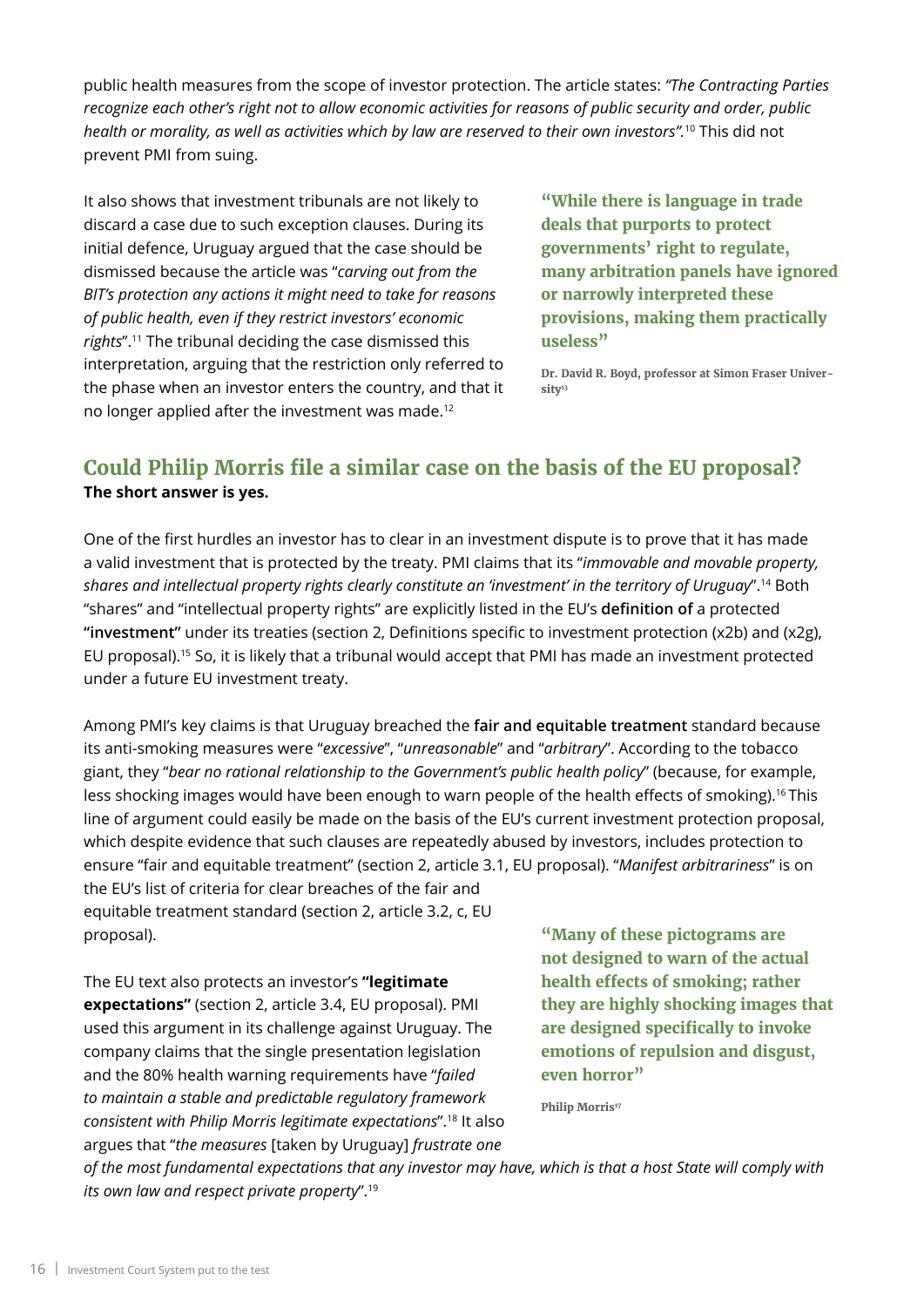According to the EU text, for an investor to have a legitimate expectation, there must have been "*a specific representation*" by the state, creating that expectation (section 2, article 3.4, EU proposal). The vagueness of the wording could mean any measure, action or even verbal indication by a government official that, according to the investor, induced it to make or maintain the investment.

One of PMI's arguments in the case against Uruguay provides an example of what could be constructed as "*a specific representation*". PMI maintains that Uruguay has actively encouraged the company to continue investing over the past 30 years, and "*encouraged*" the company "*to expand its operations by granting Abal* [its local subsidiary] *a generous package of tax exemptions and credits in furtherance of Abal's plan to make capital investment in the Uruguayan factory to upgrade the machinery*".20

According to PMI, Uruguay's tobacco control measures had an effect **"equivalent" to expropriation** of its registered trademarks – because it deprived the company of its intellectual property rights and "*destroy[ed] the goodwill associated with the … trademarks, thereby depriving them of their commercial value*".21 The same argument could be made under the EU proposal for "*measures having an effect equivalent to... expropriation*" – including those "*for a public purpose*" (section 2, article 5.1, EU proposal).

In annex I, article 3, the EU proposal states that "*except in rare circumstance… that appear manifestly excessive… non-discriminatory measures... designed and applied to protect legitimate policy objectives, such as the protection of public health... do not constitute indirect expropriations.*" (section 2, Annex 1, EU proposal) Would that mean the end of a claim by PMI? No. Because as in the case against Uruguay, PMI could argue that certain measures were "*excessive*" and "*do not bear any rational relationship to a legitimate governmental policy*".22

Ultimately, it would be up to the tribunal to interpret these claims and assess the company's arguments, leaving the door open for the lawsuit to be successful.

The European Commission has claimed that its proposal would preserve governments' **policy space to regulate** on, for example, public health issues. The proposal states that it "*shall not affect the right of the Parties to regulate... through measures necessary to achieve legitimate policy objectives*" (section 2, article 2.1, EU proposal).23 However, no criteria are specified as to what constitutes a "*necessary measure*" or "*legitimate policy objective*".

This means investors will be able to argue that a government's measures were neither necessary nor legitimate, and it will be up to arbitrators to interpret whether this is the case.

This is exactly what PMI is doing in the case against Uruguay, arguing that its actions where not necessary because "*the same policy objective could have been achieved with a narrower and more appropriately tailored measure*". PMI also claims that "many of these pictograms are not designed to warn of the actual health effects of smoking". <sup>24</sup>

PMI has not only demanded that Uruguay suspends the legislation, but also that it pays **"compensation for loss of revenue and profit"**.<sup>25</sup> The first request would not be possible under the Commission's proposal, as an arbitral tribunal "*may not order the repeal, cessation or modification of the treatment concerned*" (section 2, section 3, article 28.1, EU proposal). However a future tribunal would not be prevented from awarding compensation to investors (including for alleged lost of future profits), as demanded by PMI. Had the Commission intended to fully protect governments from having to pay compensation when they implement "*measures necessary to achieve legitimate policy objectives*" (section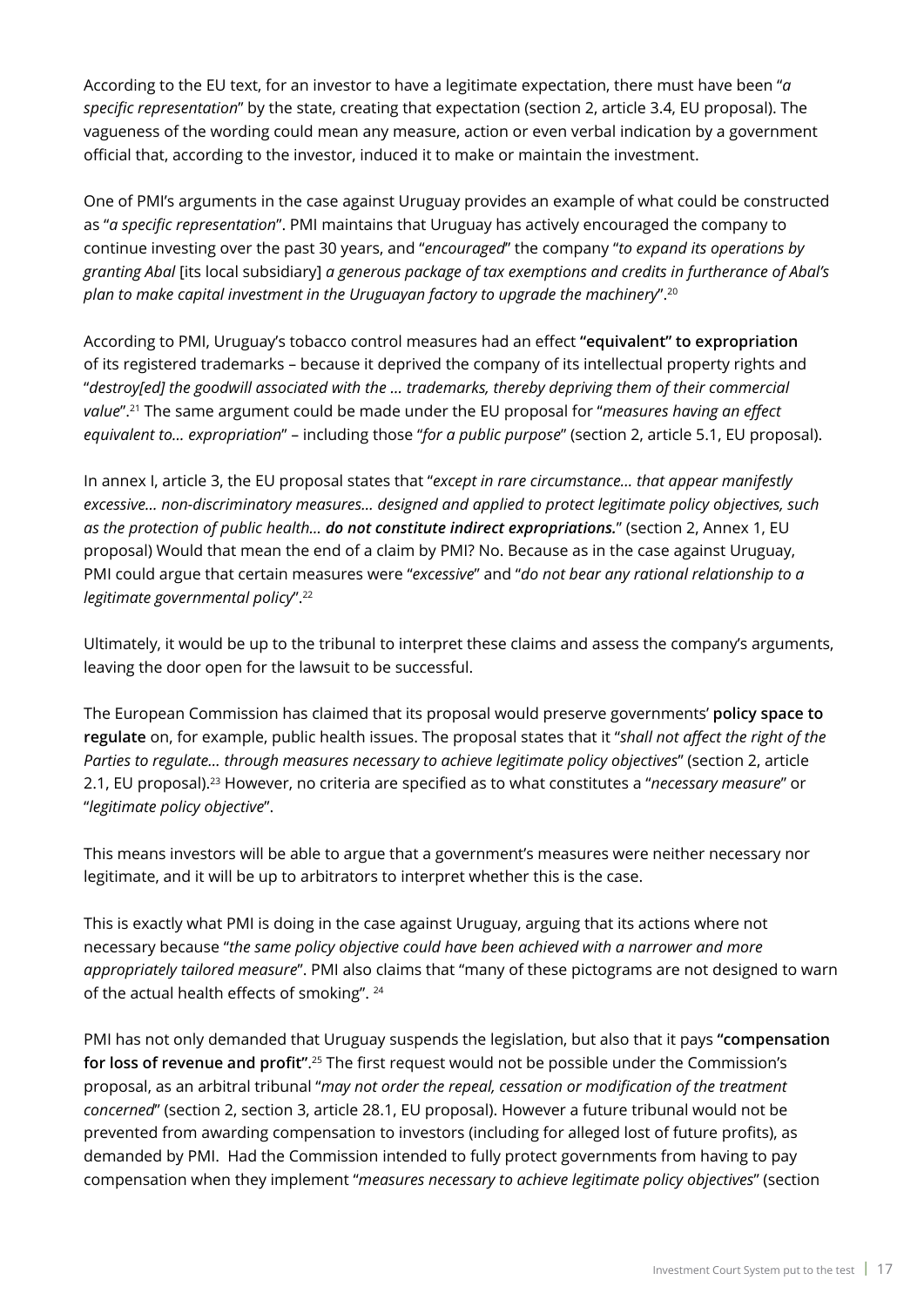2, article 2.1, EU proposal), it would have explicitly excluded that possibility – as illustrated in the case of another set of measures, namely decisions around subsidies (section 2, article 2.4, EU proposal).

We cannot know how a potential future Philip Morris-like claim against the EU or an EU member state would be decided, but it is pretty clear that the investor rights proposed by the European Commission would not prevent such a case from being filed.

### **Notes**

- FTR Holding SA, Philip Morris Products S.A. and Abal Her-1 manos S.A. v. Oriental Republic of Uruguay, Request for Arbitration, 19 February 2010, [http://www.italaw.com/sites/](http://www.italaw.com/sites/default/files/case-documents/ita0343.pdf) [default/files/case-documents/ita0343.pdf](http://www.italaw.com/sites/default/files/case-documents/ita0343.pdf)
- Philip Morris International (2014) PMI Uruguay legal 2 dispute: spotlight on the facts, [http://justthefacts.pmi.com/](http://justthefacts.pmi.com/pmi-uruguay-legal-dispute-spotlight-on-the-facts/) [pmi](http://justthefacts.pmi.com/pmi-uruguay-legal-dispute-spotlight-on-the-facts/)-uruguay-legal-dispute-spotlight-on-the-facts/
- Nancy Fullman, "Kicking butts: Declines in lung cancer 3 deaths follow Uruguay's strong tobacco control policies", 18 December 2014, [http://www.solutionsjournalism.](http://www.solutionsjournalism.org/2014/12/18/kicking-butts-declines-in-lung-cancer-deaths-follow-uruguays-strong-tobacco-control-policies/) [org/2014/12/18/kicking-butts-declines-in-lung-cancer](http://www.solutionsjournalism.org/2014/12/18/kicking-butts-declines-in-lung-cancer-deaths-follow-uruguays-strong-tobacco-control-policies/)[deaths-follow-uruguays-strong-tobacco-control-policies/](http://www.solutionsjournalism.org/2014/12/18/kicking-butts-declines-in-lung-cancer-deaths-follow-uruguays-strong-tobacco-control-policies/)
- WHO Director-General, Margaret Chan, Keynote address 4 at the World Conference on Tobacco or Health Abu Dhabi, United Arab Emirates, 18 March 2015, [http://www.who.int/](http://www.who.int/dg/speeches/2015/trends-tobacco-use/en/) [dg/speeches/2015/trends-tobacco-use/en/](http://www.who.int/dg/speeches/2015/trends-tobacco-use/en/)
- 5 Philip Morris v Uruguay (ICSID Case No. ARB/10/7), Procedural Order No. 3, [http://www.italaw.com/sites/default/](http://www.italaw.com/sites/default/files/case-documents/italaw4161.pdf) [files/case-documents/italaw4161.pdf](http://www.italaw.com/sites/default/files/case-documents/italaw4161.pdf)
- Campaign for Tobacco-Free Kids and American Cancer 6 Society Cancer Action Network , Fact Sheet "The Trans-Pacific Partnership (TPP) presents an opportunity to end the abusive tobacco industry trade lawsuits which are both undermining legitimate tobacco control policies and complicating trade negotiations", May 2015, [https://www.](https://www.tobaccofreekids.org/content/what_we_do/federal_issues/trade/ISDS_TFK_ACS_CAN_Fact_Sheet_May_2015.pdf) [tobaccofreekids.org/content/what\\_we\\_do/federal\\_issues/](https://www.tobaccofreekids.org/content/what_we_do/federal_issues/trade/ISDS_TFK_ACS_CAN_Fact_Sheet_May_2015.pdf) [trade/ISDS\\_TFK\\_ACS\\_CAN\\_Fact\\_Sheet\\_May\\_2015.pdf](https://www.tobaccofreekids.org/content/what_we_do/federal_issues/trade/ISDS_TFK_ACS_CAN_Fact_Sheet_May_2015.pdf)
- David Elward, Uruguay to relax tobacco laws to combat 7 Philip Morris claim, Global Arbitration Review, 28 July 2010, [http://globalarbitrationreview.com/news/article/28610/uru](http://globalarbitrationreview.com/news/article/28610/uruguay-relax-tobacco-laws-combat-philip-morris-claim/)[guay-relax-tobacco-laws-combat-philip-morris-claim/](http://globalarbitrationreview.com/news/article/28610/uruguay-relax-tobacco-laws-combat-philip-morris-claim/)
- Tariana Turia, Government moves forward with plain 8 packaging of tobacco products, 19 February 2013, [http://](http://www.beehive.govt.nz/release/government-moves-forward-plain-packaging-tobacco-products) [www.beehive.govt.nz/release/government-moves-for](http://www.beehive.govt.nz/release/government-moves-forward-plain-packaging-tobacco-products)[ward-plain-packaging-tobacco-products](http://www.beehive.govt.nz/release/government-moves-forward-plain-packaging-tobacco-products)
- Todd Weiler, Philip Morris vs Uruguay. An Analysis of 9 Tobacco Control Measures in the Context of International Investment Law, Report #1 for Physicians for a Smoke Free Canada, 2010, [http://www.italaw.com/sites/default/files/](http://www.italaw.com/sites/default/files/case-documents/ita0345.pdf) [case-documents/ita0345.pdf](http://www.italaw.com/sites/default/files/case-documents/ita0345.pdf)
- 10 Switzerland-Uruguay Bilateral Investment Treaty [http://](http://www.italaw.com/sites/default/files/laws/italaw6239.pdf) [www.italaw.com/sites/default/files/laws/italaw6239.pdf](http://www.italaw.com/sites/default/files/laws/italaw6239.pdf)
- 11 Philip Morris v Uruguay, ICSID Case No. ARB/10/7, Decision on Jurisdiction, para 155, [http://www.italaw.com/sites/de](http://www.italaw.com/sites/default/files/case-documents/italaw1531.pdf)[fault/files/case-documents/italaw1531.pdf](http://www.italaw.com/sites/default/files/case-documents/italaw1531.pdf)
- 12 Ibid, pages 56-59
- 13 David R. Boyd, "Don't let trade deals hamper climate progress", The Star, 11th January 2016, [http://www.thestar.com/opinion/](http://www.thestar.com/opinion/commentary/2016/01/11/dont-let-trade-deals-hamper-climate-progress.html) [commentary/2016/01/11/dont-let-trade-deals-hamper-climate](http://www.thestar.com/opinion/commentary/2016/01/11/dont-let-trade-deals-hamper-climate-progress.html)[progress.html](http://www.thestar.com/opinion/commentary/2016/01/11/dont-let-trade-deals-hamper-climate-progress.html)
- FTR Holding SA, Philip Morris Products S.A. and Abal Her-14 manos S.A. v. Oriental Republic of Uruguay, Request for Arbitration, 19 February 2010, para 66, [http://www.italaw.](http://www.italaw.com/sites/default/files/case-documents/ita0343.pdf) [com/sites/default/files/case-documents/ita0343.pdf](http://www.italaw.com/sites/default/files/case-documents/ita0343.pdf)
- 15 European Commission, "Transatlantic Trade and Investment Partnership. Trade in services, investment and e-commerce. Chapter II – Investment", 12 November 2015, [http://trade.ec.europa.eu/doclib/docs/2015/november/](http://trade.ec.europa.eu/doclib/docs/2015/november/tradoc_153955.pdf) [tradoc\\_153955.pdf](http://trade.ec.europa.eu/doclib/docs/2015/november/tradoc_153955.pdf) All mentions of "the EU proposal" or "the EU proposal on investment in TTIP" refer to this document.
- FTR Holding SA, Philip Morris Products S.A. and Abal Her-16 manos S.A. v. Oriental Republic of Uruguay, Request for Arbitration, 19 February 2010, para 79, [http://www.italaw.](http://www.italaw.com/sites/default/files/case-documents/ita0343.pdf) [com/sites/default/files/case-documents/ita0343.pdf](http://www.italaw.com/sites/default/files/case-documents/ita0343.pdf)
- 17 Ibid., para 4.
- Ibid., para 84. 18
- Ibid., para 84. 19
- 20 Philip Morris Brands sarl, Philip Morris products s.a. and Abal Hermanos S.A. vs Uruguay (ICSID case no. ARB/10/7), decision on jurisdiction, Paragraph 192, page 63, [http://](http://www.italaw.com/sites/default/files/case-documents/italaw1531.pdf) [www.italaw.com/sites/default/files/case-documents/ita](http://www.italaw.com/sites/default/files/case-documents/italaw1531.pdf)[law1531.pdf](http://www.italaw.com/sites/default/files/case-documents/italaw1531.pdf)
- FTR Holding SA, Philip Morris Products S.A. and Abal Her-21 manos S.A. v. Oriental Republic of Uruguay, Request for Arbitration, 19 February 2010, para 48, [http://www.italaw.](http://www.italaw.com/sites/default/files/case-documents/ita0343.pdf) [com/sites/default/files/case-documents/ita0343.pdf](http://www.italaw.com/sites/default/files/case-documents/ita0343.pdf)
- 22 Ibid., paras 4 and 81.
- 23 In the EU-Vietnam, the language on the right to regulate is even weaker than in the proposals put forward in the context of TTIP and CETA, and even further away from an actual carve-out for public policies: "the Parties reaffirm the right to regulate within their territories to achieve legitimate policy objectives, such as the protection of public health, safety, environment or public morals, social or consumer protection or promotion and protection of cultural diversity " (Chapter II, Article 13 bis.1)[, http://trade.ec.eu](http://trade.ec.europa.eu/doclib/docs/2016/february/tradoc_154210.pdf)[ropa.eu/doclib/docs/2016/february/tradoc\\_154210.pdf](http://trade.ec.europa.eu/doclib/docs/2016/february/tradoc_154210.pdf)
- FTR Holding SA, Philip Morris Products S.A. and Abal Her-24 manos S.A. v. Oriental Republic of Uruguay, Request for Arbitration, 19 February 2010, para 81, [http://www.italaw.](http://www.italaw.com/sites/default/files/case-documents/ita0343.pdf) [com/sites/default/files/case-documents/ita0343.pdf](http://www.italaw.com/sites/default/files/case-documents/ita0343.pdf)
- 25 Ibid., para 94.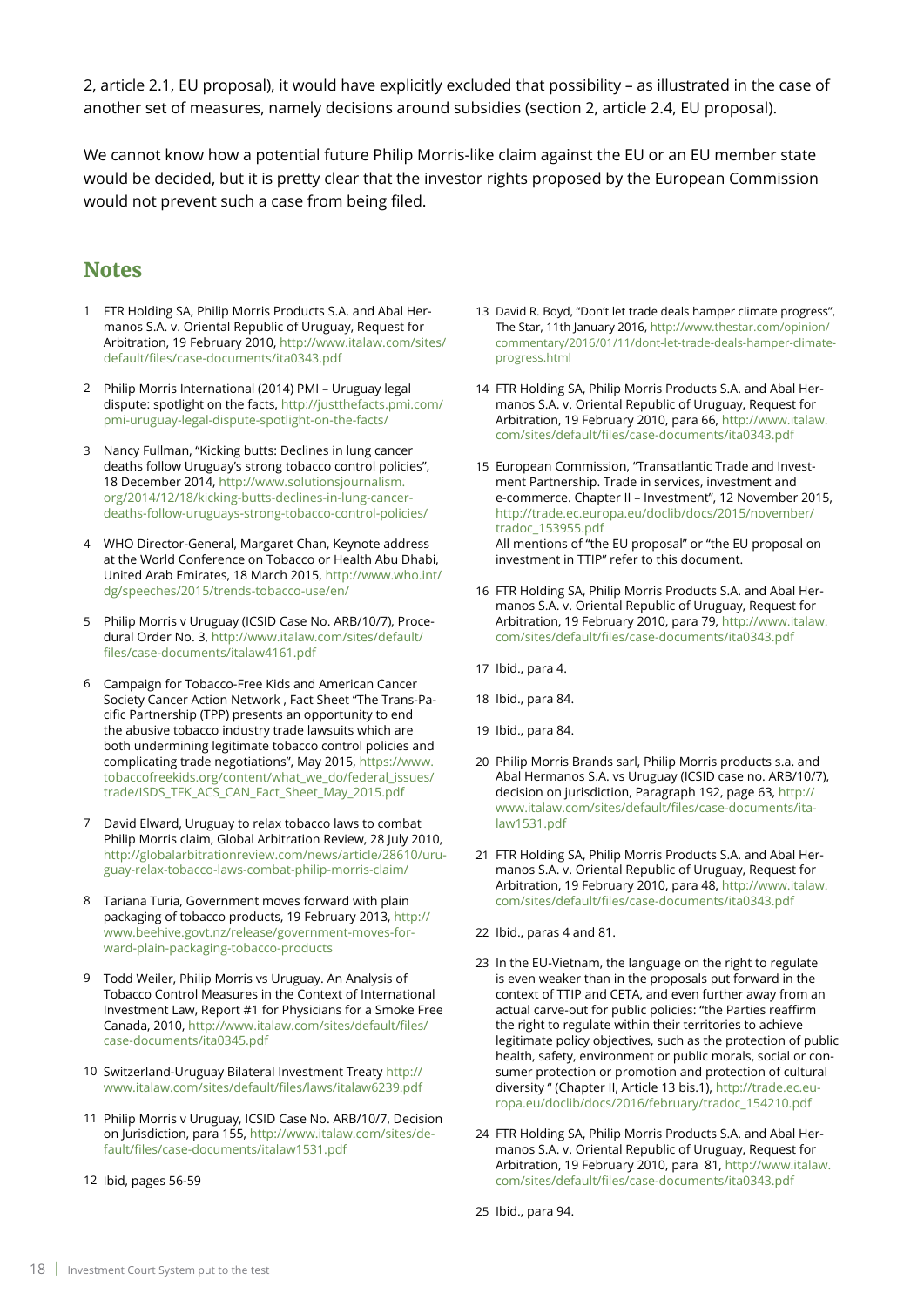# <span id="page-18-0"></span>**Could mining companies challenge EU member states over 'fracking' moratoria? The case of Lone Pine vs. Canada**

### **What is the case about?**

In September 2013, Canadian oil and gas company Lone Pine Resources initiated an investor-state dispute against the Canadian government under the investment chapter of the North American Free Trade Agreement (NAFTA). The case follows the introduction of a bill (referred to as Bill 18) by the province of Quebec revoking all permits for oil and gas development under the St. Lawrence River and prohibiting further exploration by resource companies. The Bill effectively extended a precautionary moratorium on hydraulic fracturing ('fracking'), while impact assessments were proceeding.1 Lone Pine argues that Bill 18 was an "*arbitrary, capricious, and illegal revocation*" of its "*valuable right to mine for oil and gas*" under the River, even though it did not have all the permits needed to drill under the river. Lone Pine is using its US letterbox incorporation<sup>2</sup> in Delaware to demand US\$ 109.8 million plus damages and  $interest<sup>3</sup> - in taxpavers' money.$ 

# **Why is the case interesting?**

### **Three aspects of this case are interesting:**

**1. Climate change** – in the context of an acute climate crisis, there is increasing consensus on the need to transition away from fossil fuels, including gas. Fracking has also been shown to have severe impacts on the environment, in particular creating the risk of water and air pollution.4

**2. Investor rights trump public concern over environmental damage** – local communities have

been at the forefront of the struggle against shale gas exploration and extraction, pushing local and national authorities to ban, stop or regulate this industry to avoid or limit the negative impacts on the surrounding environment and the health of local communities.<sup>6</sup> This is the case in Quebec, where the St Lawrence River's Utica basin is estimated to contain some 181 trillion cubic feet of natural gas.7 The introduction of Bill 18 was a response to growing public concern and reflected the authorities' priorities in taking precautionary action to protect the public. Lone Pine's legal challenge could make these precautionary steps very expensive in the future – and make other regions think twice before they follow in Quebec's steps.

**"Well that's [fracking] screwing your children and grandchildren. Because if you do that, then there's no way to avoid the consequences [of] multimetre sea-level rise. But we can't do that. And that's what the science says crystal clear. And yet politicians pretend not to hear it, or not to understand it"**

**Dr James Hansen, top climate scientist asked about the UK policy to pursue fracking, at the Paris COP 21, December 20155**

**3. Using the loopholes of the system at the expense of the public interest** – the company is using controversial methods to sue Canada. Lone Pine is a Canadian company but can sue its home government at an international arbitration tribunal through its letterbox incorporation in the US state of Delaware. The company has not even tried to seek remedies in national courts, and is claiming damages based on rights held by its joint venture partner, Junex, which holds the permits revoked as a result of Bill 18.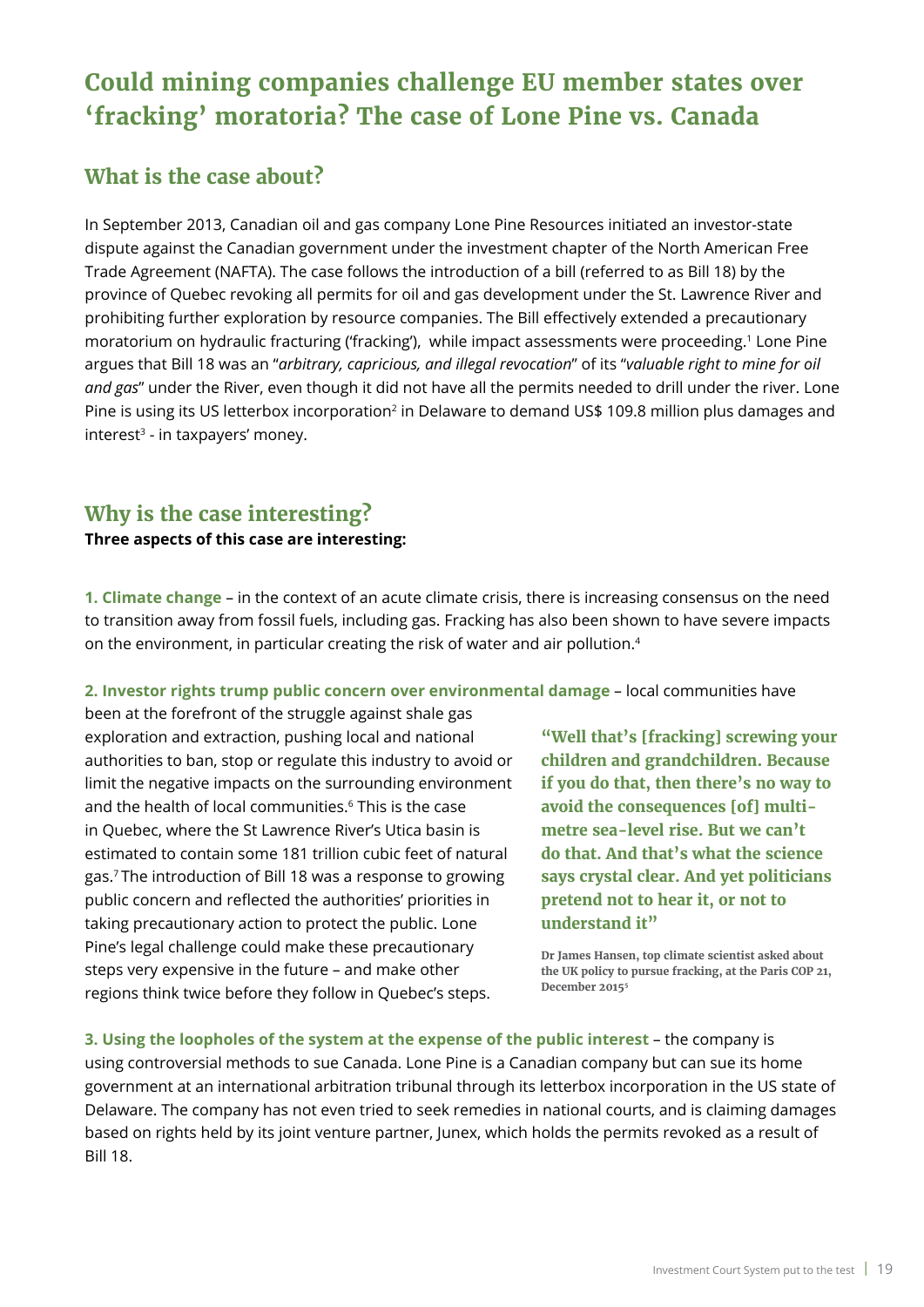# **Could Lone Pine file a similar case on the basis of the EU proposal? The short answer is yes.**

Lone Pine argues that Quebec's introduction of Bill 18 is a clear violation of Canada's obligations to "**fair and equitable treatment** under NAFTA. According to Lone Pine, the actions were "*arbitrary, idiosyncratic, unfair and inequitable*".8 The company also argues it has been denied "*any meaningful opportunity to be heard, any notice that the Act would be passed, or provided any reason or basis*..." The company was told "*the Act was 'a political decision,' and that nothing could be done to prevent it from being passed*".9 According to the EU proposal (section 2, article 3, EU proposal)<sup>10</sup>, a breach of the obligation to "fair and equitable treatment" includes a "*fundamental breach of due process*" and "*manifest arbitrariness*" – exactly what Lone Pine claims happened in Quebec.

Lone Pine also argues that the law passed by the Quebec Parliament suspending Lone Pine's licences had the effect of **expropriation,** violating Canada's NAFTA obligation "*not to expropriate investments of U.S. investors without a public purpose, without due process, and without the payment of compensation*"11).

The company argues that the Parliament's decision was "*not an act of regulation in the normal course, but an outright destruction of intangible property*"12 - and that it has not been compensated. The same argument could be made under the EU's proposal which grants investors the right to challenge direct and indirect (or regulatory) expropriation unless there has been "*payment of prompt, adequate and effective compensation*" (section 2, article 1, EU proposal).

**"Every member of parliament, all the political parties unanimously voted to revoke those licenses, so it was a consensus, a social consensus in Quebec to revoke them. Everybody said: it's a no-brainer [...], this [the river] must be protected"**

**Sylvain Archambault, biologist<sup>13</sup>** 

But what about the EU Commission's claim that future measures taken to "*protect legitimate policy objectives, such* 

*as the protection of public health, safety, environment*" would be safe from investors' claims? Lone Pine's arguments use loopholes in the Commission's text.

For example, the EU's proposed **annex on expropriation** states that certain measures to protect legitimate policy objectives would not be considered indirect expropriation, except in the "*rare circumstance when the impact of a measure or a series of measures is so severe in light of its purpose that is appears manifestly excessive*" (Annex 1, article 3 of the EU proposal). Doesn't Lone Pine's accusation of "*outright destruction of intangible property*" and "*arbitrary*" and "*capricious*" behaviour by the government fit this "rare circumstance"?

Lone Pine also argues that "*no public purpose has ever been advanced for the expropriation by the Government of Quebec […] the strategic environmental assessment committee that was struck by the Government of Quebec to evaluate the environmental impacts of shale gas exploration and development […] had yet to conduct its assessment, and had not yet issued a report*".14 In other words, the company argues that it was not yet proven that fracking was harmful, so there was no public purpose behind the government's actions.

The Commission's proposal on the **right to regulate** would also not protect fracking moratoria against attacks by investors because the right to regulate is limited to "*measures necessary*" to achieve "*legitimate*" objectives (section 2, article 2, EU proposal). Under the proposal, other oil and gas companies would be able to claim that precautionary moratoriums on emerging technologies or similar measures lack a legitimate public purpose – and that other measures with less harmful effects for the company could be taken. Yet, the right to take regulatory measures in the face of scientific uncertainty is a key pillar of environmental regulation-making in Europe.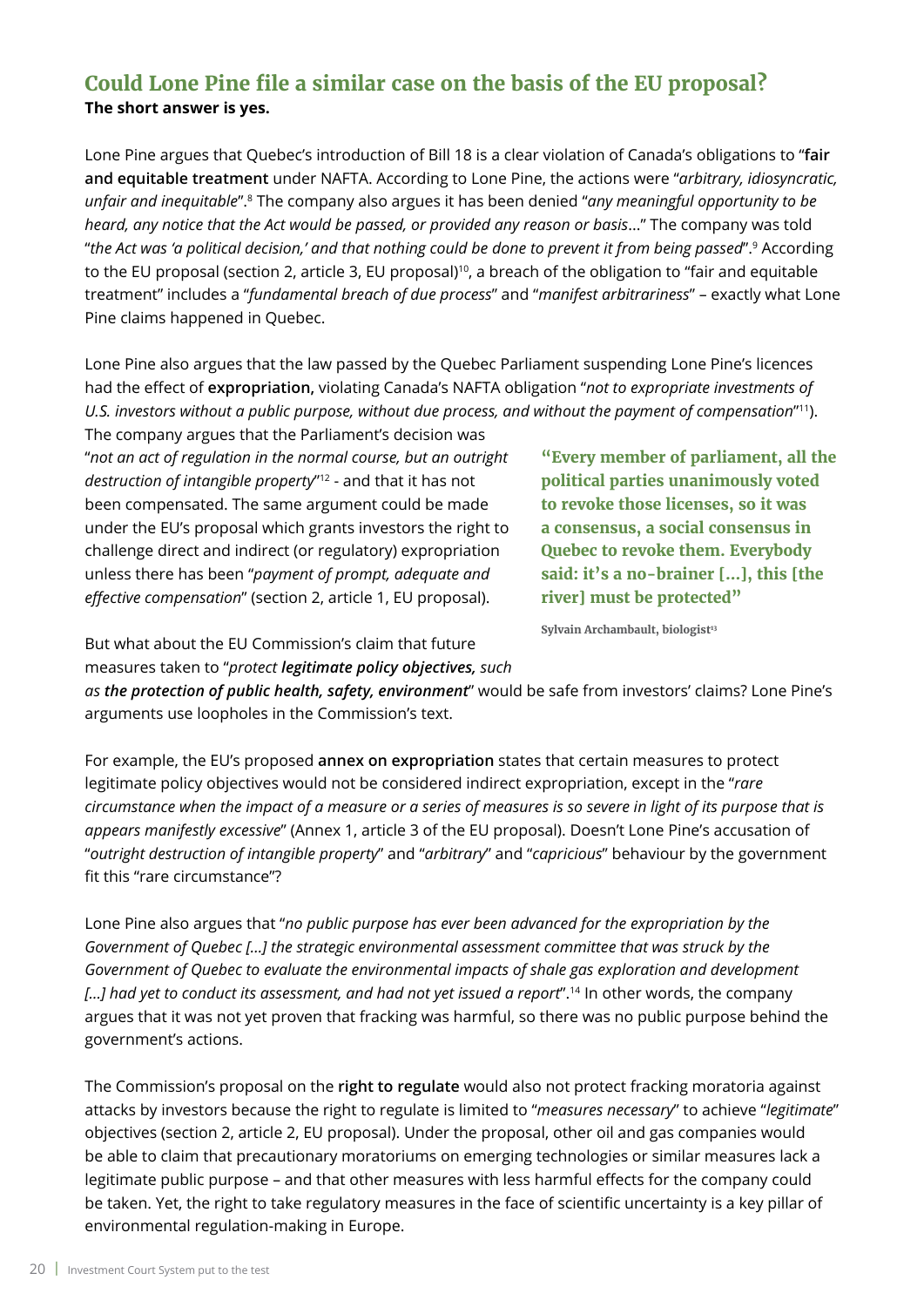Far from adding extra protection, the Commission's proposal could actually pave the way for even more investor claims. The codification of the concept of **legitimate expectations** would mean that in the future, arbitrators would be able to take into account "*whether a Party made a specific representation to an investor to induce a covered investment, that created legitimate expectation, and upon which the investor relied in deciding to make or maintain the covered investment*" (Section 2, article 3.4, EU proposal). This is catch-all language, which allows investors ample opportunity to claim that a legitimate expectation has been created and which arbitrators will interpret on a case by case basis. Lone Pine argues that its "*legitimate expectation of a stable business and legal environment and of treatment equal to other investors*" included commitments made in face-to-face meetings with officials (e.g. the company's critical comments "*appeared to be well received […] and the Enterprise and Junex were informed at that meeting that the resources contained in the River Permit would be accessible to them in the future*".15

**"Corporations are attempting to achieve by stealth – through secretly negotiated trade agreements – what they could not attain in an open political process"**

**Joseph Stiglitz, winner of the Nobel Prize for economics16** 

The Canadian government is contesting Lone Pine's claim that it held any rights that can be considered to be investments, and that therefore there was no expropriation affecting the company as a result of Quebec's fracking moratorium. According to Canada, the exploration permit that was revoked was held by Junex (Lone Pine's partner in the joint venture). Lone Pine argues that through its agreement with Junex, it is entitled to exploration rights and that at the time of the moratorium, the company had already spent "*considerable time, resources, and capital to* 

*explore for shale gas in the areas […] and 100% of Junex's interest in the River Permit Area, which had yet to be obtained but was being processed*".17 So Lone Pine is using a US-based letterbox incorporation to initiate a case in an international trade tribunal and claim Canadian taxpayers' money, while not directly holding the investment rights that were impacted by the regulatory measure in the first place.

The European Commission claims that its investment proposal will prevent letterbox companies such as Lone Pine's Delaware incorporation from benefiting from investment protection. However, it cannot prevent firms from launching arbitration cases against their home government through subsidiaries based in the other party's territory, if they structure their investments accordingly. All they need to be able to show is that they are engaged in "*substantive business operations*". What is more, the EU's definition of a covered investment includes: *"an interest arising from: i) a concession conferred pursuant to domestic law or under a contract, including to search for, cultivate, extract or exploit natural resources, ii) a* 

**"You have a change in how governments operate. They give a much greater attention to the foreign investors' interests than to the interests of others in the country. In certain cases, the institutional structure changes, so governments will put in a special assessment process for new laws and new regulations to see how this affects foreign investors, US investors in the particular"** 

*turnkey, construction, production, or revenue-sharing contract, or iii) other similar contracts"* (Section 1, definitions, EU proposal), similar to what Lone Pine claims is covered by investment protection in the present case through its joint venture with the Canadian firm.

**Gus Van Harten18**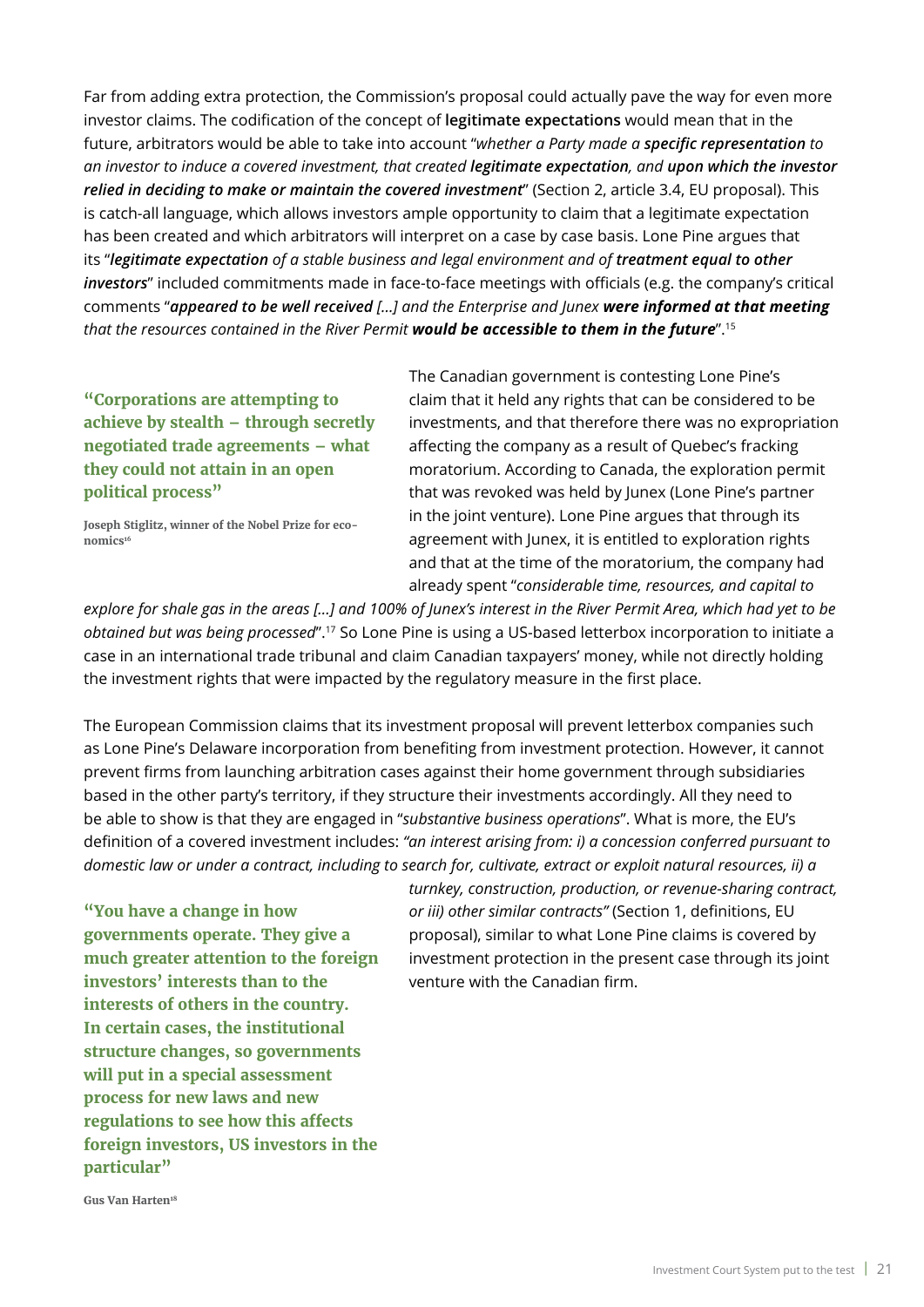### **Notes**

- Lone Pine Resources Inc, "Notice of Arbitration under the Ar-1 bitration rules of the United Nations Commission on the International Trade Law and Chapter Eleven of the North American Free Trade Agreement", 6 September 2013, [http://www.italaw.](http://www.italaw.com/sites/default/files/case-documents/italaw1596.pdf) [com/sites/default/files/case-documents/italaw1596.pdf](http://www.italaw.com/sites/default/files/case-documents/italaw1596.pdf)
- A letterbox company refers to a business that establishes its domicile in a tax friendly country with just a mailing address while conducting its commercial activities in other countries for purposes of minimizing its tax liability. 2
- Jarrod Hepburn, "In new pleading, Lone Pine questions 3 "environmental" bona fides of decision to cancel fracking exploration permit, and offers a DCF valuation of its losses", IA Reporter, 7th May 2015, [http://www.iareporter.com/articles/](http://www.iareporter.com/articles/in-new-pleading-lone-pine-questions-environmental-bona-fides-of-decision-to-cancel-fracking-exploration-permit-and-offers-a-dcf-valuation-of-its-losses/) [in-new-pleading-lone-pine-questions-environmental-bona](http://www.iareporter.com/articles/in-new-pleading-lone-pine-questions-environmental-bona-fides-of-decision-to-cancel-fracking-exploration-permit-and-offers-a-dcf-valuation-of-its-losses/)[fides-of-decision-to-cancel-fracking-exploration-permit-and](http://www.iareporter.com/articles/in-new-pleading-lone-pine-questions-environmental-bona-fides-of-decision-to-cancel-fracking-exploration-permit-and-offers-a-dcf-valuation-of-its-losses/)[offers-a-dcf-valuation-of-its-losses/](http://www.iareporter.com/articles/in-new-pleading-lone-pine-questions-environmental-bona-fides-of-decision-to-cancel-fracking-exploration-permit-and-offers-a-dcf-valuation-of-its-losses/) ; Lone Pine Resources Inc, "Claimant's memorial", 10 April 2015, [http://www.international.](http://www.international.gc.ca/trade-agreements-accords-commerciaux/assets/pdfs/disp-diff/lone-04.pdf) [gc.ca/trade-agreements-accords-commerciaux/assets/pdfs/](http://www.international.gc.ca/trade-agreements-accords-commerciaux/assets/pdfs/disp-diff/lone-04.pdf) [disp-diff/lone-04.pdf](http://www.international.gc.ca/trade-agreements-accords-commerciaux/assets/pdfs/disp-diff/lone-04.pdf)
- Examples of such negative impacts are described in the following, [http://www.foeeurope.org/sites/default/files/publications/](http://www.foeeurope.org/sites/default/files/publications/fracking_frenzy_0.pdf) [fracking\\_frenzy\\_0.pdf](http://www.foeeurope.org/sites/default/files/publications/fracking_frenzy_0.pdf) ; [http://www.foeeurope.org/sites/default/](http://www.foeeurope.org/sites/default/files/publications/foee_shale_gas_unconventional_unwanted_0.pdf) [files/publications/foee\\_shale\\_gas\\_unconventional\\_unwanted\\_0.](http://www.foeeurope.org/sites/default/files/publications/foee_shale_gas_unconventional_unwanted_0.pdf) [pdf](http://www.foeeurope.org/sites/default/files/publications/foee_shale_gas_unconventional_unwanted_0.pdf) ; [http://www.foeeurope.org/sites/default/files/press\\_releas](http://www.foeeurope.org/sites/default/files/press_releases/foee_shale_gas_joint_position_240412_3.pdf)[es/foee\\_shale\\_gas\\_joint\\_position\\_240412\\_3.pdf](http://www.foeeurope.org/sites/default/files/press_releases/foee_shale_gas_joint_position_240412_3.pdf) 4
- Leo Hickman, "Dr James Hansen: US is 'screwing its children' 5 with fracking policy", Carbon Brief, 2nd December 2015, [http://](http://www.carbonbrief.org/dr-james-hansen-uk-is-screwing-its-children-with-fracking-policy) [www.carbonbrief.org/dr-james-hansen-uk-is-screwing-its-chil](http://www.carbonbrief.org/dr-james-hansen-uk-is-screwing-its-children-with-fracking-policy)[dren-with-fracking-policy](http://www.carbonbrief.org/dr-james-hansen-uk-is-screwing-its-children-with-fracking-policy)
- Recent relevant European examples include the Nether-6 lands [\(http://www.foeeurope.org/Hit-road-frack-anti-shale](http://www.foeeurope.org/Hit-road-frack-anti-shale-victories-100715)[victories-100715\)](http://www.foeeurope.org/Hit-road-frack-anti-shale-victories-100715) ; Scotland ([http://www.foeeurope.org/](http://www.foeeurope.org/fracking-moratorium-scotland-020215) [fracking-moratorium-scotland-020215\)](http://www.foeeurope.org/fracking-moratorium-scotland-020215) ; Wales [\(http://www.](http://www.walesonline.co.uk/news/wales-news/welsh-government-backs-calls-can-8582708) [walesonline.co.uk/news/wales-news/welsh-government](http://www.walesonline.co.uk/news/wales-news/welsh-government-backs-calls-can-8582708)[backs-calls-can-8582708\)](http://www.walesonline.co.uk/news/wales-news/welsh-government-backs-calls-can-8582708) ; Northern Ireland ([http://drillordrop.](http://drillordrop.com/2015/09/28/northern-ireland-planning-guide-says-no-to-fracking/) [com/2015/09/28/northern-ireland-planning-guide-says-no-to](http://drillordrop.com/2015/09/28/northern-ireland-planning-guide-says-no-to-fracking/)[fracking/\)](http://drillordrop.com/2015/09/28/northern-ireland-planning-guide-says-no-to-fracking/)
- Lone Pine Resources Inc, "Notice of Arbitration under the Ar-7 bitration rules of the United Nations Commission on the International Trade Law and Chapter Eleven of the North American Free Trade Agreement", 6 September 2013, (p.7), [http://www.](http://www.italaw.com/sites/default/files/case-documents/italaw1156.pdf) [italaw.com/sites/default/files/case-documents/italaw1156.pdf](http://www.italaw.com/sites/default/files/case-documents/italaw1156.pdf)
- Lone Pine Resources Inc, "Claimant's memorial", 10 April 2015, 8 (p. 130; 132; 142), [http://www.international.gc.ca/trade-agree](http://www.international.gc.ca/trade-agreements-accords-commerciaux/assets/pdfs/disp-diff/lone-04.pdf)[ments-accords-commerciaux/assets/pdfs/disp-diff/lone-04.pdf](http://www.international.gc.ca/trade-agreements-accords-commerciaux/assets/pdfs/disp-diff/lone-04.pdf)
- 9 Ibid. (p.5)
- 10 European Commission (2015) "Transatlantic Trade and Investment Partnership. Trade in services, investment and e-commerce. Chapter II – Investment", 12 November, [http://trade.](http://trade.ec.europa.eu/doclib/docs/2015/november/tradoc_153955.pdf) [ec.europa.eu/doclib/docs/2015/november/tradoc\\_153955.pdf](http://trade.ec.europa.eu/doclib/docs/2015/november/tradoc_153955.pdf) From now on all mentioning of EU proposal on investment in TTIP refers to this document.
- 11 Ibid. (p.5)
- Lone Pine Resources Inc, "Claimant's memorial", 10 April 2015, 12 (p.91 and p.126), [http://www.international.gc.ca/trade-agree](http://www.international.gc.ca/trade-agreements-accords-commerciaux/assets/pdfs/disp-diff/lone-04.pdf)[ments-accords-commerciaux/assets/pdfs/disp-diff/lone-04.pdf](http://www.international.gc.ca/trade-agreements-accords-commerciaux/assets/pdfs/disp-diff/lone-04.pdf)
- VPRO International, "Documentary: TTIP: Might is Right (VPRO 13 Backlight)", 19 October 2015, (45'14), [https://www.youtube.](https://www.youtube.com/watch?v=j0LOwmwgkdA) [com/watch?v=j0LOwmwgkdA](https://www.youtube.com/watch?v=j0LOwmwgkdA) –
- 14 Lone Pine Resources Inc, "Notice of Arbitration under the Arbitration rules of the United Nations Commission on the International Trade Law and Chapter Eleven of the North American Free Trade Agreement", 6 September 2013, (p.16), [http://www.](http://www.italaw.com/sites/default/files/case-documents/italaw1156.pdf) [italaw.com/sites/default/files/case-documents/italaw1156.pdf](http://www.italaw.com/sites/default/files/case-documents/italaw1156.pdf)
- 15 Lone Pine Resources Inc, "Notice of Arbitration under the Arbitration rules of the United Nations Commission on the International Trade Law and Chapter Eleven of the North American Free Trade Agreement", 6 September 2013, (p.14), [http://www.](http://www.italaw.com/sites/default/files/case-documents/italaw1596.pdf) [italaw.com/sites/default/files/case-documents/italaw1596.pdf](http://www.italaw.com/sites/default/files/case-documents/italaw1596.pdf)
- 16 Joseph Stiglitz, "Developing countries are right to resist restrictive trade agreements", The Guardian, 8th November 2013, [http://www.theguardian.com/business/2013/nov/08/](http://www.theguardian.com/business/2013/nov/08/trade-agreements-developing-countries-joseph-stiglitz) [trade-agreements-developing-countries-joseph-stiglitz](http://www.theguardian.com/business/2013/nov/08/trade-agreements-developing-countries-joseph-stiglitz)
- 17 Lone Pine Resources Inc, "Notice of Arbitration under the Arbitration rules of the United Nations Commission on the International Trade Law and Chapter Eleven of the North American Free Trade Agreement", 6 September 2013, (p.10-11), [http://www.italaw.com/sites/default/files/case-documents/](http://www.italaw.com/sites/default/files/case-documents/italaw1156.pdf) [italaw1156.pdf](http://www.italaw.com/sites/default/files/case-documents/italaw1156.pdf)
- VPRO International, "Documentary: TTIP: Might is Right (VPRO 18Backlight)", 19 October 2015, (46'), [https://www.youtube.com/](https://www.youtube.com/watch?v=j0LOwmwgkdA) [watch?v=j0LOwmwgkdA](https://www.youtube.com/watch?v=j0LOwmwgkdA) –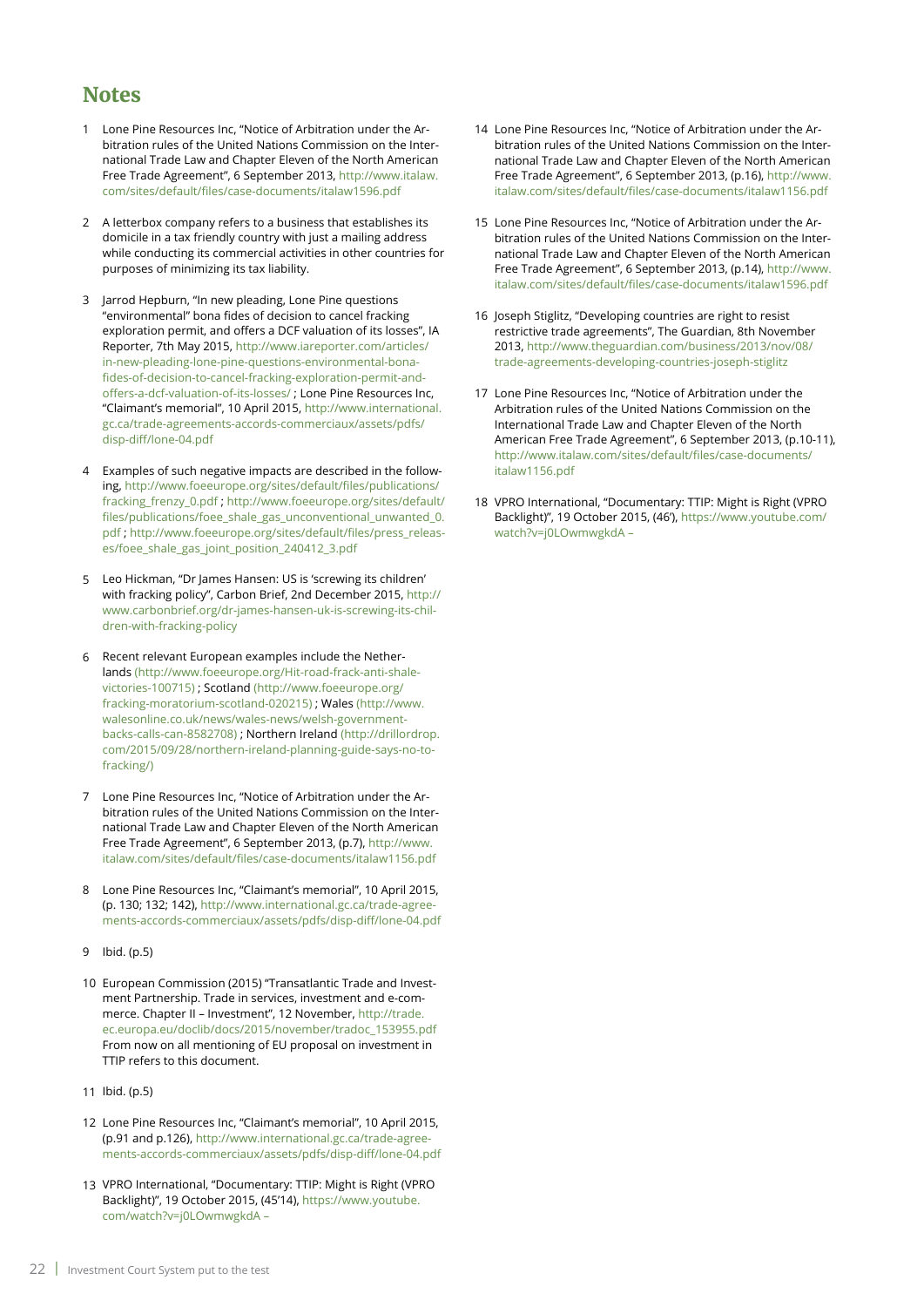# <span id="page-22-0"></span>**Could energy companies sue EU member states over environmental protection standards? The case of Vattenfall vs. Germany**

### **What is the case about?**

In 2009, Swedish energy giant Vattenfall initiated an arbitration claim against the German government under the Energy Charter Treaty (ECT), a multilateral treaty signed after the Cold War to integrate the Soviet and Eastern European energy sectors into Western markets.1 The dispute relates to a water use permit, which the City of Hamburg's ministry for urban development and the environment required for the construction of Vattenfall's coal-fired power plant on the Elbe River. The company claimed that the environmental protection standards required for the water use permit made its investment unviable and demanded €1.4 billion in compensation. The case was settled in 2011, after the City of Hamburg agreed to relax the environmental requirements.<sup>2</sup>

# **Why is the case interesting?**

### **There are three reasons this case is interesting:**

**1. Environmental protection –** the case illustrates how ISDS can undermine the implementation of environmental laws and hamper an urgently needed transition to sustainable energy. When introducing new permit requirements for water use, the City of Hamburg was directly applying the EU water framework directive, which is designed to improve environmental protection and the health and safety for communities.

**2. Special treatment for foreign investors –** this case illustrates how foreign investors can use their rights to sue governments outside of established legal systems to deter them from imposing regulations that affect their profits. Vattenfall first turned to the High Administrative Court of Hamburg (Oberverwaltungsgericht) in 2008 because of the "undue delay" in the permit process. Because the company was unhappy with the "extremely severe"3 restrictions placed on permits, it decided to launch an ISDS claim in the spring of 2009. Several officials have admitted that it was Vattenfall's expensive

international arbitration claim which put pressure on the local government and resulted in the case in the High Administrative Court of Hamburg being settled (August 2010) – with the basis of the settlement of the ISDS claim reached in the Spring 2011. This resulted in the lowering of requirements for the water use permit at the expense of the protection of the environment and the surrounding communities.

### **"Vattenfall had no interest in getting compensation, Vattenfall wanted to get rid of the environmental restrictions"**

**Markus Krajewski, professor for public and international law4**

**3. Conflicts between EU law and investor rights** – Ironically the German Government is now being sued by the European Commission for not complying with the requirements of the European Habitats Directive – as a result of the arbitration claim filed by Vattenfall and the settlement. This not only

shows the threat that such cases pose to ambitious environmental regulations, but how national and European law to protect the environment can come into conflict with trade and investment agreements which allow investors to kill environmental protection standards.<sup>5</sup>

### **"For environmental policy this is a throwback to the Stone Age"**

**Volker Dumann, Spokesman for the Hamburg Environmental Protection Agency about Vattenfall's claim6**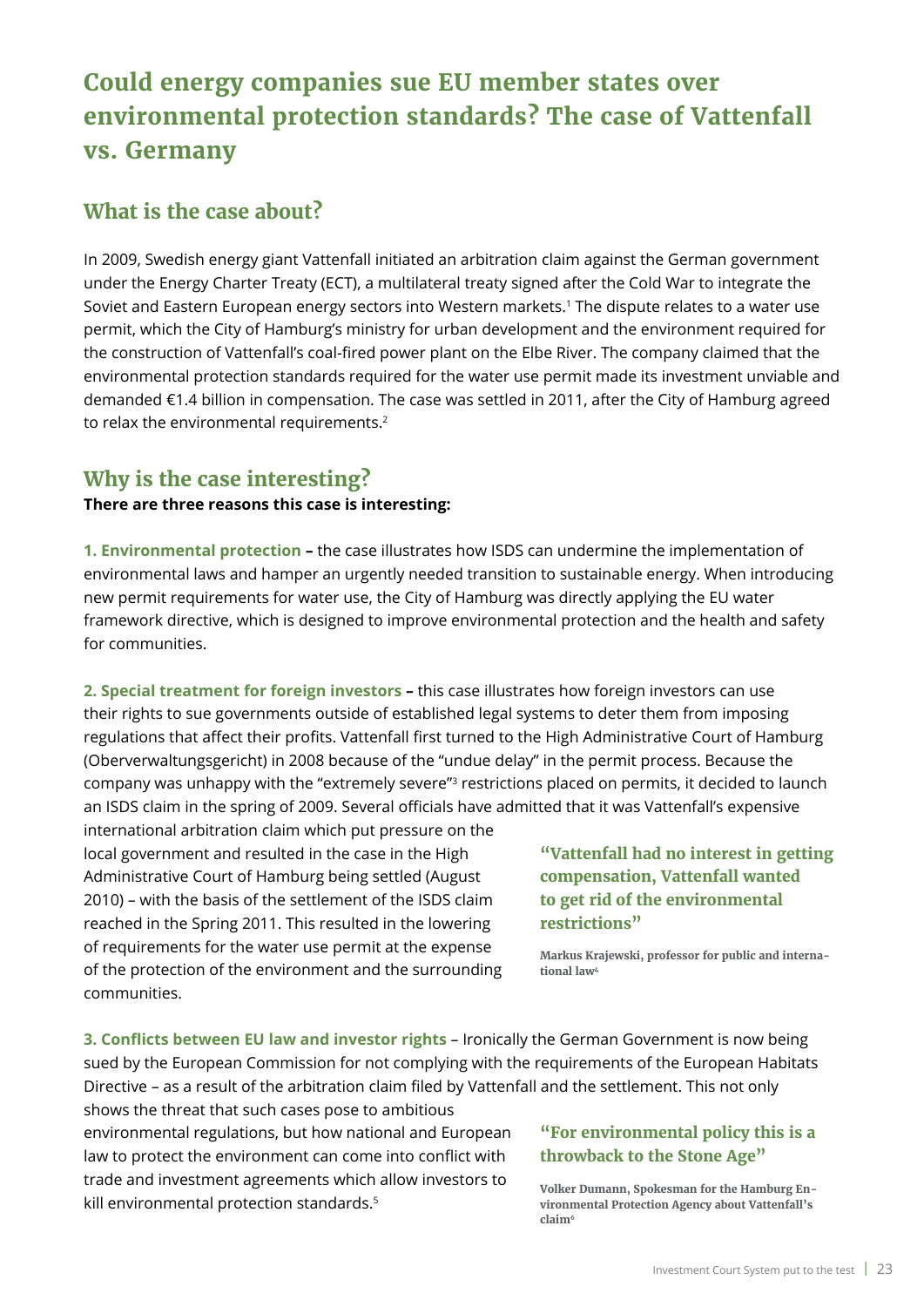### **Could Vattenfall file a similar case on the basis of the EU proposal? The short answer is yes.**

According to Vattenfall, "*the acts and omissions of the Federal State of Hamburg in relation to the authorization process of the Moorburg power plant constitute, separately and in combination*" 7 **a violation of Germany's obligation to provide fair and equitable treatment to investors** under the Energy Charter Treaty.

### **Vattenfall identified four reasons why Germany breached the fair and equitable treatment standard:**

- 1- It contested the public interest motivation of the regulatory changes, arguing it was a "*politically motivated delay of the administrative procedure for the authorization of the Moorburg power plant by approximately 9 months*".8 The company has avoided referring to Hamburg's obligations to comply with EU law, instead arguing that the measures were politically motivated, arising from the new government's opposition to the project.9
- 2- The restrictions under the water use permit were "*incompatible with agreements previously reached between Hamburg and the Vattenfall Group*".10 In 2007 the Hamburg government had issued a preliminary permit as part of the "Moorburg Agreement", which included restrictions on the amount of cooling water that could be taken from the river. In order to fulfil its requirements under EU law, the government tightened the restrictions ahead of a new water use permit being issued in 2008.
- 3- The fact that the "*severe restrictions under the water use permit were developed* […] *in only a few days - and three working days before the permits were issued - contrary to all previous statements, and without giving the Vattenfall Group a fair hearing*";
- 4- That, "*the extension of the monitoring period for the fish stair by one year to two years* […] *was a politically motivated, unreasonable measure*".11

The EU's investment protection proposal would allow the company to make exactly the same arguments as its definition of breaches of fair and equitable treatment includes broad concepts such as "*fundamental breach of due process*" and "*manifest arbitrariness*" (section 2, article 3.2, EU proposal).12

In addition, Vattenfall claimed that the "*combined effects of the delay of the administrative procedure and the restrictions imposed on the use of cooling water pursuant to the water use permits amount to an indirect expropriation*" of its investment – as its value and the ability to make profits based on the investment in the future had been severely impacted. Vattenfall claimed that, in order to meet the water use criteria, the power plant "*would have to be shut down for days or weeks during summertime*"13 and would only be able "*to operate* […] *with substantially reduced capacity*".14

According to Vattenfall, this created "*a very significant reduction of the value of the plant*"15, leaving it with no other option than to suspend the work of contractors, delay the start of the operation because of the extended monitoring phase<sup>16</sup> and not to be able to replace the ageing Hamburg/Wedel power plant as early as planned. This had the "*combined effects* […] [to] *destroy the economic value of the plant*."17

Under the EU proposal, companies like Vattenfall could easily challenge measures similar to those taken by the Hamburg authorities, which could be described as having "*an* **effect equivalent to […]**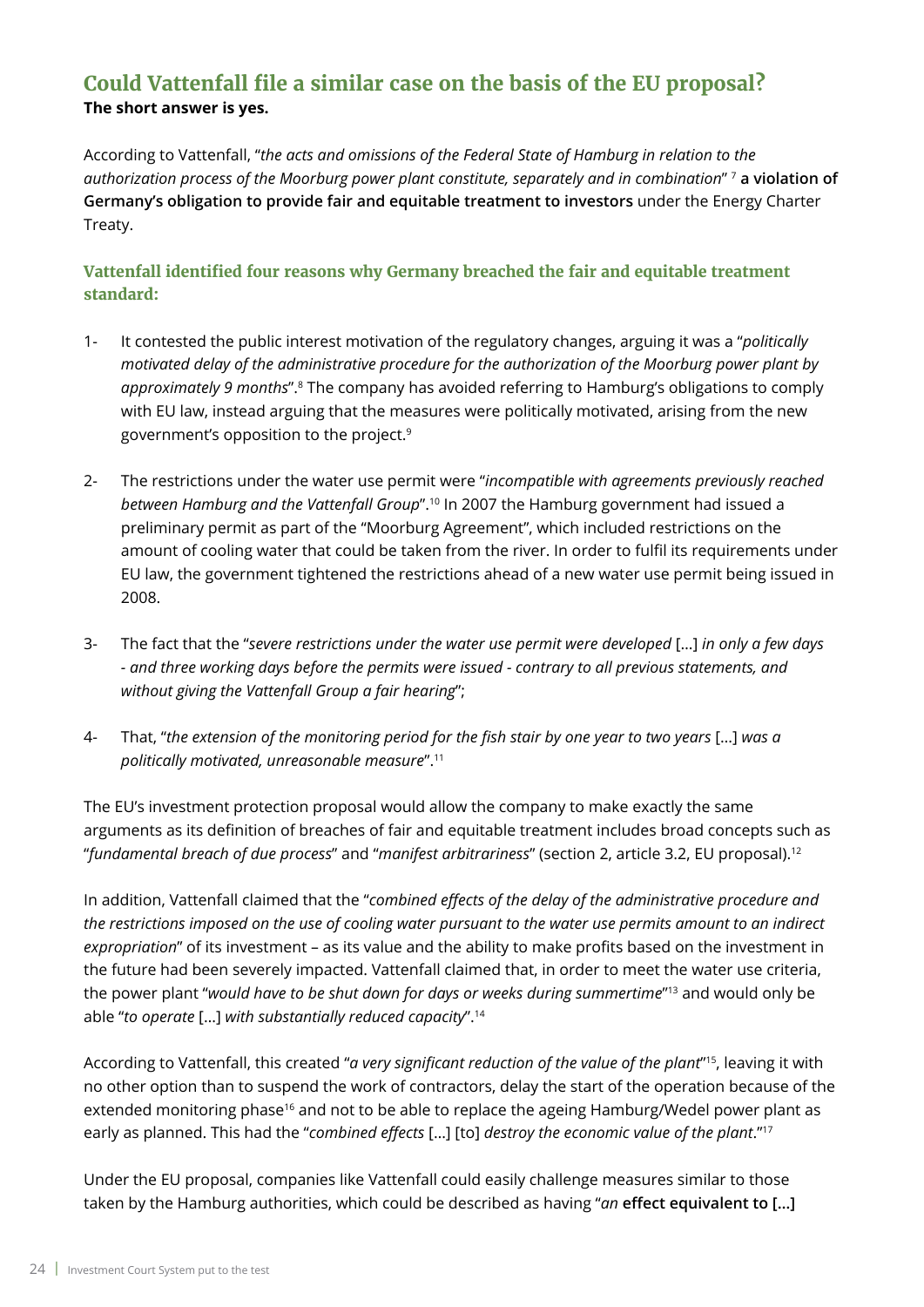**expropriation**" (Section 2, article 3.4 of EU proposal). Under the EU text, governments will have to provide arguments as to why measures to serve public interest policies are not "manifestly excessive" and "protect legitimate public policy objectives", as claimed by the investor (Annex 1.3, EU proposal).

The EU proposal also foresees that investors' "*legitimate expectations*" resulting from "*a specific representation*" will be protected (section 2, article 3.4, EU proposal). Several elements of Vattenfall's claim argue that the company's legitimate expectations were allegedly frustrated. For example, Vattenfall argues that "*at the time of applying for the permits, Vattenfall... had reason to expect that the emission permit would be issued*".18 Vattenfall also claims that the "*extremely severe*" restrictions with respect to the water use permit "*deviate from... what the Vattenfall Group was entitled to expect*." According to its claim, Vattenfall based its expectations on "*agreements previously reached*" with the administration (eg the Moorburg Agreement), the preliminary start permit, and the "*assurances received from the representatives of the City of Hamburg*".19 They also point to earlier correspondence with the former mayor indicating that the power plant would be authorised.

While a domestic investor faced with a similar situation would have been left with no other option than to seek remedies through the German courts, Vattenfall used ISDS to initiate an international arbitration claim and challenged the German government on both fronts. The company challenged the delay in the High Administrative Court of Hamburg and then used ISDS, claiming financial compensation for their losses and damages.

### **"This is a bad day for the climate and the environment"**

**Manfred Braasch, Friends of the Earth/BUND Hamburg20**

A company like Vattenfall could take similar action under the Commission's ICS proposal as foreign investors are not required to exhaust local remedies before launching arbitration. It does request that the two tracks are not pursued simultaneously but leaves investors free to pick the route they prefer.

We cannot know how a potential future Vattenfall–like claim against the EU or an EU member state would be decided, but it is clear that the investor rights proposed by the European Commission would not prevent such a case from being filed. The company has clearly found an effective tool to challenge German policy makers as in 2012 it filed another request for arbitration against Germany at the International Centre for the Settlement of Investment Disputes (ICSID), housed at the World Bank in Washington, D.C., following Germany's decision to phase out nuclear energy.<sup>21</sup>

### **Notes**

- 1 The Energy Charter Treaty, Trade Amendment and Related Documents: [http://www.italaw.com/sites/default/files/laws/](http://www.italaw.com/sites/default/files/laws/italaw6101(39).pdf) [italaw6101%2839%29.pdf](http://www.italaw.com/sites/default/files/laws/italaw6101(39).pdf)
- For a comprehensive recap on the case, see: Nathalie Bernas-2 coni, "Background paper on Vattenfall v. Germany arbitration", International Institute for Sustainable Development, [http://](http://www.iisd.org/pdf/2009/background_vattenfall_vs_germany.pdf) [www.iisd.org/pdf/2009/background\\_vattenfall\\_vs\\_germany.pdf](http://www.iisd.org/pdf/2009/background_vattenfall_vs_germany.pdf)
- Vattenfall AB, Vattenfall Europe AG and Vattenfall Europe 3 Generation AG & Co. KG, Request for Arbitration, March 30, 2009, Chapter 2 (36.). [http://www.italaw.com/sites/default/files/](http://www.italaw.com/sites/default/files/case-documents/ita0889.pdf) [case-documents/ita0889.pdf](http://www.italaw.com/sites/default/files/case-documents/ita0889.pdf)
- Das Erste, "Konzerne klagen, wir zahlen: Wie Schiedsgerichte 4 den Rechtsstaat aushebeln," 19 October 2015; version with English and Spanish subtitles available here: [https://www.](https://www.youtube.com/watch?v=YV2NZ9MQh0whttps://www.youtube.com/watch?v=YV2NZ9MQh0w) [youtube.com/watch?v=YV2NZ9MQh0w](https://www.youtube.com/watch?v=YV2NZ9MQh0whttps://www.youtube.com/watch?v=YV2NZ9MQh0w)
- European Commission press release, "Environment: Commis-5 sion refers Germany to Court over coal power plant in Moorburg.", 26 March 2015, [http://europa.eu/rapid/press-release\\_IP-](http://europa.eu/rapid/press-release_IP-15-4669_en.htm)[15-4669\\_en.html](http://europa.eu/rapid/press-release_IP-15-4669_en.htm)
- Sebastian Knauer, "Vattenfall vs. Deutschland: Machtkampf um 6 Moorburg." Spiegel online, 11 July 2009, [http://www.spiegel.de/](http://www.spiegel.de/wirtschaft/vattenfall-vs-deutschland-machtkampf-um-moorburg-a-635520-2.html) [wirtschaft/vattenfall-vs-deutschland-machtkampf-um-moor](http://www.spiegel.de/wirtschaft/vattenfall-vs-deutschland-machtkampf-um-moorburg-a-635520-2.html)[burg-a-635520-2.html](http://www.spiegel.de/wirtschaft/vattenfall-vs-deutschland-machtkampf-um-moorburg-a-635520-2.html) . Original "Für die Umweltpolitik ist das ein Rückfall in die Steinzeit" (translation by Nelly Grotefendt)
- Vattenfall AB, Vattenfall Europe AG and Vattenfall Europe 7 Generation AG & Co. KG, Request for Arbitration, March 30, 2009, Chapter 3 (54.). [http://www.italaw.com/sites/default/files/](http://www.italaw.com/sites/default/files/case-documents/ita0889.pdf) [case-documents/ita0889.pdf](http://www.italaw.com/sites/default/files/case-documents/ita0889.pdf)
- Ibid., Chapter 3 (i) 8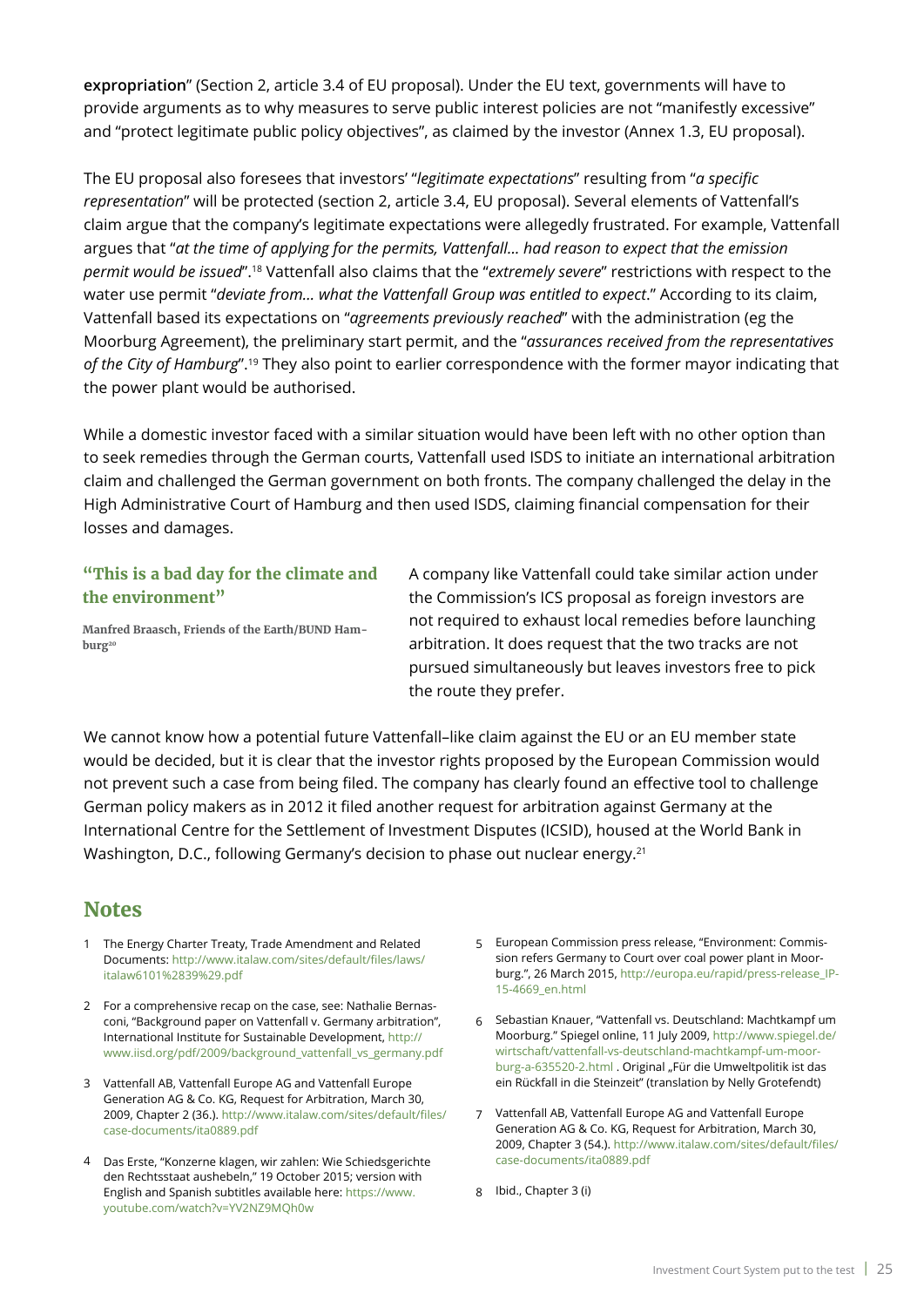- Preuß, Olaf. "Das Paradox von Moorburg." Die Welt, 7 December 2014, p. 5. [http://www.welt.de/print/wams/hamburg/arti](http://www.welt.de/print/wams/hamburg/article135098349/Das-Paradox-von-Moorburg.html)[cle135098349/Das-Paradox-von-Moorburg.html](http://www.welt.de/print/wams/hamburg/article135098349/Das-Paradox-von-Moorburg.html) 9
- 10 Vattenfall AB, Vattenfall Europe AG and Vattenfall Europe Generation AG & Co. KG, Request for Arbitration, March 30, 2009, Chapter 3 (ii). [http://www.italaw.com/sites/default/files/](http://www.italaw.com/sites/default/files/case-documents/ita0889.pdf) [case-documents/ita0889.pdf](http://www.italaw.com/sites/default/files/case-documents/ita0889.pdf)
- Ibid., Chapter 3 (i iv). 11
- 12 European Commission, "Transatlantic Trade and Investment Partnership. Trade in services, investment and e-commerce. Chapter II – Investment", 12 November 2015, [http://trade.ec.eu](http://trade.ec.europa.eu/doclib/docs/2015/november/tradoc_153955.pdf)[ropa.eu/doclib/docs/2015/november/tradoc\\_153955.pdf](http://trade.ec.europa.eu/doclib/docs/2015/november/tradoc_153955.pdf)  All mentions of "the EU proposal" or "the EU proposal on investment in TTIP" refers to this document.
- 13 Vattenfall AB, Vattenfall Europe AG and Vattenfall Europe Generation AG & Co. KG, Request for Arbitration, 30 March 2009, Chapter 2 (37.). [http://www.italaw.com/sites/default/files/](http://www.italaw.com/sites/default/files/case-documents/ita0889.pdf) [case-documents/ita0889.pdf](http://www.italaw.com/sites/default/files/case-documents/ita0889.pdf)
- 14 Ibid., Chapter 2 (40.).
- Ibid., Chapter 2 (43.). 15
- 16 Ibid, Chapter 2 (39.).
- 17 Ibid, Chapter 2 (45.).
- Ibid, Chapter 2 (16.). 18
- Ibid., Chapter 2 (26.). 19
- 20 Karin Istel, "Ein schwarzer Tag für die Umwelt": Kohlekraftwerk Moorburg jetzt offiziell in Betrieb genommen –Umweltschützer empört." Elbe Wochenblatt, 3 March 2015, [http://www.el](http://www.elbe-wochenblatt.de/neugraben/lokales/ein-schwarzer-tag-fuer-die-umwelt-d34073.html)[be-wochenblatt.de/neugraben/lokales/ein-schwarzer-tag-fuer](http://www.elbe-wochenblatt.de/neugraben/lokales/ein-schwarzer-tag-fuer-die-umwelt-d34073.html)[die-umwelt-d34073.html,](http://www.elbe-wochenblatt.de/neugraben/lokales/ein-schwarzer-tag-fuer-die-umwelt-d34073.html) Original "Das ist ein rabenschwarzer Tag für den Klimaschutz und die Umwelt" (translation by Nelly Grotefendt)
- 21 Vattenfall AB u.a. v. Federal Republic of Germany, ICSID Case No. ARB/09/6.: [https://icsid.worldbank.org/apps/ICSIDWEB/](https://icsid.worldbank.org/apps/ICSIDWEB/cases/pages/casedetail.aspx?CaseNo=ARB/09/6) [cases/pages/casedetail.aspx?CaseNo=ARB/](https://icsid.worldbank.org/apps/ICSIDWEB/cases/pages/casedetail.aspx?CaseNo=ARB/09/6)09/6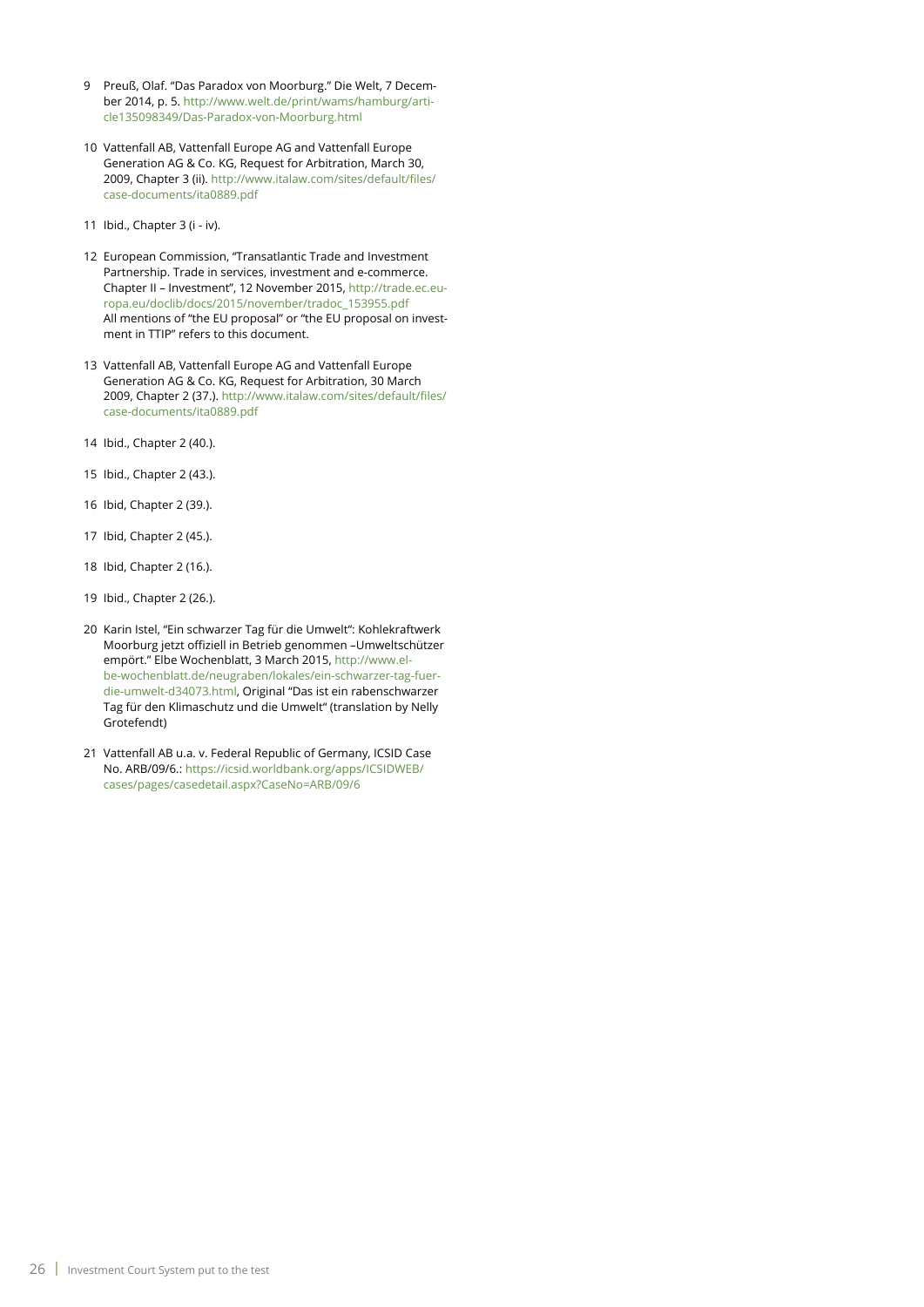# <span id="page-26-0"></span>**Could a mining company sue EU member states over environmental impact assessments? The case of Bilcon v. Canada**

# **What is the case about?**

In March 2015, an arbitration tribunal constituted under the North American Free Trade Agreement (NAFTA) ruled that a Canadian environmental review process violated NAFTA's investment protection rules. Bilcon, a US company, wanted to build a large quarry and marine terminal in an ecologically sensitive coastal area in Eastern Canada. It planned to mine and crush basalt and then ship it to the US. In 2007, after extensive studies and public consultation, a government-established environmental assessment panel recommended against the project due to its likely negative environmental impacts. The governments of Nova Scotia and Canada followed the panel's recommendation and denied approval. Bilcon then sued and won its investor–state dispute under NAFTA. The firm is seeking over US\$300 million in damages.<sup>1</sup>

# **Why is the case interesting?**

### **There are three reasons this case is interesting:**

**1. Environmental protection** – this case proves official assurances that investment agreements do not compromise environmental regulation are false. It validates concerns raised by the public and critics of investor–state dispute settlement that foreign investors can use trade and investment treaties to attack environmental regulation, and that they can also win.

**2. Dangerous regulatory chill** – the Bilcon ruling also undermines the effectiveness of the environmental impact assessment process, which is an essential policy tool for protecting the environment. One member of the threeperson NAFTA tribunal deciding the Bilcon case, who was over-ruled on the tribunal, described the majority's ruling as a "significant intrusion into domestic jurisdiction" that "will create a chill on the operation of environmental review panels".3

**"If you can make US\$ 300 million and not have to build the quarry, it'd be stupid to build it. You probably wouldn't make that much money out of it anyway"**

**Kemp Stanton, fisherman who fought the Bilcon quarry over concerns to peoples livelihoods.2**

**3. Investors privileges at the expense of public interest** – the ruling exposes serious problems with the much abused fair and equitable treatment (FET) obligation present in most investment treaties, which gives arbitrators far too much power to decide the legitimacy or illegitimacy of government actions.4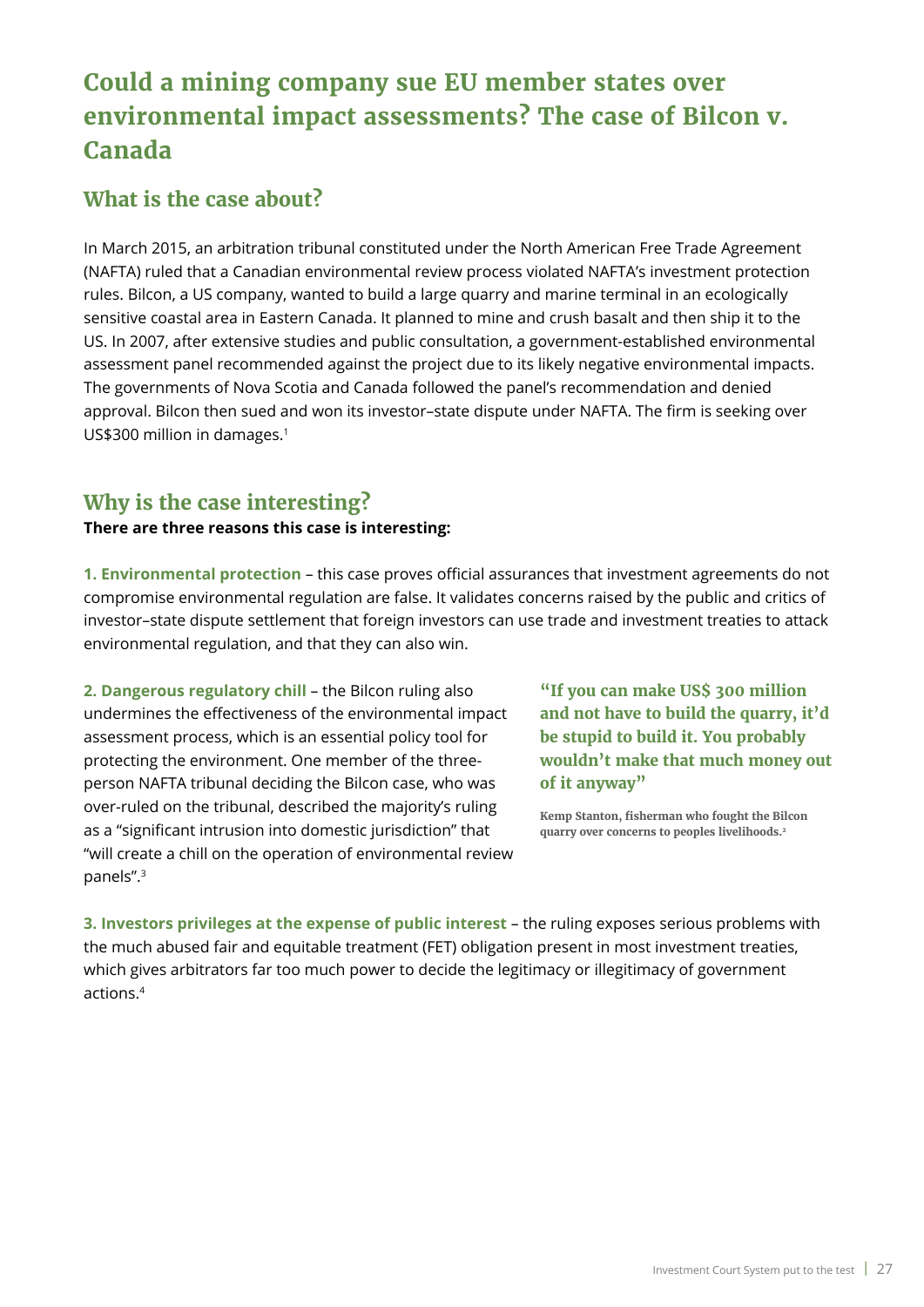# **Could Bilcon win a similar case on the basis of the EU proposal? Definitely.**

Bilcon successfully argued that the conduct of the Canadian environmental assessment review, along with various provincial and federal government measures, discriminated against the company and violated NAFTA's so called minimum standards of treatment. The EU's proposed foreign investor rights would allow the same investor arguments – and an equally investor-friendly ruling by the arbitrators. The minimum standard of treatment (MST) protections in NAFTA are roughly equivalent to the EU's proposal for *"fair and equitable treatment"* (FET) of foreign investors. The EU proposal states: *"A Party breaches the obligation of fair and equitable treatment…where a measure or a series of measures constitutes a 'fundamental breach of due process' or 'manifest arbitrariness'"* (section 2, article 3, EU proposal).5

The Bilcon tribunal ruled that the conduct of the environmental review was *"arbitrary", "grossly unfair"*  and a *"manifest failure of natural justice"*. 6 The addition of "manifest" before "arbitrariness" in the EU proposal would be unlikely to make any difference in a tribunal's decision.

The EU proposal also explicitly provides that a tribunal *"may take into account whether a Party made a specific representation to an investor to induce a covered investment, that created a legitimate expectation, and upon which the investor relied in deciding to make or maintain the covered investment, but that the Party subsequently frustrated"* (section 2, article 3.4, EU proposal). This wording opens the door to future tribunal rulings similar to the Bilcon decision.

**"We used to just have fair and equitable and we had to argue what that meant. And now we have this great list. I just love it when they try to explain things."**

**Todd Weiler, Investment lawyer and arbitrator, commenting on the EU's plan for investment in TTIP7**

In fact, by validating the criterion of an investor's "legitimate expectations" (which is not included in NAFTA), the EU proposal could make it easier for plaintiffs like Bilcon to win their cases. The Bilcon tribunal decided the investor had been encouraged by provincial government officials to pursue the quarry project, and that this was later "arbitrarily" rejected upon the advice of the federal-provincial environmental assessment panel. The tribunal held that this treatment frustrated the investor's "legitimate expectations".

The majority on the tribunal considered the actions of Canada *"as a whole"*, calling it *"unjust"* for provincial economic development officials to encourage the project and then have *"other officials effectively determine that the area was a 'no go' zone for this kind of development"*. 8 This position eviscerates the integrity of any environmental assessment process, which is supposed to be an independent, armslength review. The dissenting tribunal member described the decision as "a remarkable step backwards" for environmental protection.9

The Bilcon tribunal also ruled that the federal and Nova Scotia governments violated NAFTA's national treatment (non-discrimination) rule. The tribunal scrutinised examples of what it considered to be comparable projects involving Canadian investors in quarries or marine terminals that had either not been subject to a full environmental assessment, had been approved with mitigation measures, or approved outright. Two arbitrators were satisfied that Bilcon had been treated less favourably in violation of the national treatment rule. The EU proposal similarly guarantees *"investors of the other Party... treatment no less favourable than the treatment it accords, in like situations, to its own investors"*  (**national treatment**, section 1, article 2-3, EU proposal) and to investors of a third party (**most-favourednation treatment**, section 1, article 2-4, EU proposal) creating the potential for a similar scenario.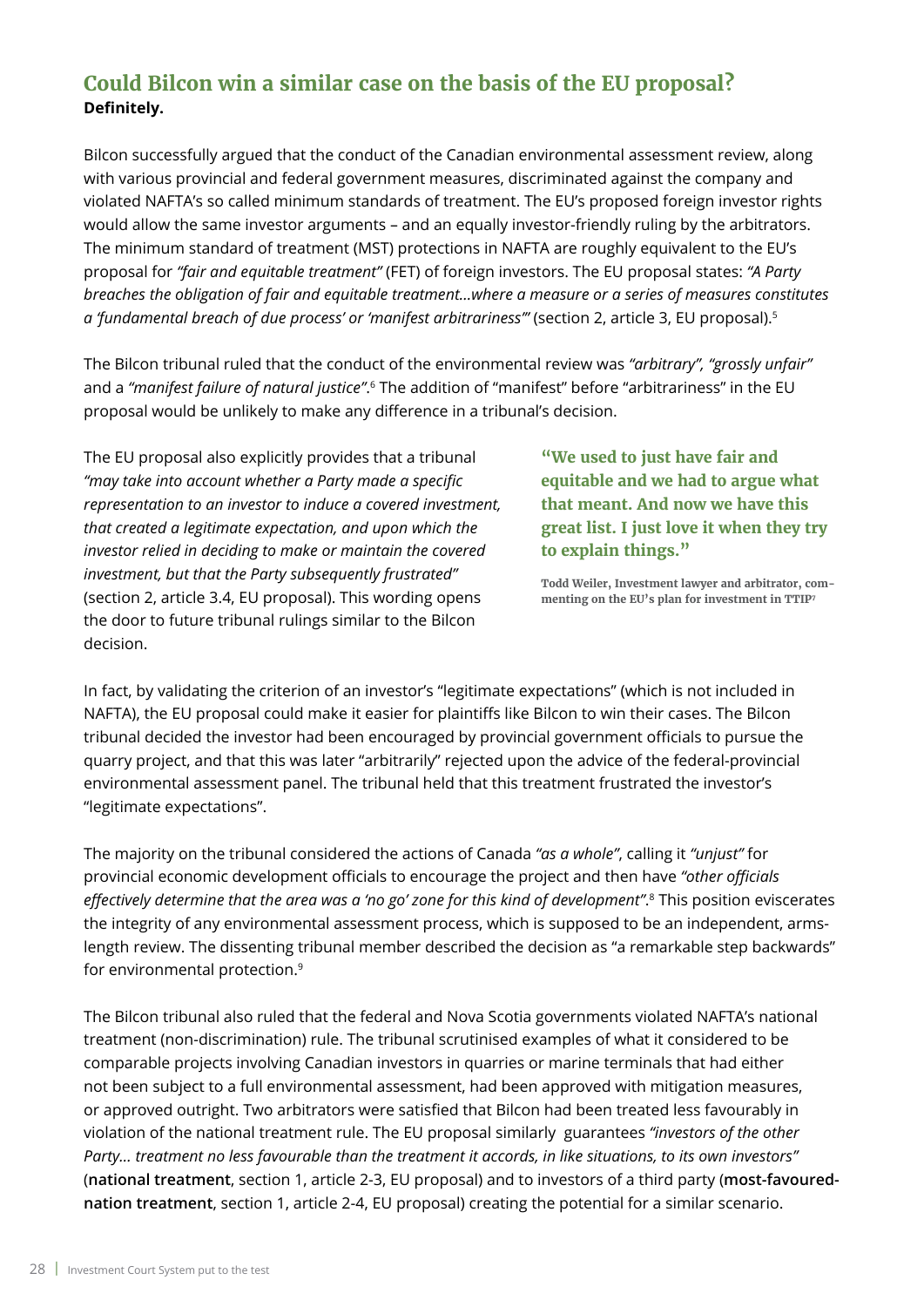The task of deciding whether proponents of completely unrelated projects were treated better or worse is inherently subjective. The Bilcon ruling demonstrates how ISDS enables private arbitrators to hold elected governments to impossible standards of consistency whereby any difference in treatment can be likened, at the arbitrator's discretion, with nationality-based discrimination. Democratic regulation is paralysed by such a presumption, which the EU proposal does nothing to discourage.10

Bilcon did not appeal any decisions related to the project through the Canadian courts, even though it had the right to seek a federal court review of the environmental panel's finding. Similarly nothing in the EU proposal requires an investor to exhaust local remedies. Claimants will still be able to bypass domestic courts in favour of investor–state arbitration.

**The tribunal "lacked, with the exception of the dissenting member, even a basic understanding of the legal context within which the decisions it was asked to rule on were made."** 

**Meinhard Doelle, Environmental law professor, Dalhousie University13** 

The NAFTA tribunal, chaired by a German jurist untrained in Canada's legal system, decided the environmental assessment panel had violated Canadian law.11 The majority of the tribunal felt the consideration of *"community core values"*, which it construed as the primary basis of the environmental assessment panel recommendation against the project, was outside the panel's legal mandate. It also condemned the environmental panel's decision to recommend against the project outright without suggesting changes that might have mitigated its negative impacts and allowed Bilcon to proceed.<sup>12</sup>

Both NAFTA's investment chapter and the EU investor rights proposal give arbitrators the power to usurp the role of the domestic courts. Yet, as the tribunal's dissenting member stressed, even if federal environmental assessment legislation had not been followed to the letter (which was not proved), this should never have been deemed a violation of NAFTA's Minimum Standard of Treatment clause

under customary international law. It is the position of all three NAFTA governments that such standards should be interpreted cautiously and only used in cases involving extreme state conduct.<sup>14</sup> The EU proposal would not prevent such a travesty of justice from occurring again.

**"By treating this potential violation of Canadian law as itself a violation of [the MST obligation] the majority has in effect introduced the potential for getting damages for what is a breach of Canadian law, where Canadian law does not provide a damages claim for such breach."** 

**Professor Donald McRae, dissenting member of the Bilcon arbitral tribunal<sup>15</sup>**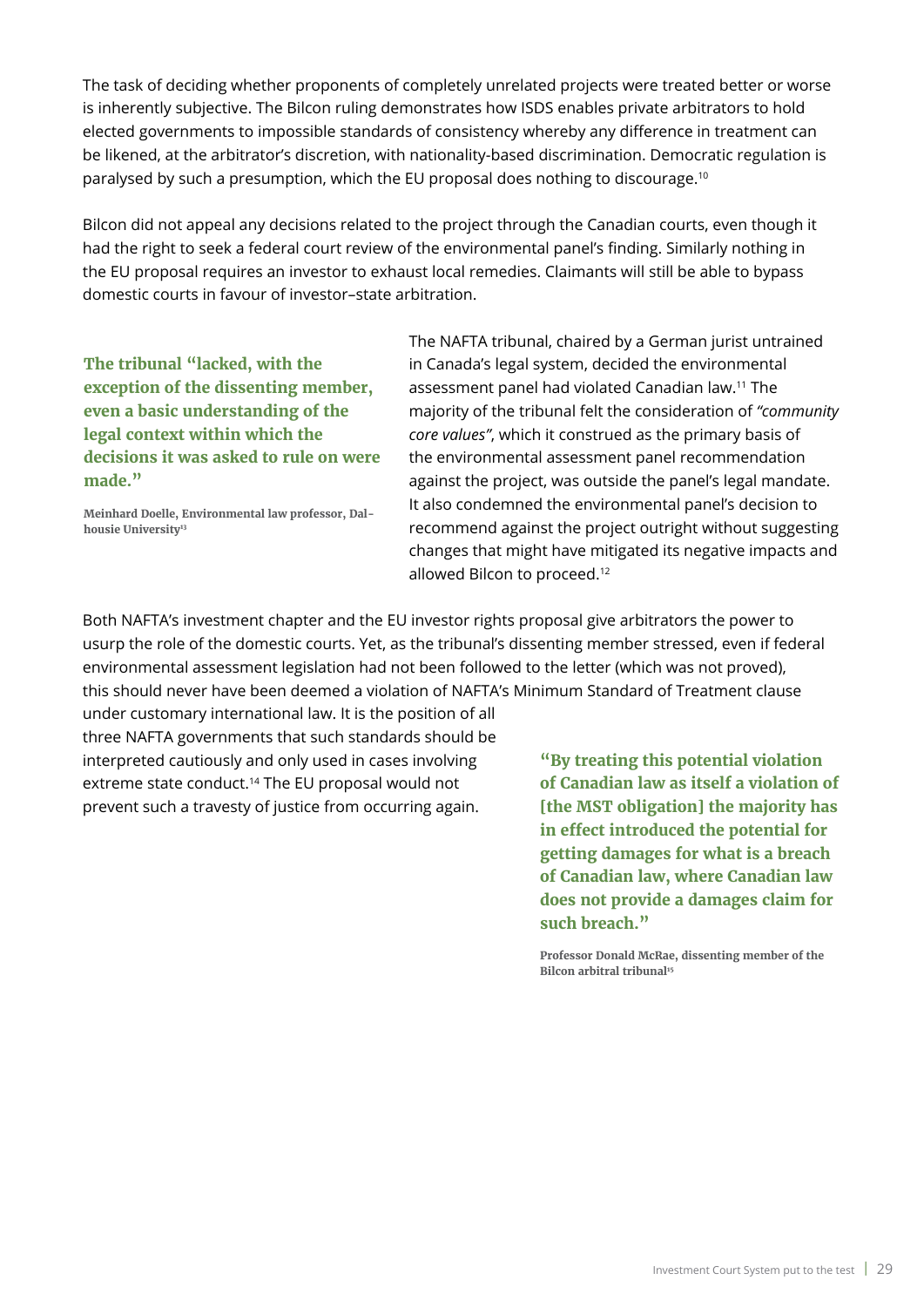# **Notes**

- The tribunal's decision on the amount of damages is pending. Bilcon declared in a March 20, 2015 press release it would be seeking "at least US\$300 million in damages from Canada." Paul MacLeod. "Bilcon seeks US\$300m after win in quarry dispute." Halifax Chronicle-Herald. 20 March 2015, [http://](http://thechronicleherald.ca/novascotia/1275735-bilcon-seeks-us300m-after-win-in-quarry-dispute) [thechronicleherald.ca/novascotia/1275735-bilcon-seeks](http://thechronicleherald.ca/novascotia/1275735-bilcon-seeks-us300m-after-win-in-quarry-dispute)[us300m-after-win-in-quarry-dispute](http://thechronicleherald.ca/novascotia/1275735-bilcon-seeks-us300m-after-win-in-quarry-dispute). 1
- Quoted in: Das Erste, "Konzerne klagen, wir zahlen: Wie Schiedsgerichte den Rechtsstaat aushebeln," 19 October .2015; version with English and Spanish subtitles available here: <https://www.youtube.com/watch?v=YV2NZ9MQh0w>  $\mathcal{L}$
- Clayton/Bilcon v. Government of Canada. "Dissenting Opinion 3 of Professor Donald McRae." 10 March 2015, [http://www.international.gc.ca/trade-agreements-ac](http://www.international.gc.ca/trade-agreements-accords-commerciaux/assets/pdfs/disp-diff/clayton-13.pdf)[cords-commerciaux/assets/pdfs/disp-diff/clayton-13.pdf](http://www.international.gc.ca/trade-agreements-accords-commerciaux/assets/pdfs/disp-diff/clayton-13.pdf).
- United Nations Conference on Trade and Development (UNC-4 TAD) (2012) "Fair and equitable treatment: a sequel", UNCTAD Series on Issues in International Investment Agreements II, New York and Geneva, 2012 (p30)
- 5 European Commission, "Transatlantic Trade and Investment Partnership. Trade in services, investment and e-commerce. Chapter II – Investment", 12 November, [http://trade.ec.europa.](http://trade.ec.europa.eu/doclib/docs/2015/november/tradoc_153955.pdf) [eu/doclib/docs/2015/november/tradoc\\_153955.pdf](http://trade.ec.europa.eu/doclib/docs/2015/november/tradoc_153955.pdf)  All mentions of "the EU proposal" or "the EU proposal on investment in TTIP" refers to this document.
- "The Tribunal finds that the conduct of the joint review was 6 arbitrary. The JRP effectively created, without legal authority or fair notice to Bilcon, a new standard of assessment rather than fully carrying out the mandate defined by the applicable law." Clayton/Bilcon v. Government of Canada. "Award on Jurisdiction and Liability." 17 March 17 2015, Para. 591.
- Todd Weiler, comments at "The Investor-State Dispute Set-7 tlement Mechanism: An Examination of Benefits and Costs," CATO Institute, 20 May 2014, Available at: [http://www.cato.org/](http://www.cato.org/events/investor-state-dispute-settlement-mechanism-examination-benefits-costs) [events/investor-state-dispute-settlement-mechanism-examina](http://www.cato.org/events/investor-state-dispute-settlement-mechanism-examination-benefits-costs)[tion-benefits-costs](http://www.cato.org/events/investor-state-dispute-settlement-mechanism-examination-benefits-costs)
- Clayton/Bilcon v. Government of Canada. "Award on Jurisdic-8 tion and Liability." 17 March 2015, Para. 592.
- Clayton/Bilcon v. Government of Canada, Dissenting Opinion 9 of Professor Donald McRae. 10 March 2015, [http://www.inter](http://www.international.gc.ca/trade-agreements-accords-commerciaux/assets/pdfs/disp-diff/clayton-13.pdf)[national.gc.ca/trade-agreements-accords-commerciaux/assets/](http://www.international.gc.ca/trade-agreements-accords-commerciaux/assets/pdfs/disp-diff/clayton-13.pdf) [pdfs/disp-diff/clayton-13.pdf.](http://www.international.gc.ca/trade-agreements-accords-commerciaux/assets/pdfs/disp-diff/clayton-13.pdf)
- 10 The proposed wording of the national treatment provision TTIP is very similar to that in NAFTA.
- 11 The tribunal was not qualified to decide whether or not Canadian law had been broken. According to Dalhousie University environmental law professor Meinhard Doelle, the majority's interpretation of Canadian law was almost certainly wrong. Doelle, who has extensive experience with federal assessment panels, observed that the tribunal "lacked, with the exception of the dissenting member, even a basic understanding of the legal context within which the decisions it was asked to rule on were made." Meinhard Doelle. "Clayton Whites Point NAFTA Challenge Troubling" 25 March 2015, [https://blogs.dal.ca/](https://blogs.dal.ca/melaw/2015/03/25/clayton-whites-point-nafta-challenge-troubling/) [melaw/2015/03/25/clayton-whites-point-nafta-challenge-trou](https://blogs.dal.ca/melaw/2015/03/25/clayton-whites-point-nafta-challenge-troubling/)[bling/](https://blogs.dal.ca/melaw/2015/03/25/clayton-whites-point-nafta-challenge-troubling/).
- 12 As the dissenting member pointed out, "By treating this potential violation of Canadian law as itself a violation of [the MST obligation] the majority has in effect introduced the potential for getting damages for what is a breach of Canadian law, where Canadian law does not provide a damages claim for such breach." Clayton/Bilcon v. Government of Canada, Dissenting Opinion of Professor Donald McRae. 10 March 2015, Para. 43.
- 13 Meinhard Doelle. "Clayton Whites Point NAFTA Challenge Troubling", 25 March 2015, [https://blogs.dal.ca/melaw/2015/03/25/](https://blogs.dal.ca/melaw/2015/03/25/clayton-whites-point-nafta-challenge-troubling/) [clayton](https://blogs.dal.ca/melaw/2015/03/25/clayton-whites-point-nafta-challenge-troubling/)-whites-point-nafta-challenge-troubling/
- 14 See Permanent Court of Arbitration. Mesa Power Group LLC (USA) v. Government of Canada. "Second Submission of Mexico as a Non-Disputing Party." and "Second Submission of the United States of America as a Non-Disputing Party." 12 June 2015. Available at:<http://www.pcacases.com/web/view/51>
- 15 Clayton/Bilcon v. Government of Canada, Dissenting Opinion of Professor Donald McRae. 10 March 2015, Para. 43.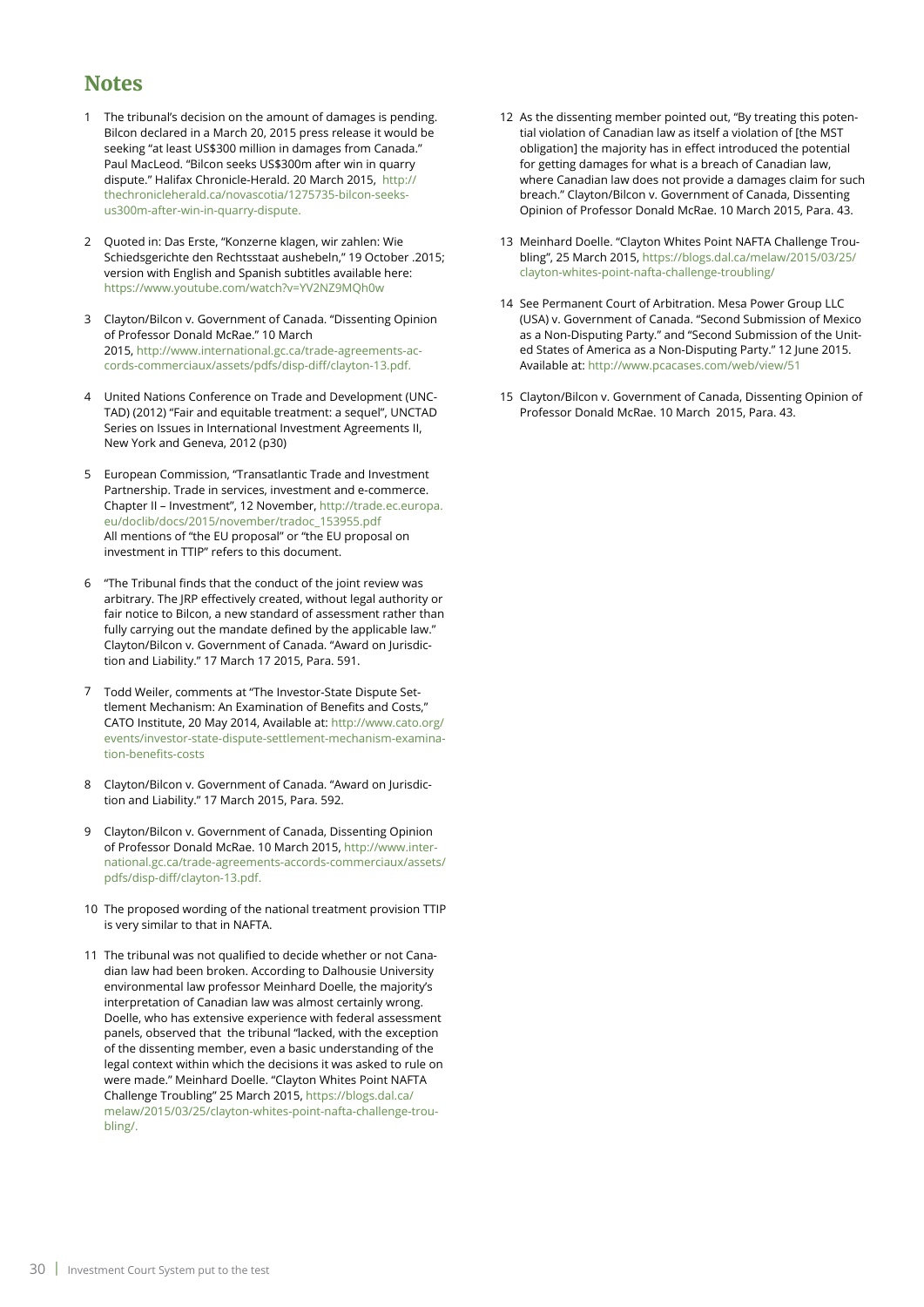# <span id="page-30-0"></span>**The EU's proposed investor rights don't pass the democracy test**

Under the guise of reforming ISDS in trade agreements such as TTIP, the EU-Canada trade agreement (CETA) and the EU-Vietnam Free Trade Agreement (FTA), the European Commission is planning to dramatically expand the reach of this mechanism.1

The EU's proposal for investor protection and the Investment Court System fails to protect right to regulate and therefore respect citizens' demand to protect public policies from investors' attacks. It will not prevent companies from challenging regulations or government decisions to protect public health and the environment enacted in the public interest when these interfere with their expected profits. And it will not prevent arbitrators from deciding in investors' favour.

**"There's so much more money to go after in a developed country. The budgets are so much higher, so for a range of factors, you can expect more claims"**

This clearly contradicts the European Commission's assertions that the proposal will preserve governments' space to regulate in the public interest.

Analysis of these five cases shows that excessive rights for investors are preserved and even reinforced.

**Gus Van harten2**

Our analysis shows five ways in which the Commission's investment proposal allows investors to attack legislation or regulations designed to protect public health and the environment, and as such fails to satisfy the democratic demands made by EU citizens:

### **1- The "Fair and Equitable Treatment" standard is a "catch all"**

The "Fair and Equitable Treatment" investment standard is retained as part of the EU's investment court system proposal. This is the most widely used and expansively interpreted investment protection standard,<sup>3</sup> and a close reading of article 3 in the EU proposal shows that it leaves the door wide open for investors to claim that this standard has been breached should governments take legitimate measures in the public interest.

For example, investors can argue this standard has been breached if a measure is considered "arbitrary" as in Transcanada's arbitration claim over the US decision to reject the contested Keystone XL oil pipeline. TransCanada claim the decision was based on "*politically-driven*" and "*arbitrary criteria*". Philip Morris called Uruguay's anti-smoking measures "*excessive*", "*unreasonable*" and "*arbitrary*" and denies they are related to public health policy.

Lone Pine argues that Quebec's introduction of a moratorium on fracking was "*arbitrary, idiosyncratic, unfair and inequitable*". Similarly, energy giant Vattenfall has argued that the German government's demand for a new permit for water use to improve environmental protection and the health and safety of communities was a "*politically motivated, unreasonable measure*". Finally, there is the tribunal's ruling in the Bilcon case. The government had rejected plans for a large quarry and marine terminal in an ecologically sensitive coastal area due to the project's negative environmental impact, but the tribunal ruled that the conduct of the environmental review was "arbitrary", "grossly unfair" and a "manifest failure of natural justice".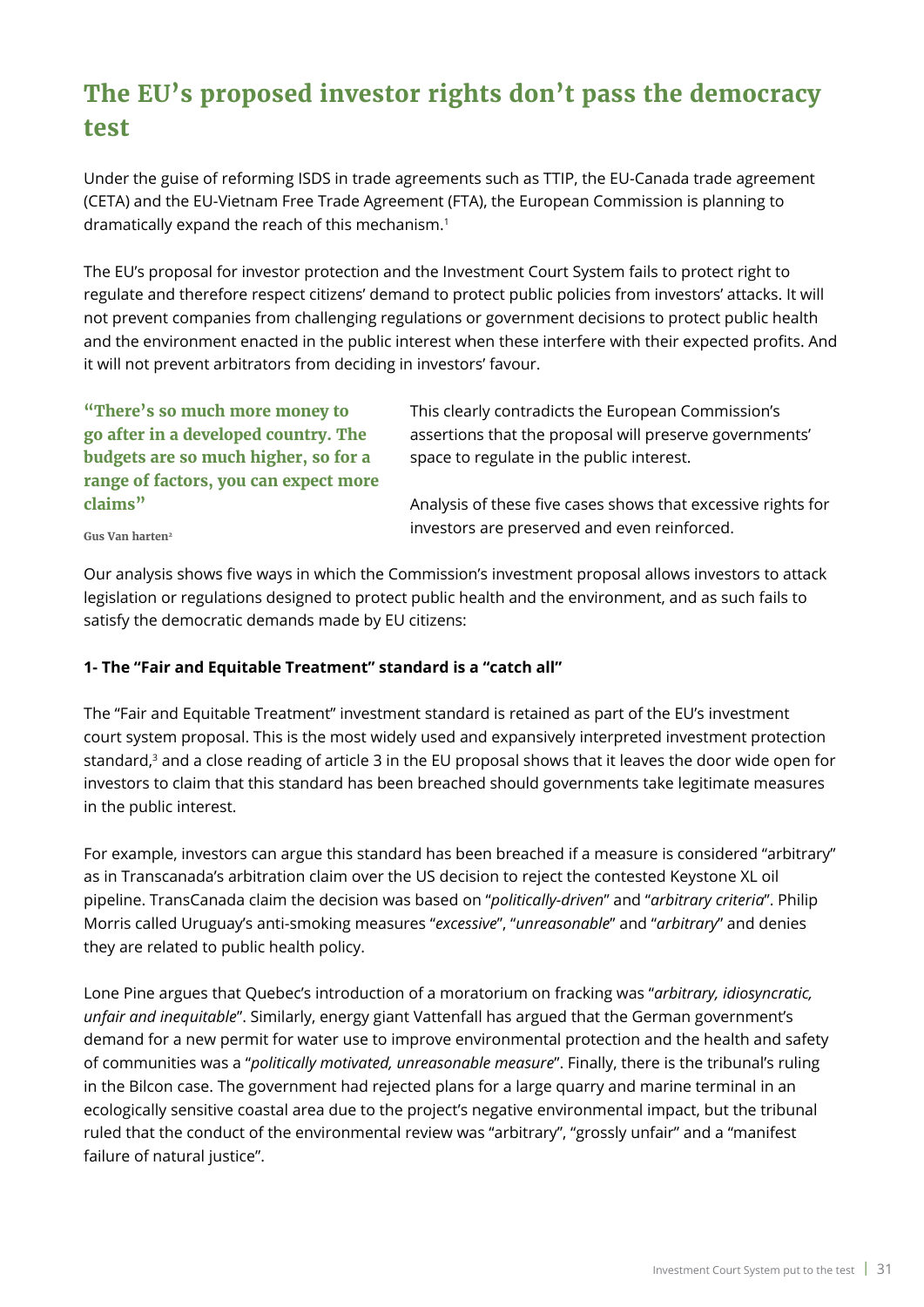### **2- Investors' "legitimate" expectations are now a corporate right**

The European Commission has widened the fair and equitable treatment concept by explicitly allowing tribunals to take into account the notion of investors' "legitimate expectations". This gives investors an even more powerful tool to fight tighter rules as investors can argue that their "legitimate expectations" have been undermined (article 3.4, EU proposal) when claiming a breach of the FET clause. This opens Pandora's box of possible claims, which arbitrators will interpret as they see fit. The only restriction is that the state must have made "a specific representation" to the investor.

In the five cases analysed, investors all claim a breach of their legitimate expectations. And most put forward claims that could be interpreted as "specific representation" from the relevant government authorities to induce the investment.

TransCanada argues that its "*reasonable expectation*" that the US would process its application "*fairly and consistently with past actions*" was "*not met*" and that the government had led it to believe that the pipeline would be approved. Philip Morris claimed "*the measures* [taken by Uruguay] *frustrate one of the most fundamental expectations that any investor may have, which is that a host State will comply with its own law and respect private property*". PMI argued that the government "*encouraged*" the company "*to expand its operations*…" Lone Pine complained that Canada violated its "*legitimate expectation of a stable business and legal environment*". Vattenfall claimed that the "*extremely severe*" restrictions for the water use permit "*deviate from... what the Vattenfall Group was entitled to expect*." Finally, Canada was found to have frustrated Bilcon's "*legitimate expectations*" as the company had been encouraged by provincial government officials to pursue the quarry project.

It is therefore not a surprise that investment lawyers who are constantly encouraging investors to sue countries in ISDS tribunals, have praised the fact that the new EU proposal explicitly lists new rights for investors under concepts such as fair and equitable treatment.<sup>4</sup>

### **3- Failure to limit definition of indirect expropriation**

The European Commission has acknowledged that "*indirect expropriation has been a source of concern in certain cases where regulatory measures taken for legitimate purposes have been subject to investor claims for compensation, on the grounds that such measures were equivalent to expropriation because of their significant negative impact on investment*". And yet, the ICS proposal contains significant loopholes for investors to continue arguing that measures taken to protect public health, safety or the environment have an effect equivalent to expropriation (Annex 1, point 3).

First of all, only measures that are applied to protect "*legitimate*" policy objectives will be excluded. Measures that are legitimate but which appear *"manifestly excessive*" could also be considered indirect expropriation*.* Who will determine whether the measure is legitimate and when it is excessive? Among the cases analysed, investors argue that government measures were not legitimate and were, in some cases, excessive. TransCanada argues that the US administration's decision on the pipeline was not for a legitimate public policy objective. Phillip Morris International argued that the restrictions imposed did "*not bear any rational relationship to a legitimate governmental policy*". Lone Pine accused Canada of "*arbitrary*" and "*capricious*" behaviour, questioning the authority's motivation because it had not proved that fracking was harmful. Vattenfall similarly contested the public interest dimension of the regulatory changes on the water permit. Under the EU proposal, governments will have to defend measures enacted in the public interest and provide evidence that they are not "manifestly excessive" and "protect legitimate public policy objectives" – as claimed by investors. Interpreting these qualifiers is up to forprofit adjudicators.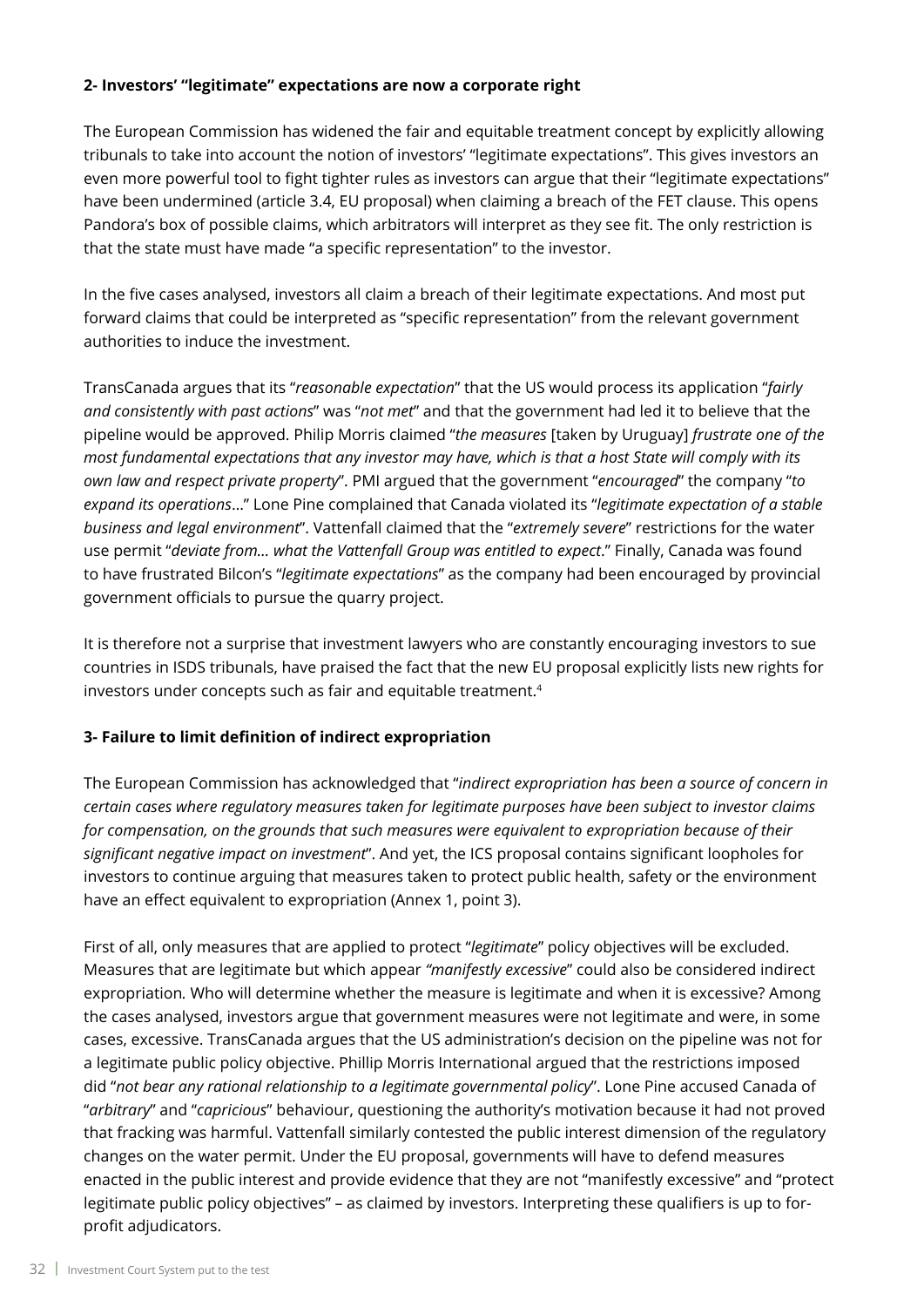### **4 - The article on the "right to regulate" is smoke and mirrors**

The inclusion of an article on the right to regulate is misleading and gives a false sense of security because governments will have to prove that any regulations introduced were "*necessary*" and sought to achieve "*legitimate*" objectives. The definitions of "*necessary*" and "*legitimate*" are open for interpretation.5 In fact, nothing in the Commission's proposal prevents investors from claiming compensation from the governments, even when measures were necessary and legitimate. This creates the risk of regulatory chill. Had the Commission wanted to preserve governments' right to regulate, it would have stated that governments have discretion to determine what is in the public interest and that measures taken in the public interest would not constitute a breach of the investors' rights and nothing in the agreement could be construed as requiring the government to compensate the investor. A high level European Commission representative, speaking at an event in the US, recently admitted: "This is not an exception like the general exception...It is a guiding principle which informs" the tribunal's deliberation. He called this "an important legal distinction".6

And indeed, the proposal only states that investment protection "shall not affect" the right to regulate. This is a much less precise formulation and therefore does not constitute an effective safeguard for regulatory flexibility. Investment tribunals may well find that the right to regulate is, technically, never affected by a compensation award, even if it amounts to billions of dollars.

The five cases analysed show how easily investors can argue that the measures taken by the government were not necessary. TransCanada challenged the "*necessity*" of cancelling Keystone XL as a measure against climate change. PMI argues that Uruguay's actions were not "*necessary*" because "*the same policy objective could have been achieved with a narrower and more appropriately tailored measure*", for example, smaller or less shocking health warnings. Lone Pine argues that other measures with less harmful effects for the company were available.

### **5 - Investors still have right to compensation for loss of (future) profit**

Nothing in the Commission's proposal prevents investors from claiming – or receiving – compensation from governments for the loss of expected (future) profits, even when governments can show that the measures taken were necessary and legitimate. In fact, the EU proposal only prevents investors from suing on matters specifically related to state aid, making it clear that action on other matters remains possible. If there was a real intention to protect the right to regulate for the public interest, this could have been done more clearly.

Under ISDS, TransCanada is demanding US\$15 billion in damages from the United States. And Philip Morris has asked that Uruguay pay "*compensation for loss of revenue and profi*t". These cases illustrate the potential costs to taxpayers that could result from claims under ICS. Under the current EU proposal, not only could public coffers be depleted, but also the risk for governments to be scared away from regulatory action as a result (regulatory chill) remains.

The provisions, which according to the European Commission, protect the right to regulate, clearly fail to protect public interest measures against claims. No doubt that under the new EU investment proposal enshrined in CETA and the EU-Vietnam FTA and proposed for TTIP, governments who enact ambitious regulations to protect the environment, act on climate change, protect citizens from the dangerous health effects of toxic substances will be on the frontline of corporate claims. The inclusion of arbitration in TTIP (albeit under the name of "investment Court System"), CETA and other free trade agreements will lock member states into the agreement without the option of withdrawing. This is unlike existing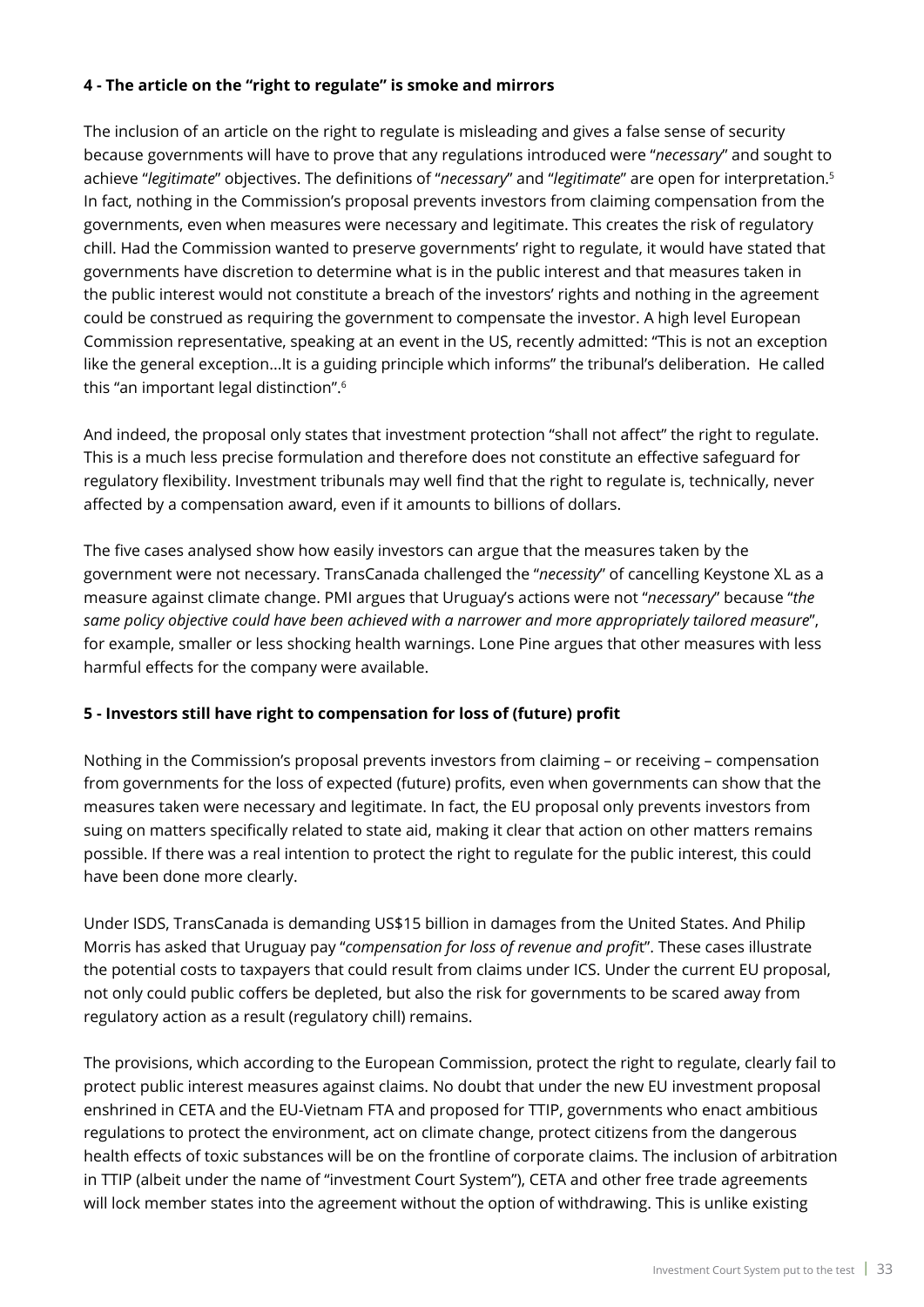bilateral trade agreements where states can withdraw unilaterally. A dissenting government would have to leave the EU to break free from these investment agreements.

Investor-state dispute settlement – under whatever label – is undemocratic, dangerous, unfair, and one-sided. We must not fall into the trap of the European Commission proposal. A path for real reforms starts by getting rid of ISDS once and for all from TTIP as well other EU trade agreements.

### **Notes**

- For example, in the case of TTIP, while only 8% of US companies 1 operating in the EU are currently covered by ISDS provisions in existing treaties, a TTIP agreement would result in all US firms being covered, creating a likely boom in new claims. For details see Public Citizen, "Tens of Thousands of U.S. Firms Would Obtain New Powers to Launch Investor-State Attacks against European Policies via CETA and TTIP", 2014, (p.1), [https://www.](https://www.citizen.org/documents/EU-ISDS-liability.pdf) [citizen.org/documents/EU-ISDS-liability.pdf](https://www.citizen.org/documents/EU-ISDS-liability.pdf)
- VPRO International, "Documentary: TTIP: Might is Right (VPRO 2 Backlight)", 19 October 2015, (42'15), [https://www.youtube.com/](https://www.youtube.com/watch?v=j0LOwmwgkdA) [watch?v=j0LOwmwgkdA](https://www.youtube.com/watch?v=j0LOwmwgkdA)
- United Nations Conference on Trade and Development (UNC-3 TAD) "Interpretation of IIAs: What States Can Do", IIA Issues Note, December 2011, p.21, [http://www.unctad.org/en/Docs/webdi](http://www.unctad.org/en/Docs/webdiaeia2011d10_en.pdf)[aeia2011d10\\_en.pdf](http://www.unctad.org/en/Docs/webdiaeia2011d10_en.pdf), and Gus Van Harten, "Arbitrator Behaviour in Asymmetrical Adjudication (Part Two): An Examination of Hypotheses of Bias in Investment Treaty Arbitration", Osgoode Legal Studies Research Paper No. 31, 2016, [http://ssrn.com/ab](http://papers.ssrn.com/sol3/papers.cfm?abstract_id=2721920)[stract](http://papers.ssrn.com/sol3/papers.cfm?abstract_id=2721920)=2721920
- Jonathan Kallmer of law firm Crowell and Moring, for example, 4 stated on the EU's fair and equitable treatment formulation: "I actually think, from the perspective of the greedy, avaricious lawyer, that's a very good obligation to work with". Quoted in: Inside US Trade, "U.S. Investment Protection Advocates Wary Of Possible TTIP Outcome", 24 June 2014
- 5 It is important to note that the language on the right to regulate in the EU-Vietnam agreement is even weaker than what is included in the proposals in relation to TTIP and CETA: "The Parties reaffirm the right to regulate within their territories to achieve legitimate policy objectives, such as the protection of public health, safety, environment or public morals, social or consumer protection or promotion and protection of cultural diversity" (Chapter II, Article 13 bis.1), with no actual carve-out for such policies, [http://trade.ec.europa.eu/doclib/docs/2016/](http://trade.ec.europa.eu/doclib/docs/2016/february/tradoc_154210.pdf) [february/tradoc\\_154210.pdf](http://trade.ec.europa.eu/doclib/docs/2016/february/tradoc_154210.pdf)
- 6 Rupert Schlegelmilch (European Commission, DG Trade, Director of the directorate for Services and Investment, Intellectual Property and Public Procurement) speaking at a private luncheon on "Investment Treaty Reform: The European Perspective" on Thursday, April 7th, at 12:00pm at the Cato Institute in Washington, DC.